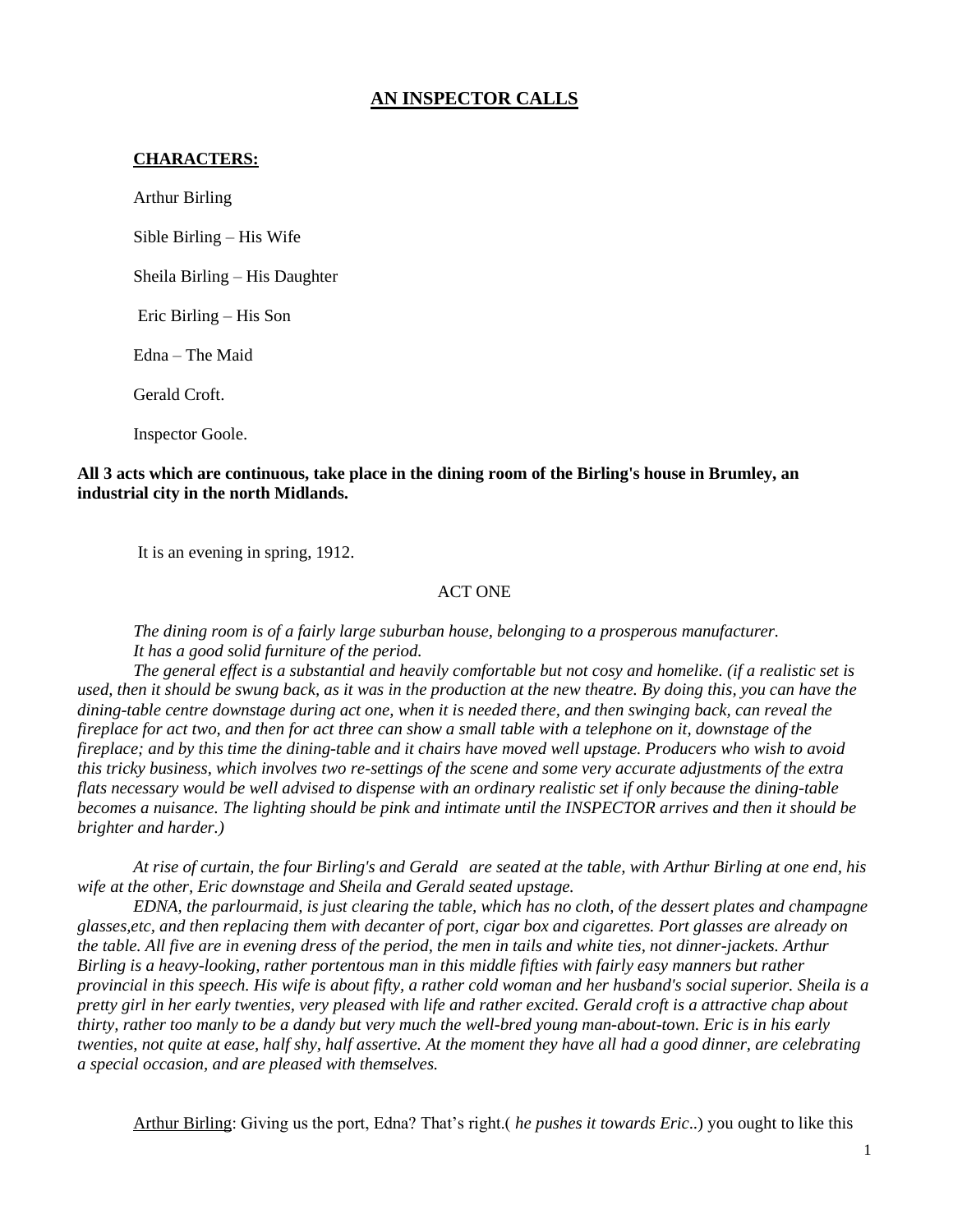port, Gerald, as a matter of fact, Finchley told me it's exactly the same port your father gets from him.

Gerald: Then it'll be all right. The governor prides himself on being a good judge of port. I don't pretend to know much about it.

Sheila: (*gaily, possessively*) I should jolly well think not, Gerald, I'd hate you to know all about port – like one of these purple-faced old men.

Arthur Birling: here , I'm not a purple-faced old man.

Sheila Birling: no, not yet. But then you don't know all about port – do you?

Birling: (*noticing that his wife has not taken any*) N ow then, Sybil, you must a take a little tonight. Special occasion, y'know, eh?

Sheila: Yes, go on, mummy. You must drink our health.

Mrs Birling : (*smiling*) Very well, then. Just a little, thank you.(*to* Edna, *who is about to go, with tray*.) all right, Edna. I'll ring from the drawing room when we want coffee. Probably in about half an hour.

Edna: (*going*) Yes, ma'am.

// *Edna goes out. They now have all the glasses filled.Birling beams at them and clearly relaxes*.//

Birling: Well, well – this is very nice. Very nice. Good dinner too, Sybil. Tell cook from me.

Gerald: (*politely*) Absolutely first class.

Mrs Birling: (*reproachfully*) Arthur, you're not supposed to say such things-

Birling: Oh – come come – I'm treating Gerald like one of the family. And I'm sure he won't object.

Sheila: (*with mocking aggressiveness*) Go on, Gerald – just you object!

Gerald: (*smiling*) Wouldn't dream of it. In fact, I insist upon being one of the family now. I've been trying long enough, haven't I? (*as she does not reply, with more insistence*.) Haven't I? You know I have.

Mrs Birling: (*smiling*) Of course she does.

Sheila: (*half serious, half playful*) Yes – except for all last summer, when you never came near me, and I wondered what had happened to you.

Gerald: And I've told you – I was awfully busy at the works all that time.

Sheila: (*same tone as before*) Yes,that's what you say.

Mrs Birling: Now, Sheila, don't tease him. When you're married you'll realize that men with important work to do sometimes have to spend nearly all their time and energy on their business. You'll have to get used to that, just as I had.

Sheila: I don't believe I will. (*half playful, half serious, to Gerald*.) So you be careful.

Gerald: Oh – I will, I will.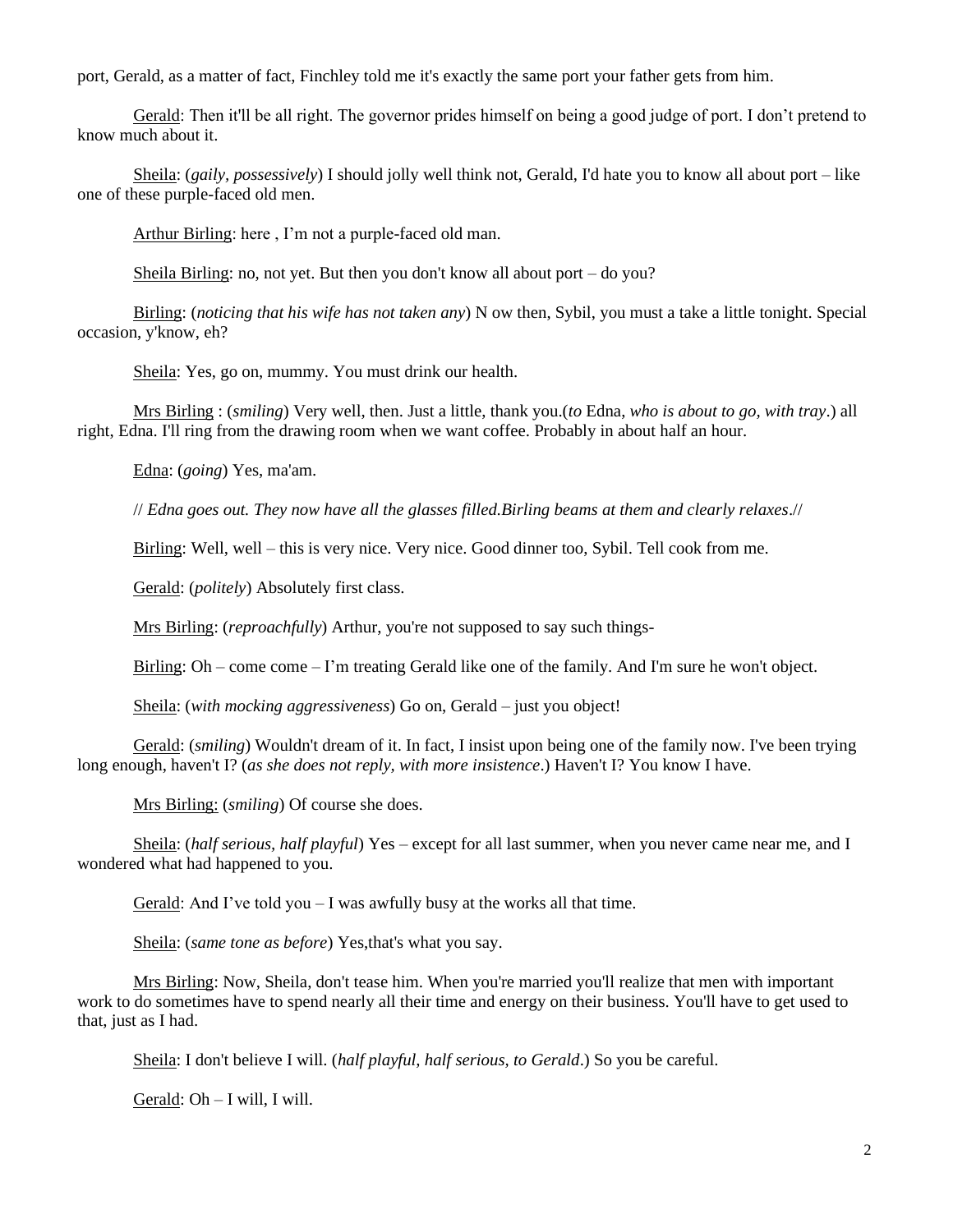//*Eric suddenly guffaws. His parents look at him.//*

Sheila: (*severely*) Now – what's the joke?

Eric: I don't know – really. Suddenly I felt I just had to laugh.

Sheila: You're squiffy.

Eric: I'm not.

Mrs Birling: What an expression, Sheila! Really the things you girls pick up these days!

Eric: If you think that's the best she can do-

Sheila: Don't be an ass, Eric.

Mrs Birling: Now stop it, you two. Arthur, what about this famous toast of yours?

Birling: Yes, of course. ( *clears his throat.*) well, Gerald, I know you agreed that we should only have this quiet little family party. It's a pity sir George and – we – lady croft can't be with us, but they're abroad and so it can't be helped. As I told you, they sent me a very nice cable – couldn't be nicer. I'm not sorry that we're celebrating quietly like this-

Mrs Birling: Much nicer really.

Gerald: I agree.

Birling: So do I, but it makes speech-making more difficult-

Eric: (*not too rudely*) Well . Don't do any. We'll drink their health and have done with it.

Birling: No, we won't. It's one of the happiest nights of my life. And one day, I hope, Eric, when you've a daughter of your own, you'll understand why. Gerald, I'm going to tell you frankly, without any pretences, that your engagement to Sheila means a tremendous lot to me. She'll make you happy, and I'm sure you'll make her happy. You're just the kind of son-in-law I always wanted. Your father and I have been friendly rivals in business for some time now – though crofts limited are both older and bigger than Birling and company – and now you've brought us together, and perhaps we may look forward to the time when Crofts and Birlings are no longer competing but are working together – for lower costs and higher prices.

Gerald: Hear, hear! And I think my father would agree to that.

Mrs Birling: Now, Arthur, I don't think you ought to talk business on an occasion like this.

Sheila: Neither do I. All wrong.

Birling: Quite so, I agree with you. I only mentioned it in passing. What I did want to say was – that Sheila's a lucky girl – and I think you're a pretty fortunate young man too, Gerald.

Gerald: I know I am – this once anyhow.

Birling: ( *raising his glass*) So here's wishing the pair of you – the very best that life can bring. Gerald and Sheila.

Mrs Birling: (*raising her glass, smiling*) Yes, Gerald. Yes, Sheila darling. Our congratulations and very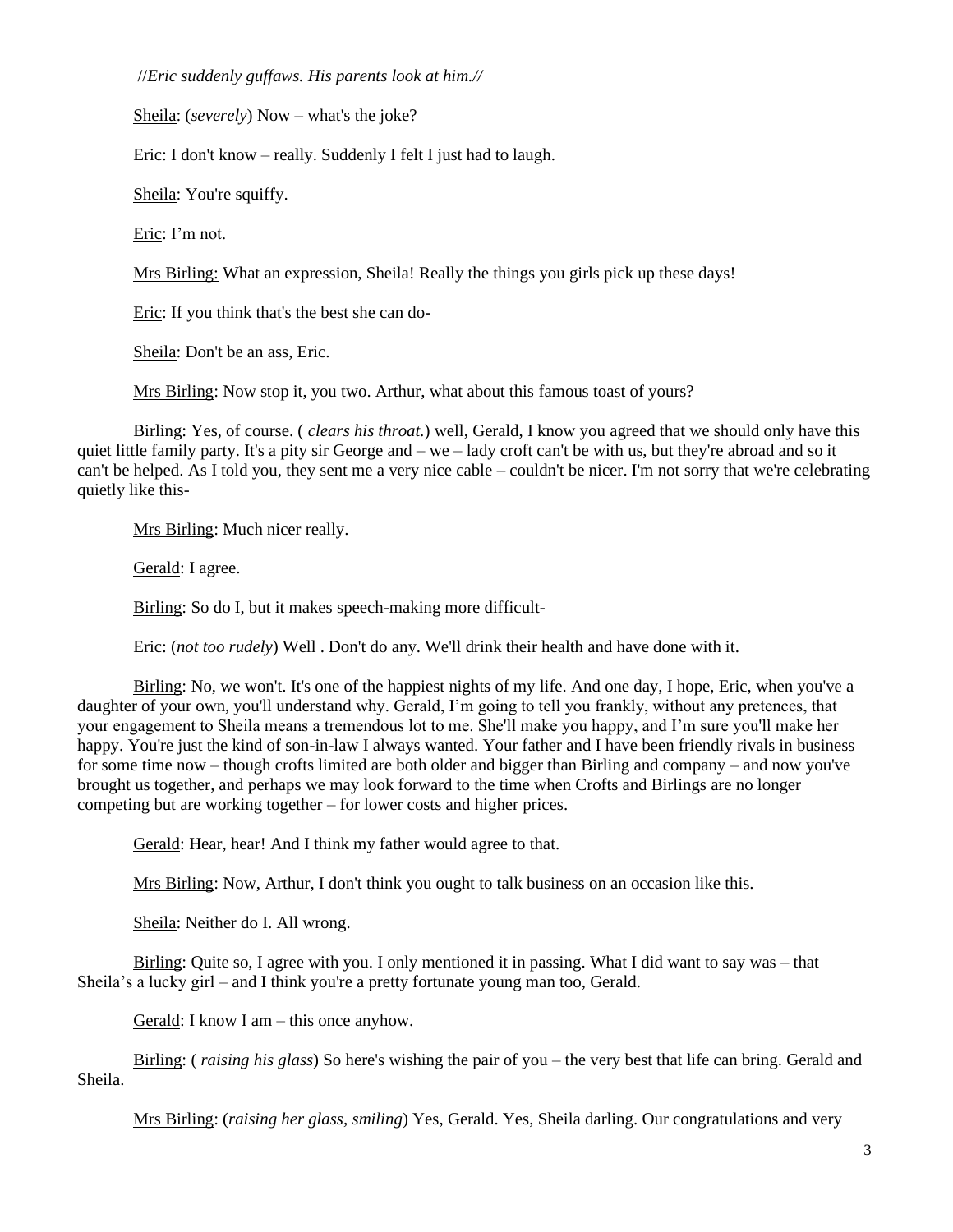Gerald: Thank you.

Mrs Birling: Eric!

Eric: (*rather noisily*) All the best! She's got a nasty temper sometimes – but she's not bad really. Good old Sheila!

Sheila: Chump! I can't drink to this, can I? When do I drink?

Gerald: You can drink to me.

Sheila: (*quite and serious now*) All right then. I drink to you, Gerald.

//*for a moment they look at each other*//

Gerald: (*quietly*) Thank you. And I drink to you – and hope I can make you as happy as you deserve to be.

Shelia: (*trying to be light and easy*) You be careful – or I'll start weeping.

Gerald: (*smiling*) Well, perhaps this will help to stop it. (*he produces a ring case*.)

Sheila: (*excited*) Oh – Gerald – you've got it – is it the one you wanted me to have?

Gerald: (*giving the case to her*) Yes – the very one.

Sheila: (*taking out the ring*) Oh – it's wonderful! Look – mummy – isn't it a beauty? Oh – darling - (*she kisses Gerald hastily*.)

Eric: steady the buffs!

Sheila: (*who has put the ring on, admiringly*) I think it's perfect. Now I really feel engaged.

Mrs Birling: So you ought, darling. It's a lovely ring. Be careful with it.

Sheila: careful! I'll never let it go out of my sight for an instant.

Mrs Birling: (*smiling*) Well, it came just at the right moment. That was clever of you, Gerald. Now, Arthur, if you've no more to say, I think Sheila and I had better go into the drawing room and leave you men-

Birling: (*rather heavily*) I just want to say this.(*noticing that Sheila is still admiring her ring*.) are you listening, Sheila? This concerns you too. And after all I don't often make speeches at you -

Sheila: I'm sorry, daddy. Actually I was listening.

//*she looks attentive, as they all do. He holds them for a moment before continuing*.//

Birling: I'm delighted about this engagement and I hope it won't be too long before you're married. And I want to say this. There's a good deal of silly talk about these days – but – and I speak as a hard-headed business man, who has to take risks and know what he's about – I say, you can ignore all this silly pessimistic talk. When you marry, you'll be marrying at a very good time. Yes, a very good time – and soon it'll be an even better time. Last month, just because the miners came out on strike, there's a lot of wild talk about possible labour trouble in the near future. Don't worry. We've passed the worst of it. We employers at last are coming together to see that our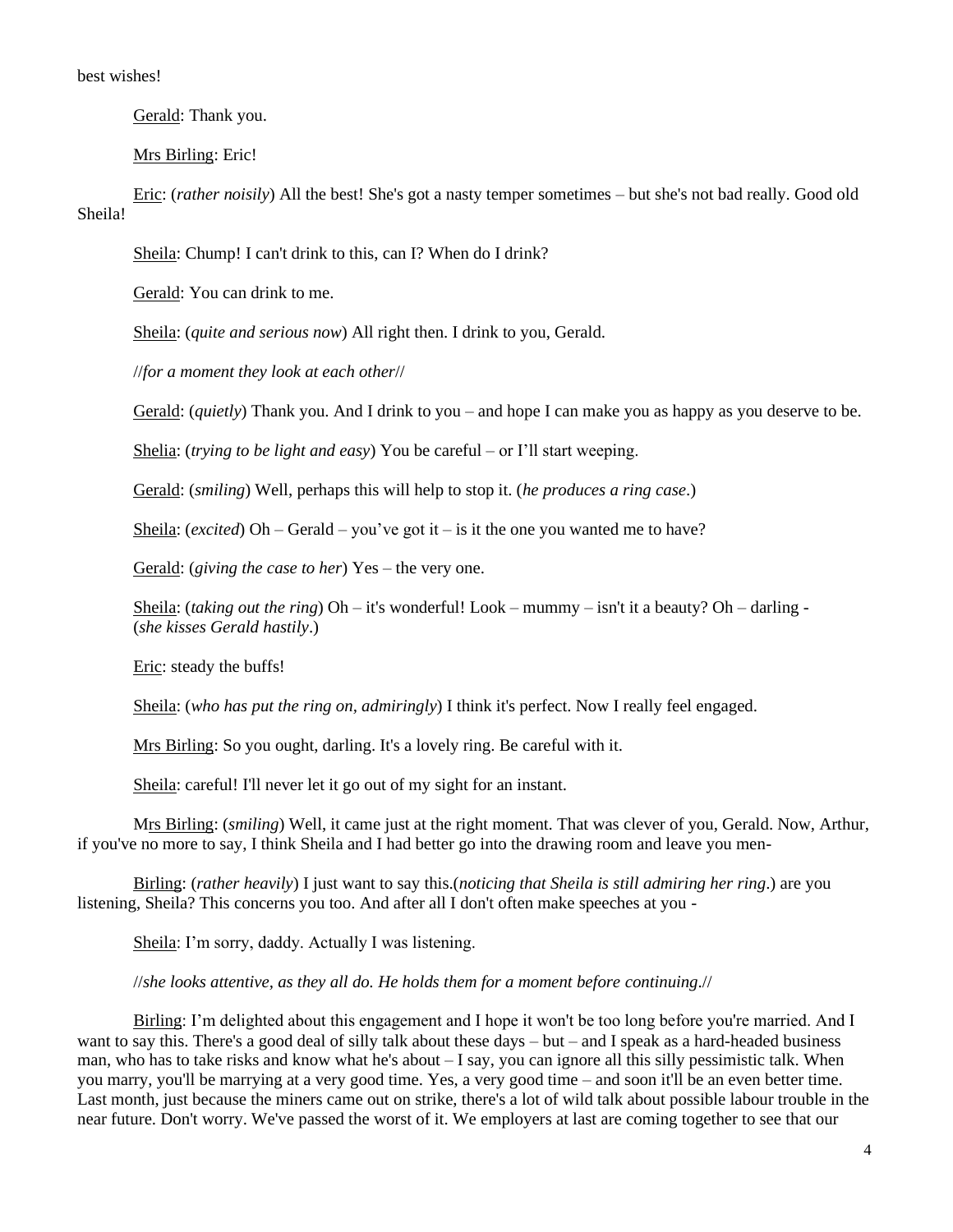interests – and the interests of capital – are properly protected. And we're in for a time of steadily increasing prosperity.

Gerald: I believe you're right, sir.

Eric: What about war?

Birling: Glad you mentioned it, Eric. I'm coming to that. Just because the kaiser makes a speech or two, or a few german officers have too much to drink and begin taking nonsense, you'll hear some people say that war's inevitable. And to that I say – fiddlesticks! The germans don't want war. Nobody wants war, except some halfcivilized folks in the Balkans. And why? There's too much at stake these days. Everything to lose and nothing to gain by war.

Eric: Yes, I know – but still -

Birling: Just let me finish, Eric. You've a lot to learn yet. And I'm taking as a hard headed, practical man of business. And I say there isn't a chance of war. The world's developing so fast that it'll make war impossible. Look at the progress we're making. In a year or two we'll have aeroplanes that will be able to go anywhere. And look at the way the auto-mobile's making headway – bigger and faster all the time. And then ships. Why, a friend of mine went over this new liner last week – the titanic – she sails next week – forty-six thousand eight hundred tons – new york in five days – and every luxury – and unsinkable, absolutely unsinkable. That's what you've got to keep your eye on, facts like that, progress like that – and not a few german officers taking nonsense and a few scaremongers here making a fuss about nothing. Now you three young people, just listen to this – and remember what I'm telling you now. In twenty or thirty year's time – let's say, in 1940 – you may be giving a little party like this – your son or daughter might be getting engaged – and I tell you, by that time you'll be living in a world that'll have forgotten all these capital versus labour agitations and all these silly little war scares. There'll be peace and prosperity and rapid progress everywhere – except of course in russia, which will always be behindhand naturally.

Mrs Birling: Arthur!

// *has Mrs Birling shows signs of interrupting*.//

Birling: Yes, my dear, I know – I'm talking too much. But you youngsters just remember what I Said. We can't let these Bernard Shaws and H.G.Wellses do all the talking. We hard-headed practical business men must say something sometime. And we don't guess – we've had experience - and we know.

Mrs Birling. (*rising. The others rise*) Yes, of course, dear. Well don't keep Gerald in here too long. Eric – I want you a minute.

// *she and* Sheila *and* Eric *go out*. Birling *and* Gerald *sit down again.*//

Birling: Cigar?

Gerald: No, thanks. Can't really enjoy them.

Birling: (*taking one himself*) Ah, you don't know what you're missing. I like a good cigar. (*indicating decanter*.) help yourself.

Gerald: Thank you.

// *Birling lights his cigar and Gerald, who had lit a cigarette, helps himself to port, then pushes the decanter to Birling*.//

Birling: Thanks. (*confidentially*.) by the way, there's something I'd like to mention – in strict confidence –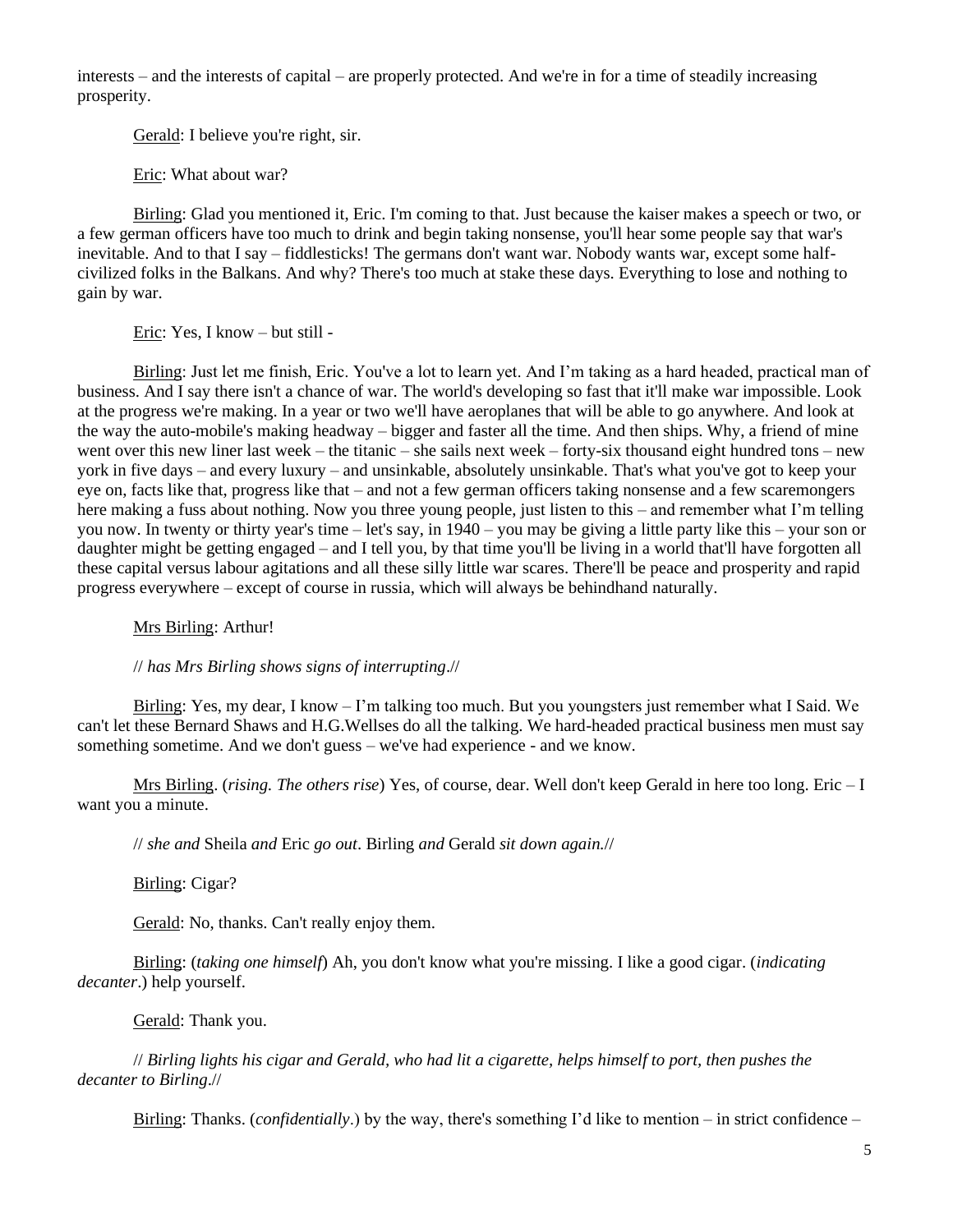while we're by ourselves. I have an idea that your mother – lady croft – while she doesn't object to my girl – feels you might have done better for yourself socially -

// Gerald, *rather embarrassed, begins to murmur some dissent, but* Birling *checks him*.//

no, Gerald, that's all right. Don't blame her. She comes from an old country family – landed people and so forth – and so it's only natural. But what I wanted to say is – there's a fair chance that I might find my way into the next honours list. Just a knighthood, of course.

Gerald:  $Oh - I$  say – congratulations!

Birling: Thanks, but it's a bit too early for that. So don't say anything. But I've had a hint or two. You see, I was lord mayor here two years ago when royalty visited us. And I've always been regarded as a sound useful party man. So – well – I gather there's a very good chance of a knighthood – so long as we behave ourselfs, don't get into the police court or start a scandal – eh? ( *laughs complacently*.)

Gerald: (*laughs*) You seem to be a nice well-behaved family -

Birling: We think we are -

Gerald: So if that's the only obstacle, sir, I think you might as well accept my congratulations now.

Birling: No, no, I couldn't do that. And don't say anything yet.

Gerald: Not even to my mother? I know she'd be delighted.

Birling: Well, when she comes back, you might drop a hint to her. And you can promise her that we'll try to keep out of trouble during the next few months.

//*they both laugh.* Eric *enters*//

Eric: What's the joke? Started telling stories?

Birling: No. want another glass of port?

Eric: (*sitting down*) Yes, please. (*takes decanter and helps himself*.) mother says we mustn't stay too long. But I don't think it matters. I left'em talking about clothes again. You'd think a girl had never any clothes before she gets married. Women are potty about 'em.

Birling: Yes, but you've got to remember, my boy, that clothes mean something quite different to a woman. Not just something to wear – and not only something to make 'em look prettier – but – well, a sort of sign or token of their self-respect.

Gerald: That's true. Eric: (*eagerly*) Yes, I remember – (*but he checks himself*.) Birling: Well, what do you remember? Eric: (*confused*) Nothing. Birling: Nothing?

Gerald: (*amused*) Sounds a bit fishy to me.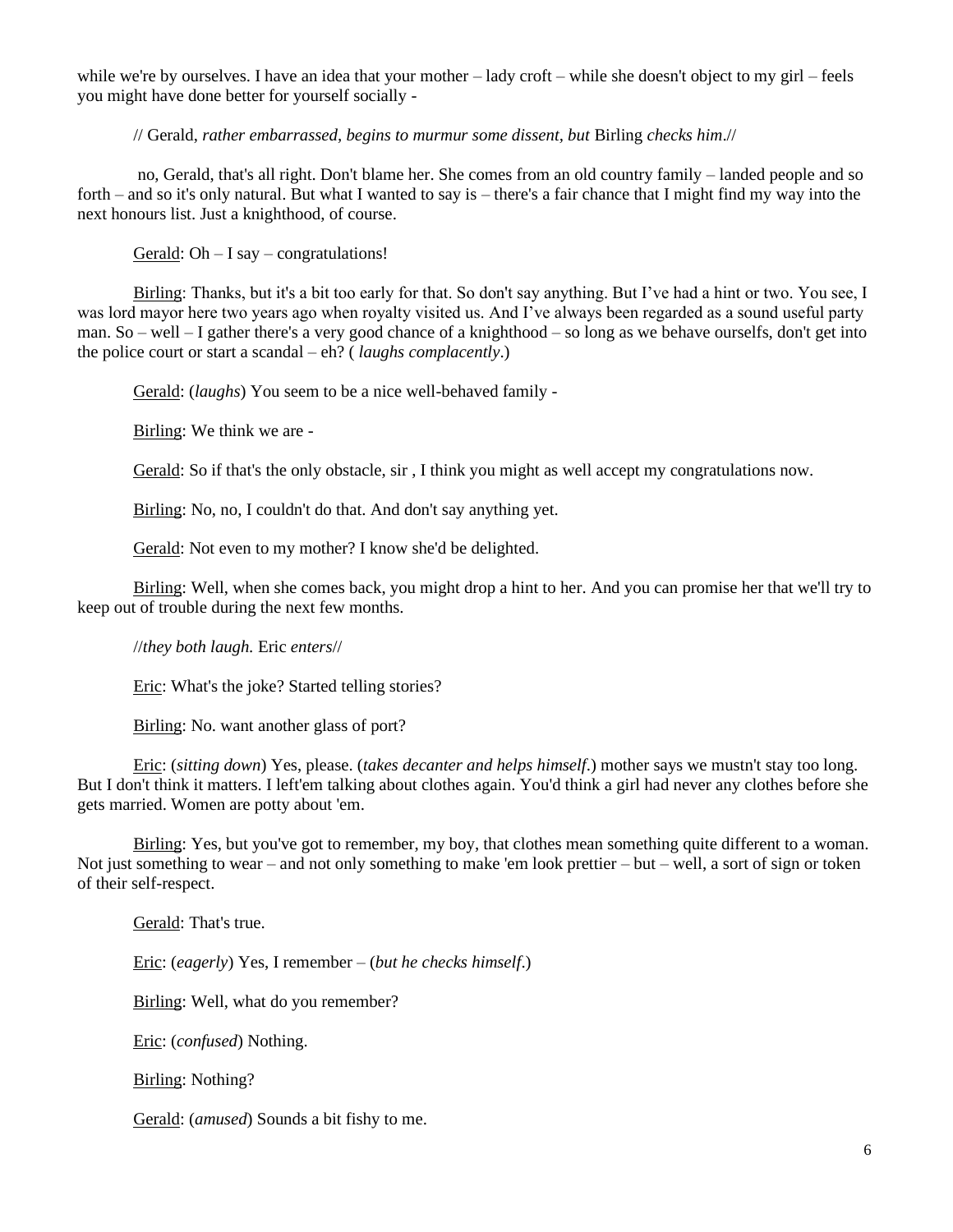Birling: (*taking it in the same manner*) Yes, you don't know what some of these boys get up to nowadays. More money to spend and time to spare than I had when I was Eric's age. They worked us hard in those days and kept us short of cash. Thought even then – we broke out and had a bit of fun sometimes.

Gerald: I'll bet you did.

Birling: (*solemnly*) But this is the point. I don't want to lecture you two young fellows again. But what so many of you don't seem to understand now, when things are so much easier, is that a man has to make his own way – has to look after himself – and his family too, of course, when he has one – and so long as he does that he won't come to much harm. But the way some of these cranks talk and write now, you'd think everybody has to look after everybody else, as if we were all mixed up together like bees in a hive – community and all that nonsense. But take my word for it, you youngsters – and I've learnt in the good hard school of experience – that a man has to mind his own business and look after himself and his own – and -

// *we hear the sharp ring of a door bell. Birling stops to listen*.//

Eric: Somebody at the front door.

Birling: Edna'll answer it. Well, have another glass of port, Gerald – and then we'll join the ladies. That'll stop me giving you good advice.

Eric: Yes, you've piled it on a bit tonight, father.

Birling: Special occasion. And feeling contented, for once, I wanted you to have the benefit of my experience.

// Edna *enters*//

Edna: Please, sir, an inspector's called.

Birling: An inspector? What kind of inspector?

Edna: A police inspector. He says his name's inspector Goole.

Birling: Don't know him. Does he want to see me?

Edna: Yes, sir. He says it's important.

Birling: All right, Edna. Show him in here. Give us some more light.

// Edna *does, then goes out*.//

I'm still on the bench. It may be something about a warrant.

Gerald: (*lightly*) Sure to be. Unless Eric's been up to something. (*nodding confidentially to Birling*.) and that would be awkward, wouldn't it?

Birling: ( *humorously* ) Very.

Eric: (*who is uneasy, sharply*) Here, what do you mean?

Gerald: (*lightly*) Only something we were talking about when you were out. A joke really.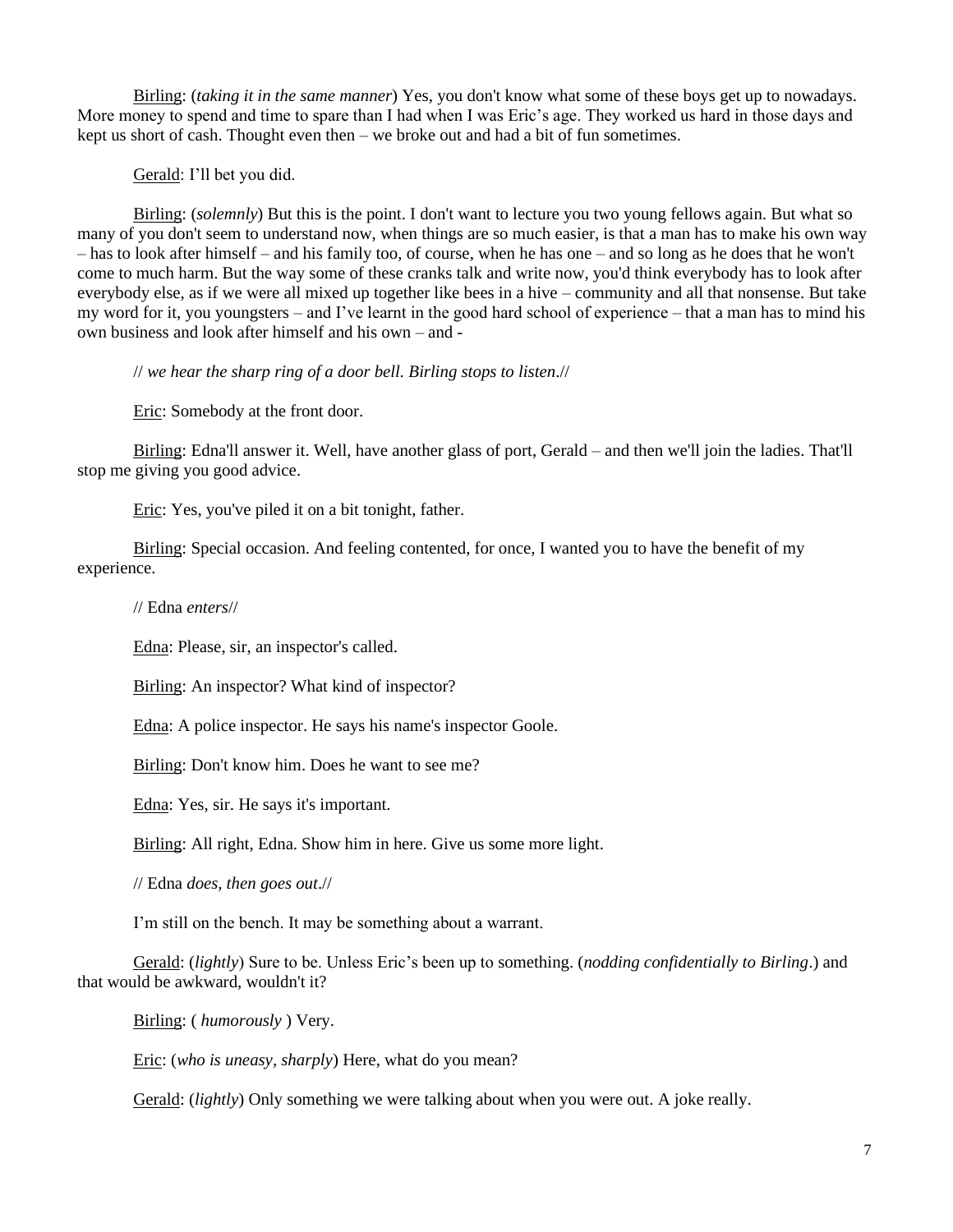Eric: (*still uneasy*) Well, I don't think it's very funny.

Birling: (*sharply, staring at him*) what's the matter with you?

Eric: (*defiantly*) Nothing.

Edna: (*opening door, and announcing*) Inspector Goole.

// *the* inspector *enters, and* Edna *goes, closing door after her. The* inspector *need not be a big man but he creates at once an impression of massiveness, solidity and purposefulness. He is a man in his fifties, dressed in a plain darkish suit of the period. He speaks carefully, weightily, and has a disconcerting habit of looking hard at the person he addresses before actually speaking.//*

Inspector: Mr Birling?

Birling: Yes. Sit down inspector.

Inspector: (*sitting*) Thank you, sir.

Birling: Have a glass of port – or a little whisky?

Inspector: No, thank you, Mr Birling. I'm on duty.

Birling: You're new, aren't you?

Inspector: Yes, sir. Only recently transferred.

Birling: I thought you must be. I was an alderman for years – and lord mayor two years ago – and I'm still on the bench – so I know the brumley police offices pretty well – and I thought I'd never seen you before.

Inspector: Quite so.

Birling: Well, what can I do for you? Some trouble about a warrant?

Inspector: No, Mr Birling.

Birling: (*after a pause, with a touch of impatience*) Well, what is it then?

Inspector: I'd like some information, if you don't mind, Mr Birling. Two hours ago a young woman died on the infirmary. She'd been taken there this afternoon because she'd swallowed a lot of strong disinfectant. Burnt her inside out, of course.

Eric: (*involuntarily*) My god!

Inspector: Yes, she was in great agony. They did everything they could for her at the infirmary, but she died. Suicide, of course.

Birling: (*rather impatiently*) Yes, yes. Horrid business. But I don't understand why you should come here, inspector –

inspector: (*cutting through, massively*) I've been round to the room she had, and she'd left a letter there and a sort of diary. Like a lot of these young women who get into various kinds of trouble, she'd used more than one name. But her original name – her real name – was Eva Smith.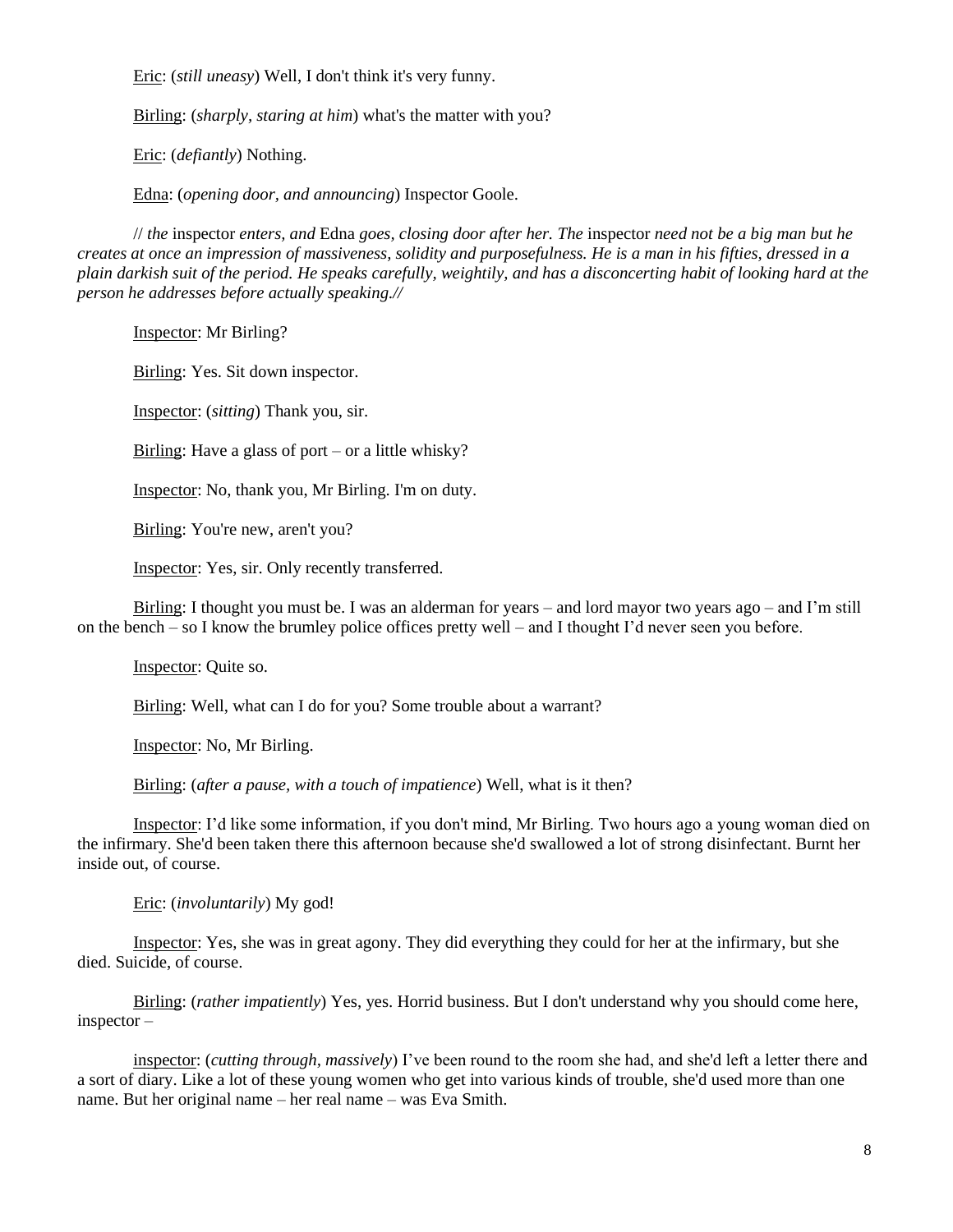Birling: (*thoughtfully*) Eva Smith?

Inspector: Do you remember her, Mr Birling?

Birling: (*slowly*) No – I seem to remember hearing that name – Eva Smith – somewhere. But it doesn't convey anything to me. And I don't see where I come into this.

Inspector: She was employed in your works at one time.

Birling: Oh – that's it, is it? Well, we've several hundred young women there, y'know, and they keep changing.

Inspector: This young women, Eva Smith, was out of the ordinary. I found a photograph of her in her lodgings. Perhaps you'd remember her from that.

// *inspector takes a photograph, about postcard size, out of his pocket and goes to* Birling. *Both* Gerald *and* Eric *rise to have a look at the photograph, but the inspector interposes himself between them and the photograph. They are surprised and rather annoyed.* Birling *stares hard, and with recognition, at the photograph, which the*  inspector *then replaces in his pocket.*//

Gerald: (*showing annoyance*) Any particular reason why I shouldn't see this girl's photograph, inspector?

Inspector: (*coolly, looking hard at him*) There might be.

Eric: And the same applies to me, I suppose?

Inspector: Yes.

Gerald: I can't imagine what it could be.

Eric: Neither can I.

Birling: And I must say, I agree with them, inspector.

Inspector: It's the way I like to go to work. One person and one line of inquiry at a time. Otherwise, there's a muddle.

Birling: I see. Sensible really. (*moves restlessly, then turns.*) you've had enough of that port, Eric.

// *the inspector is watching* Birling *and now* Birling *notices him*.//

Inspector: I think you remember Eva Smith now don't you. Mr Birling?

Birling: Yes, I do. She was one of my employees and then I discharged her.

Eric: Is that why she committed suicide? When was this, father?

Birling: Just keep quiet, Eric, and don't get excited. This girl left us nearly two years ago. Let me see  $-$  it must have been in the early autumn of nineteen-ten.

Inspector: Yes. End of September, nineteen-ten.

Birling: That's right.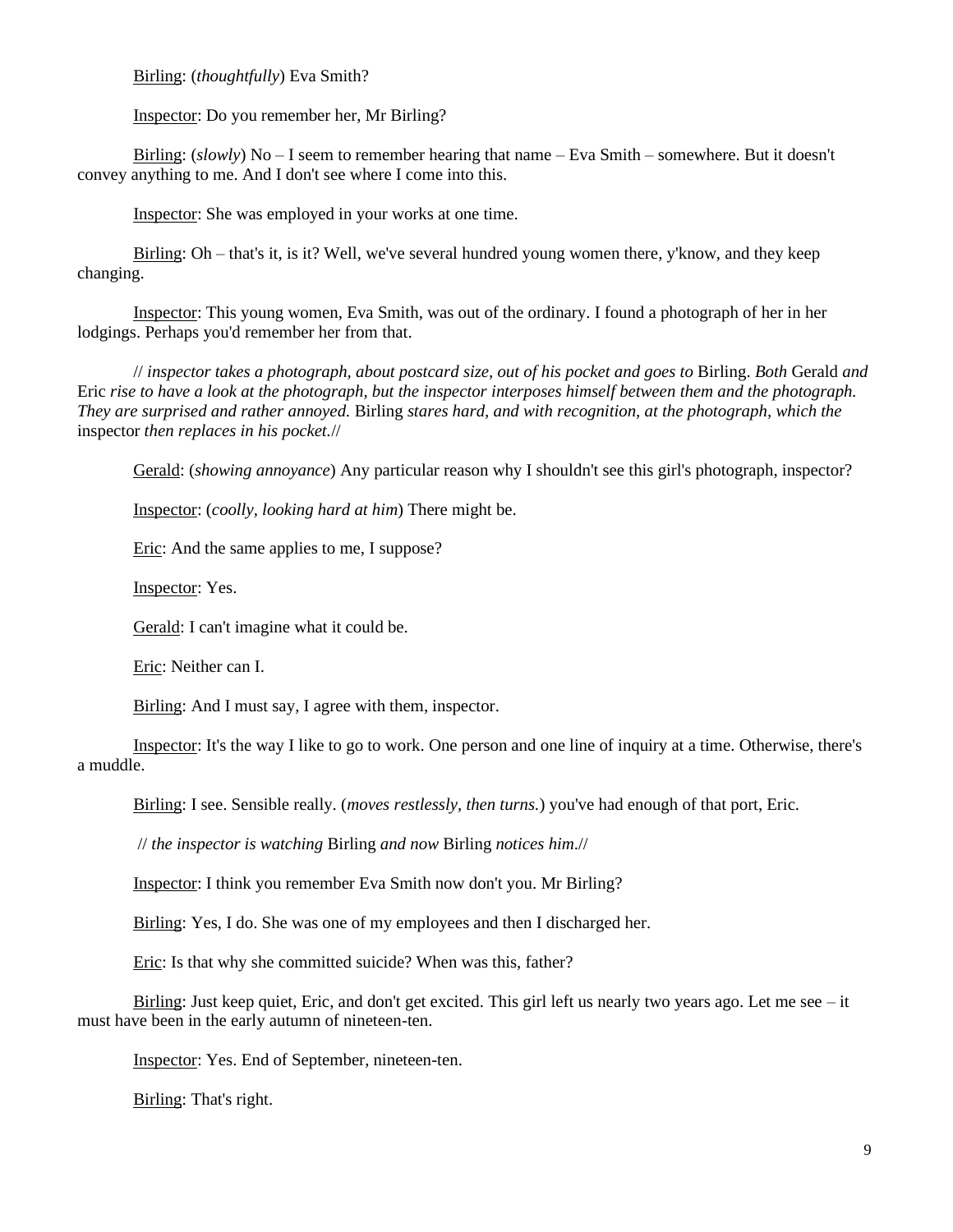Gerald: Look here, sir. Wouldn't you rather I was out of this?

Birling: I don't mind your being here, Gerald. And I'm sure you've no objection, have you, inspector? Perhaps I ought to explain first that this is Mr Gerald croft – the son of sir George croft – you know, crofts limited.

Inspector: Mr Gerald croft, eh?

Birling: Yes. Incidentally we've been modestly celebrating his engagement to my daughter, Sheila.

Inspector: I see. Mr croft is going to marry miss Sheila Birling?

Gerald: (*smiling*) I hope so.

Inspector: (*gravely*) Then I'd prefer you to stay.

Gerald: (*surprised*) Oh – all right.

Birling: (*somewhat impatiently*) Look – there's nothing mysterious – or scandalous – about this business – at least not so far as I'm concerned. It's perfectly straightforward case, and as it happened more than eighteen months ago – nearly two years ago – obviously it has nothing whatever to do with the wretched girl's suicide. Eh, inspector?

Inspector: No, sir. I can't agree with you there.

Birling: Why not?

Inspector: Because what happened to her then may have determined what happened to her afterwards, and what happened to her afterwards may have driven her to suicide. A chain of events.

Birling: Oh well – put like that, there's something in what you say. Still, I can't accept any responsibility. If we were all responsible for everything that happened to everybody we'd had anything to do with, it would be very awkward, wouldn't it?

Inspector: Very awkward.

Birling: We'd all be in an impossible position, wouldn't we?

Eric: By jove, yes. And as you were saying, dad, a man has to look after himself-

Birling: Yes, well, we needn't go into all that.

Inspector: Go into what?

Birling: Oh – just before you came – I'd been giving these young men a little good advice. Now – about this girl, Eva Smith. I remember her quite well now. She was a lively good-looking girl – country-bred, I fancy – and she'd been working in one of our machine shops for over a year. A good worker too. In fact, the foreman there told me he was ready to promote her into what we call a leading operator – head of a small group of girls. But after they came back from their holidays that august, they were all rather restless, and they suddenly decided to ask for more money. They were averaging about twenty-two and six, which was neither more nor less than is paid generally in our industry. They wanted the rates raised so that they could average about twenty-five shillings a week. I refused, of course.

Inspector: Why?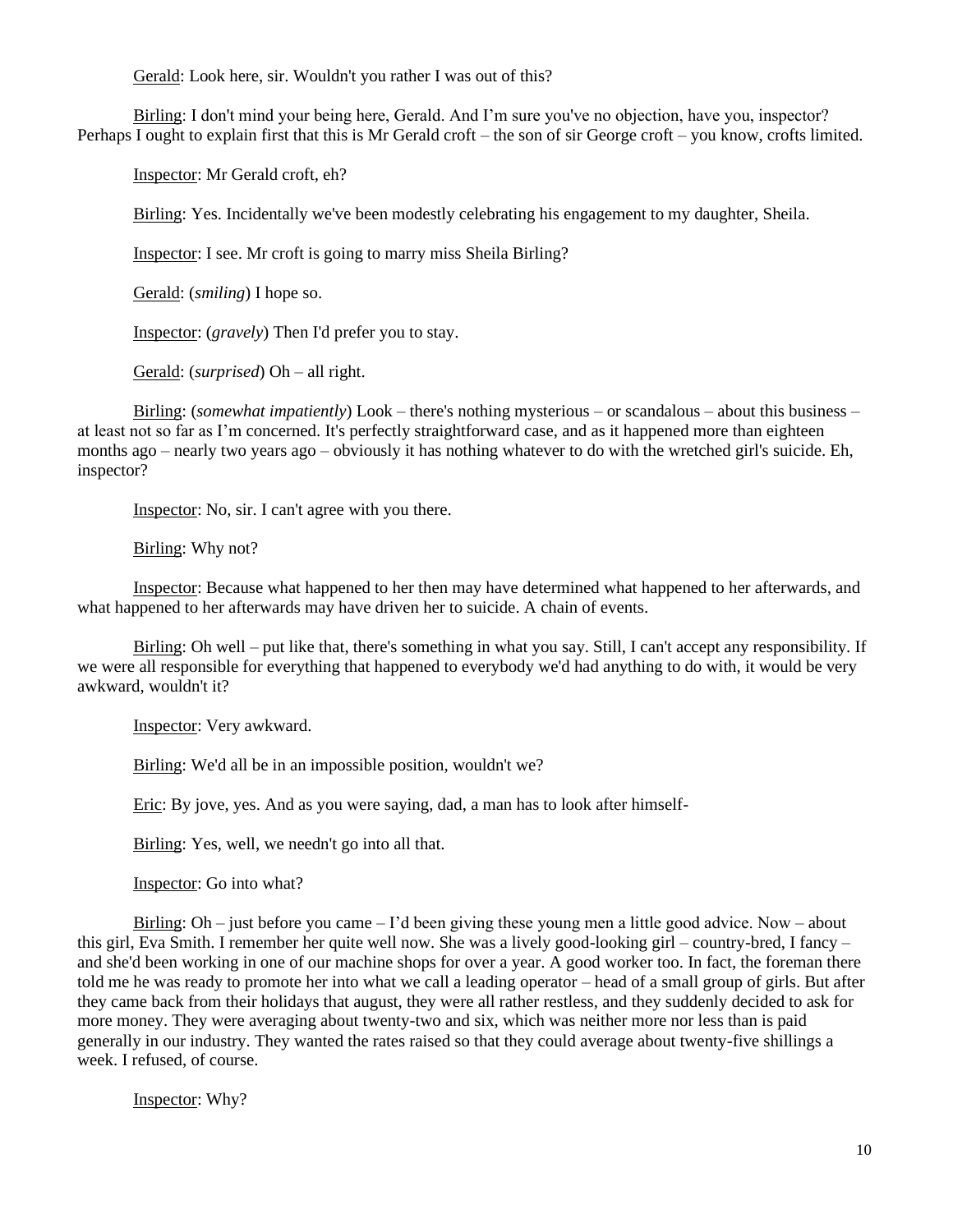Birling: (*surprised*) Did you say 'why?'?

Inspector: Yes. Why did you refuse?

Birling: Well, inspector, I don't see that it's any concern of yours how I choose to run my business. Is it

# now?

Inspector: It might be, you know.

Birling: I don't like that tone.

Inspector: I'm sorry. But you asked me a question.

Birling: And you asked me a question before that, a quite unnecessary question too.

Inspector: It's my duty to ask questions.

Birling: Well it's my duty to keep labour costs down. And if I'd agreed to this demand for a new rate we'd have added about twelve per cent to our labour costs. Does that satisfy you? So I refused. Said I couldn't consider it. We were paying the usual rates and if they didn't like those rates, they could go and work somewhere else. It's a free country, I told them.

Eric: It isn't if you can't go and work somewhere else.

Inspector: Quite so.

Birling: (*to Eric*) Look – just you keep out of this. You hadn't even started in the works when this happened. So they went on strike. That didn't last long, of course.

Gerald: Not if it was just after the holidays. They'd be all broke – if I know them.

Birling: Right, Gerald. They mostly were. And so was the strike, after a week or two. Pitiful affair. Well, we let them all come back – at the old rates – except the four or five ring-leaders, who'd started the trouble. I went down myself and told them to clear out. And this girl. Eva Smith, was one of them, she'd had a lot to say – far too much – so she had to go.

Gerald: You couldn't have done anything else.

Eric: He could. He could have kept her on instead of throwing her out. I call it tough luck.

Birling: Rubbish! If you don't come down sharply on some of these people, they'd soon be asking for the earth.

Gerald: I should say so!

Inspector: They might. But after all it's better to ask for the earth than to take it.

Birling: (*staring at the inspector*) What did you say your name was, inspector?

Inspector: google. G. double O-L-E.

Birling: How do you get on with our chief constable, colonel Roberts?

Inspector: I don't see much of him.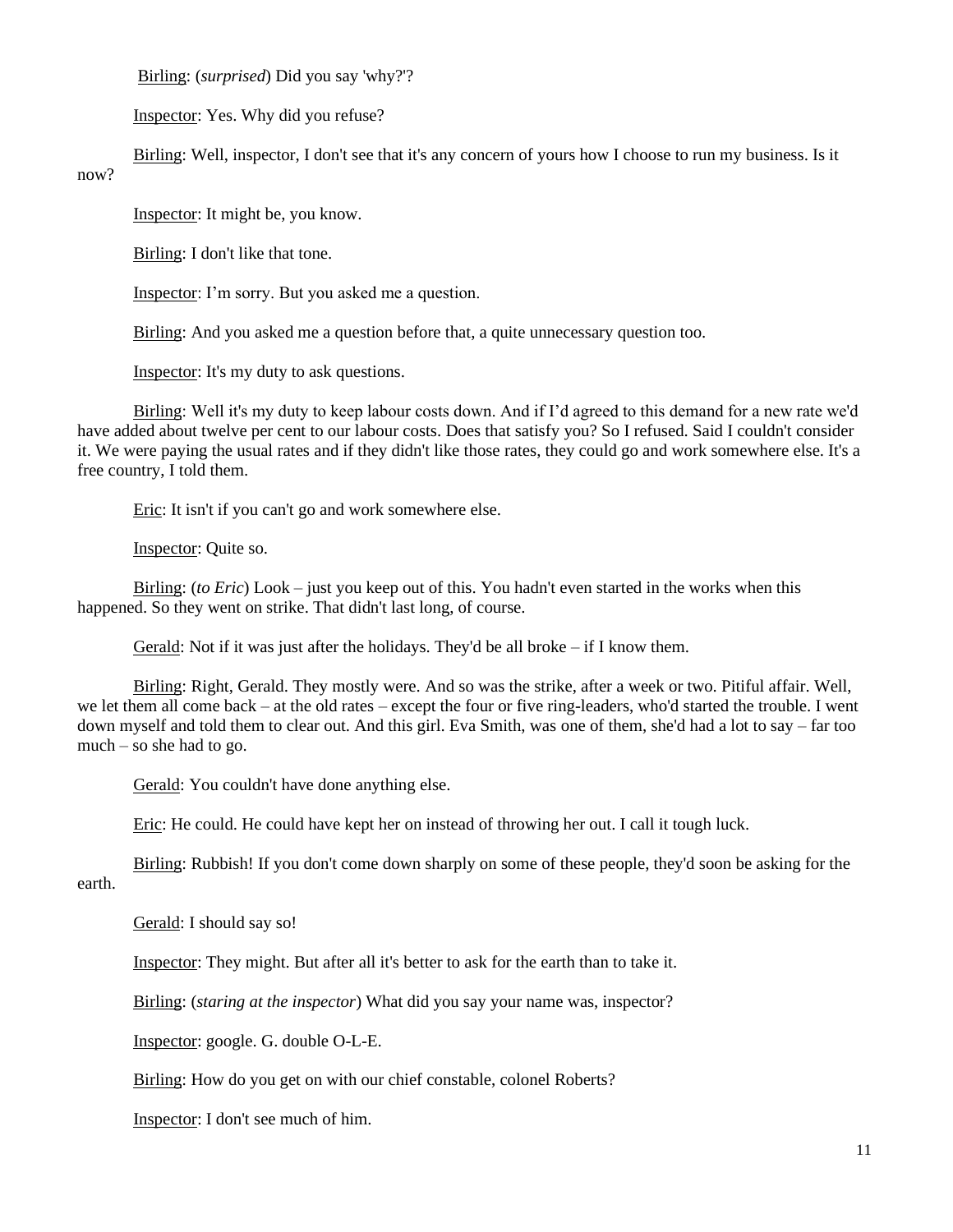Birling: Perhaps I ought to warn you that he's an old friend of mine, and that I see him fairly frequently. We play golf together sometimes up at the west brumley.

Inspector: (*dryly*) I don't play golf.

Birling: I didn't suppose you did.

Eric: (*bursting out*) Well, I think it's a dam' shame.

Inspector: No, I've never wanted to play.

Eric: No, I mean about this girl – Eva Smith. Why shouldn't they try for higher wages? We try for the highest possible prices. And I don't see why she should have been sacked just because she'd a bit more spirit than the others. You said yourself she was a good worker. I'd have let her stay.

Birling: (*rather angrily*) Unless you brighten your ideas, you'll never be in a position to let anybody stay or to tell anybody to go. It's about time you learnt to face a few responsibilities. That's something this public-schooland-varsity life you've had doesn't seem to teach you.

Eric: (*sulkily*) Well, we don't need to tell the inspector all about that, do we?

Birling: I don't see we need to tell the inspector anything more. In fact, there's nothing I can tell him. I told the girl to clear out, and she went. That's the last I heard of her. Have you any idea what happened to her after that? Get into trouble? Go on the streets?

Inspector: (*rather slowly*) No, she didn't exactly go on the streets.

//Sheila *has now entered/*/

Sheila: (*gaily*) What's this about streets? (*noticing the inspector*.) Oh – sorry. I didn't know. Mummy sent me in to ask you why you didn't come along to the drawing-room.

Birling: We shall be along in a minute now. Just finishing.

Inspector: I'm afraid not.

Birling: (*abruptly*) There's nothing else, y'know. I've just told you that.

Sheila: What's all this about?

Birling: Nothing to do with you, Sheila. Run along.

Inspector: No, wait a minute, Miss Birling.

Birling: (*angrily*) Look here, inspector, I consider this uncalled-for and officious. I've half a mind to report you. I've told you all I know – and it doesn't seem to me very important – and now there isn't the slightest reason why my daughter should be dragged into this unpleasant business.

Sheila: (*coming father in*) What business? What's happening?

Inspector: (*impressively*) I'm a police inspector, miss Birling. This afternoon a young woman drank some disinfectant, and died, after several hours of agony, tonight in the infirmary.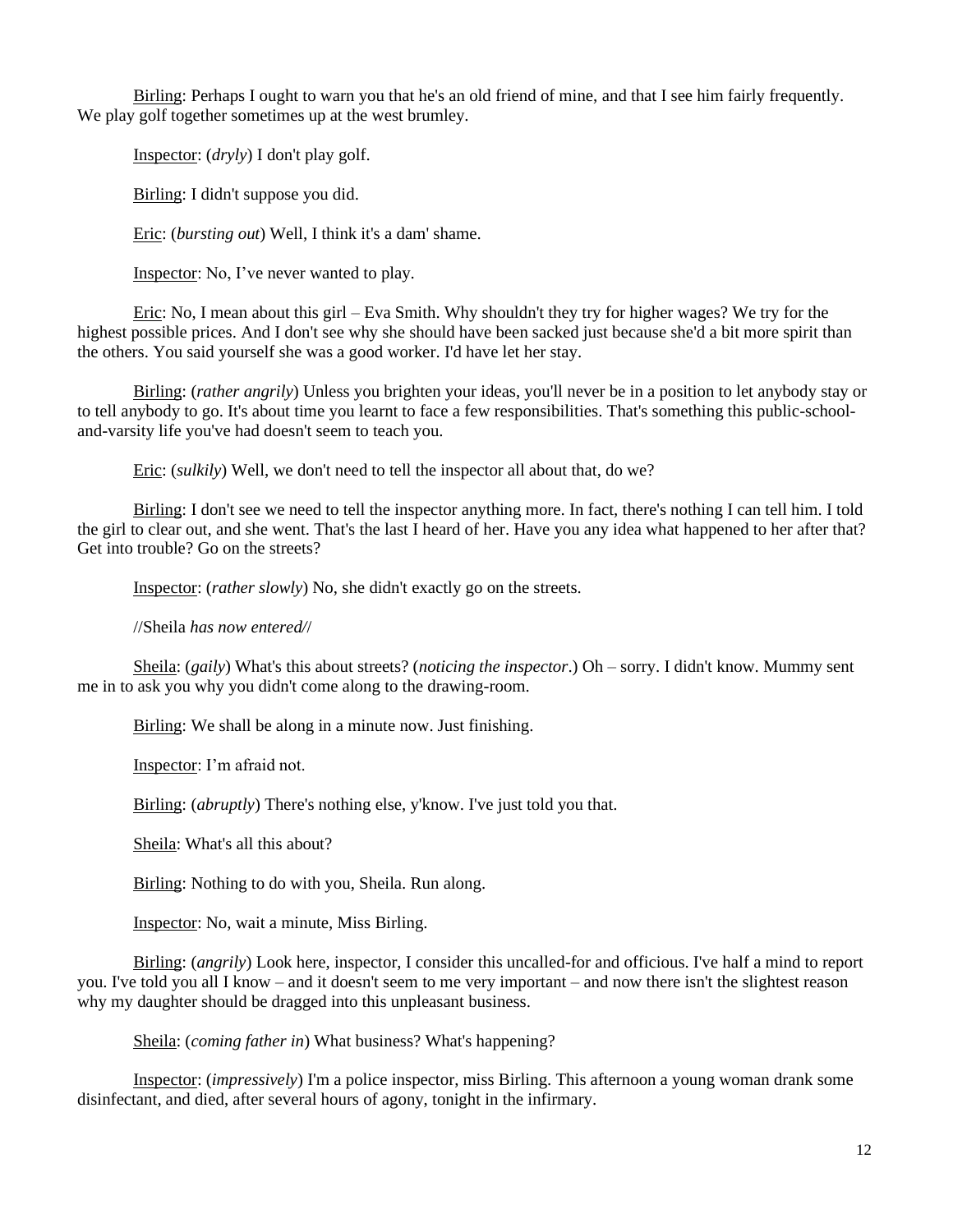Sheila: Oh – how horrible! Was it an accident?

Inspector: No. she wanted to end her life. She felt she couldn't go on any longer.

Birling: Well, don't tell me that's because I discharged her from my employment nearly two years ago.

Eric: That might have started it.

Sheila: Did you, dad?

Birling: Yes. The girl had been causing trouble in the works. I was quite justified.

Gerald: Yes, I think you were. I know we'd have done the same thing. Don't look like that Sheila.

Sheila: (*rather distressed*) Sorry! It's just that I can't help thinking about this girl – destroying herself so horribly – and I've been so happy tonight. Oh I wish you hadn't told me. What was she like? Ouite young?

Inspector: Yes. Twenty-four.

Sheila: Pretty?

Inspector: She wasn't pretty when I saw her today, but she had been pretty – very pretty.

Birling: That's enough of that.

Gerald: And I don't really see that this inquiry gets you anywhere, inspector. It's what happened to her since she left Mr Birling's works that is important.

Birling: Obviously. I suggested that some time ago.

Gerald: And we can't help you there because we don't know.

Inspector: (*slowly*) Are you sure you don't know.

// *He looks at* Gerald, *then at* Eric, *then at* Sheila.//

Birling: And are you suggesting now that one of them knows something about this girl?

Inspector: Yes.

Birling: You didn't come here just to see me, then?

Inspector: No.

// *the other four exchange bewildered and perturbed glances*.//

Birling: ( *with marked change of tone*) Well, of course, if I'd known that earlier, I wouldn't has called you officious and talked about reporting you. You understand that, don't you, inspector? I thought that – for some reason best known to yourself – you were making the most of this tiny bit of information I could give you. I'm sorry. This makes a difference. You sure of your facts?

Inspector: Some of them – yes.

Birling: I can't think they can be of any great consequence.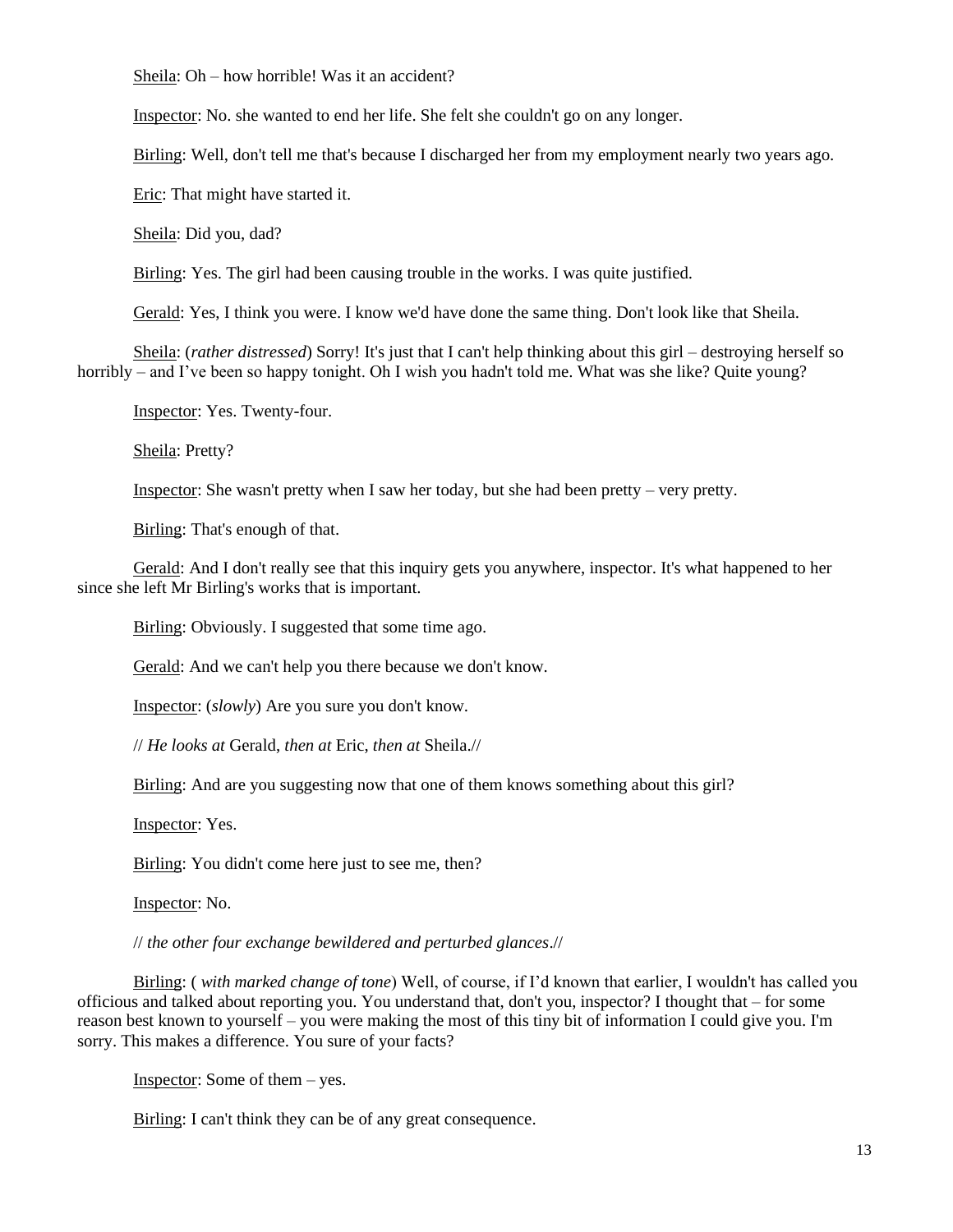Inspector: The girl's dead though.

Sheila: What do you mean by saying that? You talk as if we were responsible--

Birling: (*cutting in*) Just a minute, Sheila. Now , inspector, perhaps you and I had better go and talk this over quietly in a corner--

Sheila: (*cutting in*) Why should you? He's finished with you. He says it's one of us now.

Birling: Yes, and I'm trying to settle it sensibly for you.

Gerald: Well, there's nothing to settle as far as I'm concerned. I've never known an Eva Smith.

Eric: Neither have I.

Sheila: Was that her name? Eva Smith?

Gerald: Yes.

Sheila: Never heard it before.

Gerald: So were are you now inspector?

Inspector: Where I was before, Mr croft. I told you – that like a lot of these young women, she'd used more than one name. She was still Eva Smith when Mr Birling sacked her – for wanting twenty-five shillings a week instead of twenty-two and six. But after that she stopped being Eva Smith. Perhaps she'd had enough of it.

Eric: Can't blame her.

Sheila: (*to* Birling) I think it was a mean thing to do. Perhaps that spoilt everything for her.

Birling: Rubbish! (*to* inspector.) Do you know what happened to this girl after she left my works?

Inspector: Yes. She was out of work for the next two months. Both her parents were dead, so that she'd no home to go back to. And she hadn't been able to save much out of what Birling and company had paid her. So that after two months, with no work, no money coming in, and living in lodgings, with no relatives to help her, few friends, lonely, half-starved, she was feeling desperate.

Sheila: (*warmly*) I should think so. It's a rotten shame.

Inspector: There are a lot of young women living that sort of existence in every city and big town in this country, miss Birling. If there weren't, the factories and warehouses wouldn't know were to look for cheap labour. Ask your father.

Sheila: But these girls aren't cheap labour – they're people.

Inspector: (*dryly*) I've had that notion myself from time to time. In fact, I've thought that it would do us all a bit of good if sometimes we tried to put ourselves in the place of these young women counting their pennies, in their dingy little back bedrooms.

Sheila: Yes, I expect it would. But what happened to her then?

Inspector: She had what seemed to her a wonderful stroke of luck. She was taken on in a shop – and a good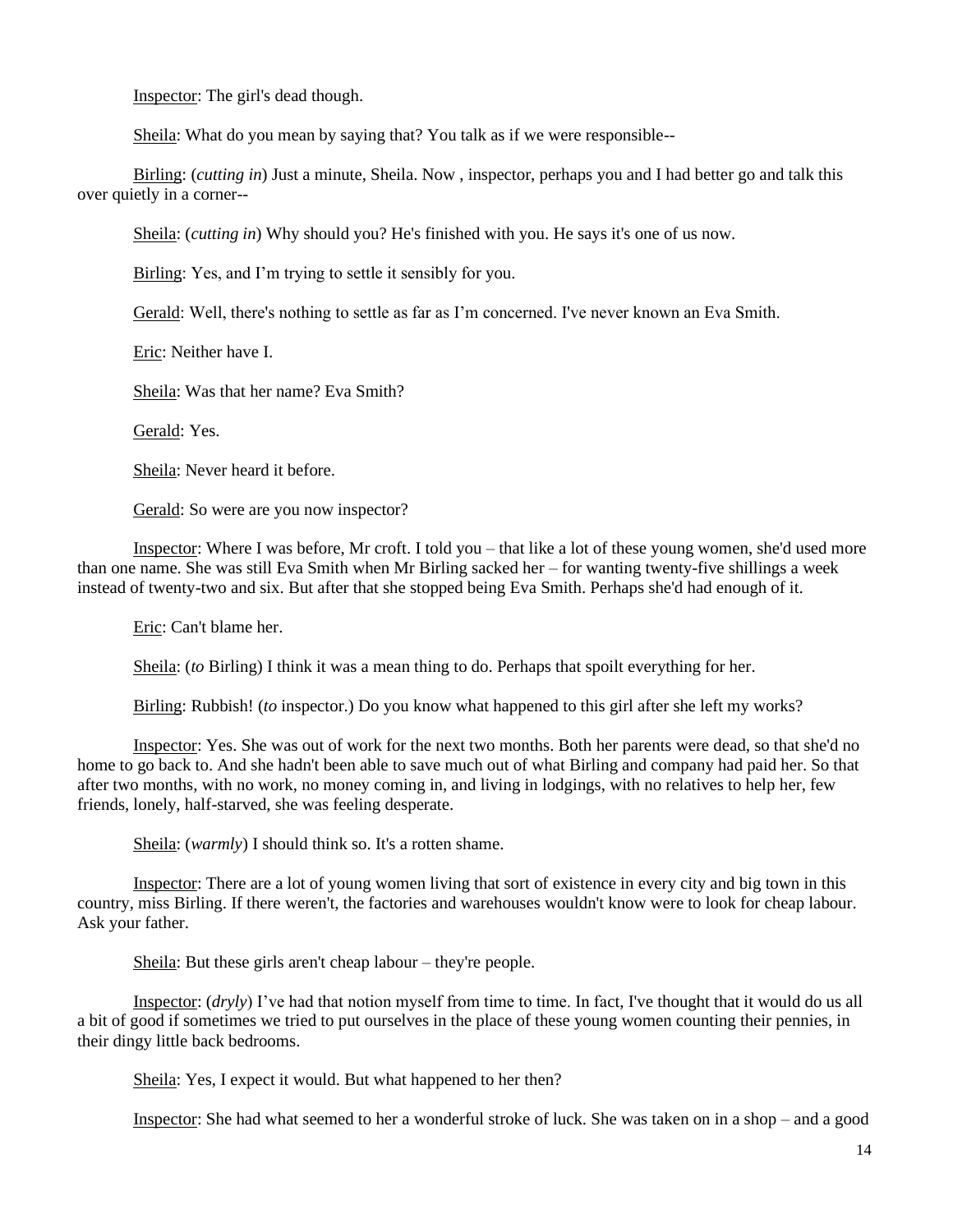shop too – Milwards.

Sheila: Milwards! We go there – in fact, I was there this afternoon – (*archly to* Gerald) for your benefit.

Gerald: (*smiling*) Good!

Sheila: Yes, she was a lucky to get taken on at Milwards.

Inspector: That's what she thought. And it happened that at the beginning of December that year – nineteen-ten – there was a good deal of influenza about and Milwards suddenly found themselves short handed. So that gave her a chance. It seems she liked working there. It was nice change from a factory. She enjoyed being among pretty clothes, I've no doubt. And now she felt she was making a good fresh start. You can imagine how she felt.

Sheila: Yes, of course.

Birling: And then she got herself into trouble there, I suppose?

Inspector: After about a couple of months, just when she felt she was settling down nicely, they told her she'd have to go.

Birling: Not doing her work properly?

Inspector: there was nothing wrong with the way she was doing her work. They admitted that.

Birling: There must have been something wrong.

Inspector: All she knew was – that a customer complained about her – and so she had to go.

Sheila: (*staring at him, agitated*) When was this?

Inspector: (*impressively*) At the end of January – last year.

Sheila: What – what did this girl look like?

Inspector: If you'll come over here, I'll show you.

// *He moves nearer a light – perhaps standard lamp – and she crosses to him. He produces the photograph. She looks at it closely, recognizes it with a little cry, gives a half-stifled sob, and then runs out. The inspector puts the photograph back in his pocket and stares speculatively after her. The other three stare in amazement for a moment*.//

Birling: What's the matter with her?

Eric: She recognized her from the photograph, didn't she?

Inspector: Yes.

Birling: (*angrily*) Why the devil do you want to go upsetting the child like that?

Inspector: I didn't do it. She's upsetting herself.

Birling:  $Well - why - why?$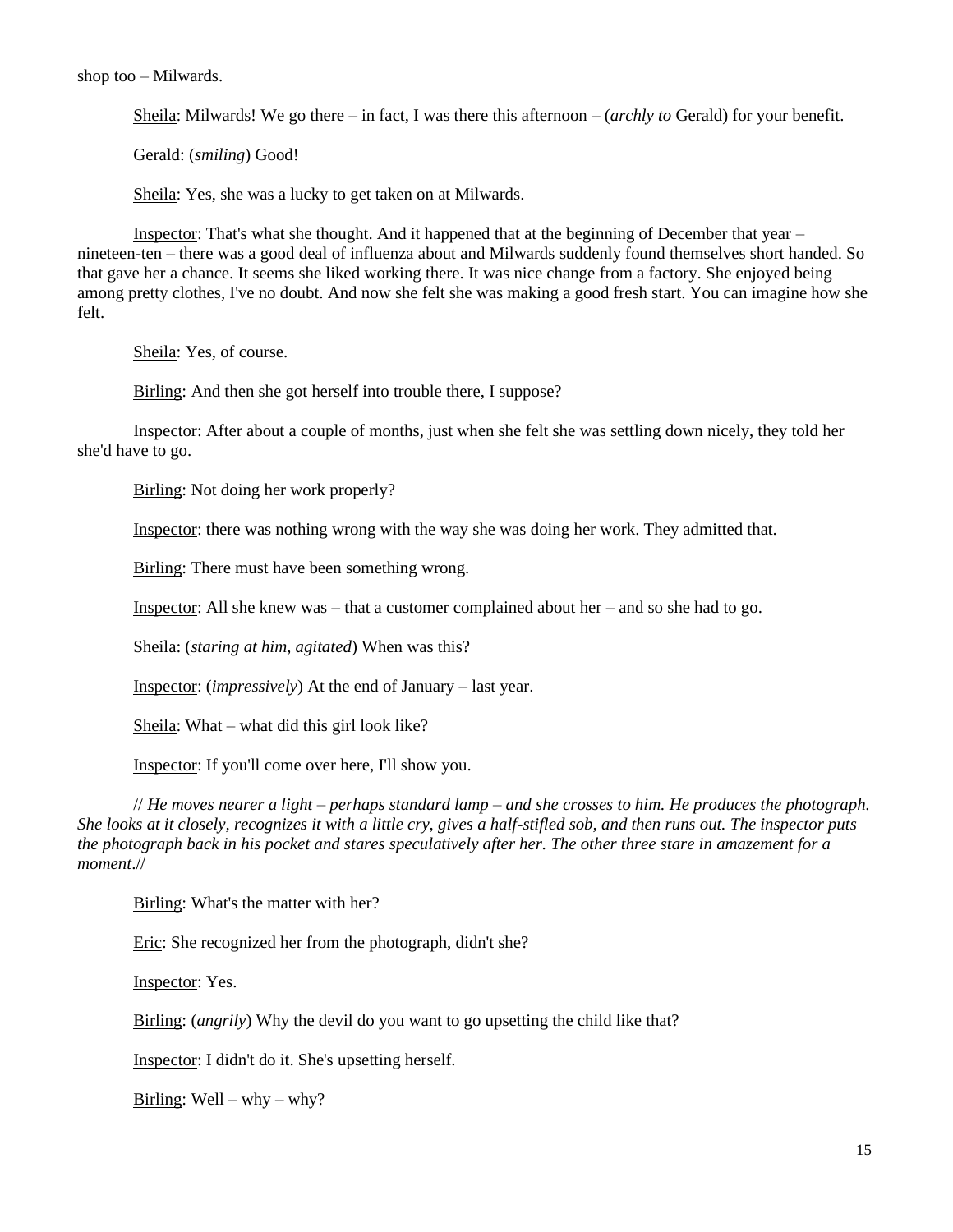Inspector: I don't know – yet. That's something I have to find out.

Birling: (*still angrily*) Well – if you don't mind – I'll find out first.

Gerald: Shall I go after her.

Birling: (*moving*) No, leave this to me. I must also have a word with my wife – tell her what's happening. (*turns at the door, staring at the* inspector *angrily*.) We were having a nice family celebration tonight. And a nasty mess you've made of it now, haven't you?

Inspector: (*steadily*) That's more or less what I was thinking earlier tonight when I was in the infirmary looking at what was left of Eva Smith. A nice little promising life there, I thought, and a nasty mess somebody's made of it.

// Birling *looks as if about to make some retort, then thinks better of it, and goes out, closing door sharply behind him.* Gerald *and* Eric e*xchange uneasy glances. The* inspector *ignores them*.//

Gerald: I'd like to have a look at that photograph now, inspector.

Inspector: All in good time.

Gerald: I don't see why -

Inspector: (*cutting in, massively*) You heard what I said before, Mr Croft. One line of inquiry at a time. Otherwise we'll all be taking at once and won't know where we are. If you've anything to tell me, you'll have an opportunity of doing it soon.

Gerald: (*rather uneasily*) Well, I don't suppose I have –

Eric: (*suddenly bursting out*) I'm sorry – but you see – we were having a little party – and I've had a few drinks, including rather a lot of champagne – and I've got a headache – and as I'm only in the way here – I think I'd better turn in.

inspector: And I think you'd better stay here.

Eric: Why should I?

Inspector: It might be less trouble. If you turn in, you might have to turn out again soon.

Gerald: Getting a bit heavy-handed, aren't you, inspector?

Inspector: Possibly. But if you're easy with me, I'm easy with you.

Gerald: After all, y'know, we're respectable citizens and not criminals.

Inspector: Sometimes there isn't much difference as you think. Often , if it was left to me, I wouldn't know where to draw the line.

Gerald: Fortunately, it isn't left to you, is it?

Inspector: No, it isn't. But some things are left to me. Inquiries of this sort, for instance.

// *Enter* Sheila, *who looks as if she's been crying.*//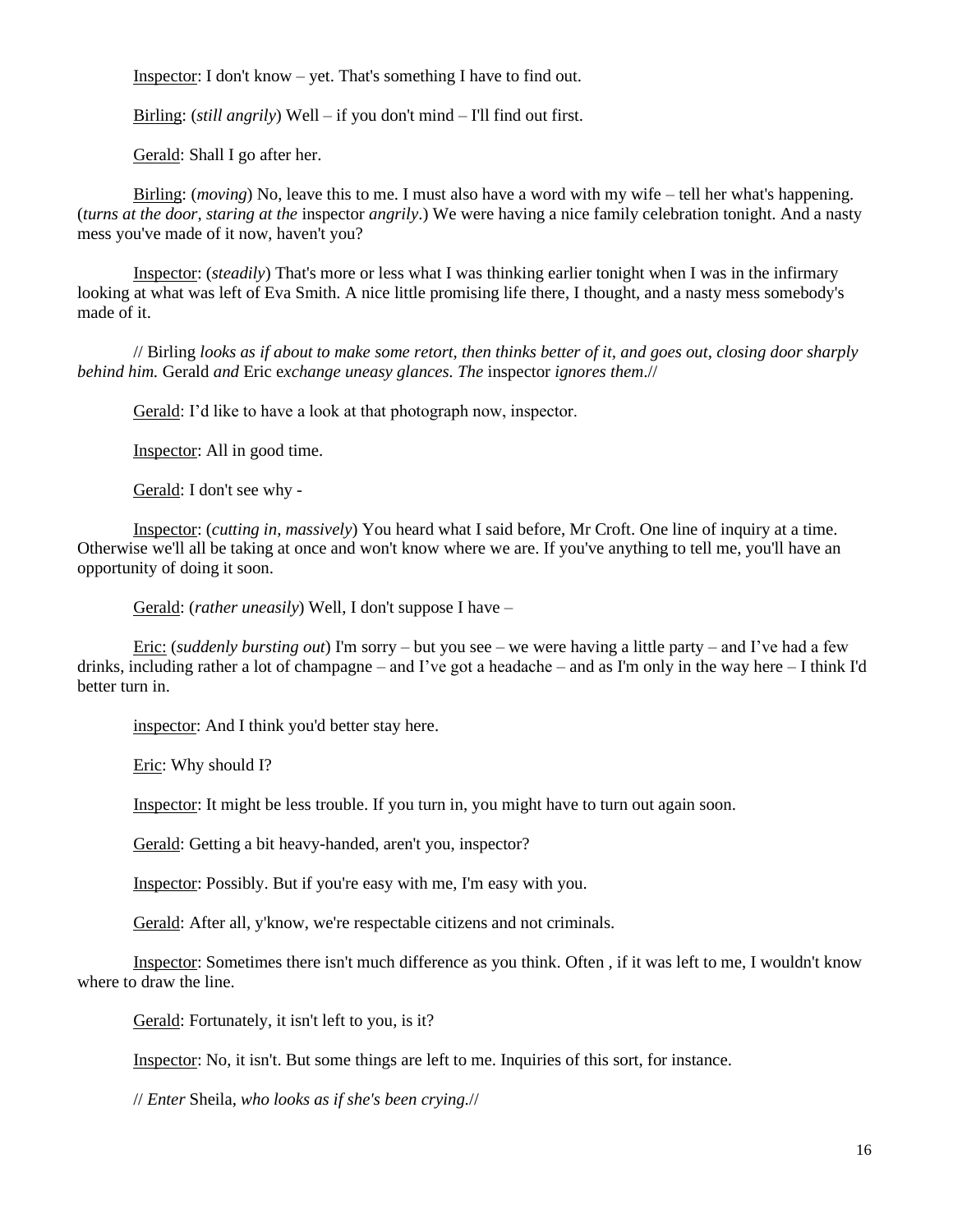Well, Miss Birling?

Sheila: (*coming in, closing the door*) You knew it was me all the time, didn't you?

Inspector: I had an idea it might be – from something the girl herself wrote.

Sheila: I've told my father – he didn't seem to think it amounted to much – but I felt rotten about it at the time and now I feel a lot worse. Did it make much difference to her?

Inspector: Yes, I'm afraid it did. It was the last real steady job she had. When she lost it – for no reason that she could discover – she decided she might as well try another kind of life.

Sheila: (*miserably*) So I'm really responsible?

Inspector: No, not entirely. A good deal happened to her after that. But you're partly to blame. Just as your father is.

Eric: But what did Sheila do?

Sheila: (*distressed*) I went to the manager at Milwards and I told him that if they didn't get rid of that girl, I'd never go near the place again and I'd persuade mother to close our account with them.

Inspector: And why did you do that?

Sheila: Because I was in a furious temper.

Inspector: And what had this girl done to make you lose your temper.

Sheila: When I was looking at myself in the mirror I caught sight of her smiling at the assistant, and I was furious with her. I'd been in a bad temper anyhow.

Inspector: And was it the girls fault?

Sheila: No, not really. It was my own fault. (*suddenly, to* Gerald) All right, Gerald, you needn't look at me like that. At least, I'm trying to tell the truth. I expect you've done things you're ashamed of too.

Gerald: (*surprised*) Well, I never said I hadn't. I don't see why –

inspector:(*cutting in*) Never mind about that. You can settle that between you afterwards. (*to* Sheila.) What happened?

Sheila: I'd gone in to try something on. It was an idea of my own – mother had been against it, and so had the assistant – but I insisted. As soon as I tried it on, I knew they'd been right. It just didn't suit me at all. I looked silly in the thing. Well, this girl had brought the dress up from the workroom, and when the assistant – miss Francis – had asked her something about it, this girl, to show us what she meant, had held the dress up, as if she was wearing it. And it just suited her. She was the right type for it, just as I was the wrong type. She was very pretty too – with big dark eyes – and that didn't make it any better. Well, when I tried the thing on and looked at myself and knew that it was all wrong, I caught sight of this girl smiling at miss Francis – as if to say: 'doesn't she look awful' – and I was absolutely furious. I was very rude to both of them, and then I went to the manager and told him that this girl had been very impertinent – and – and – (*she almost breaks down, but just controls herself*.) How could I know what would happen afterwards? If she'd been some miserable plain little creature, I don't suppose I'd have done it. But she was very pretty and looked as if she could take care of herself. I couldn't be sorry for her.

Inspector: In fact, in a kind of way, you might be said to have been jealous of her.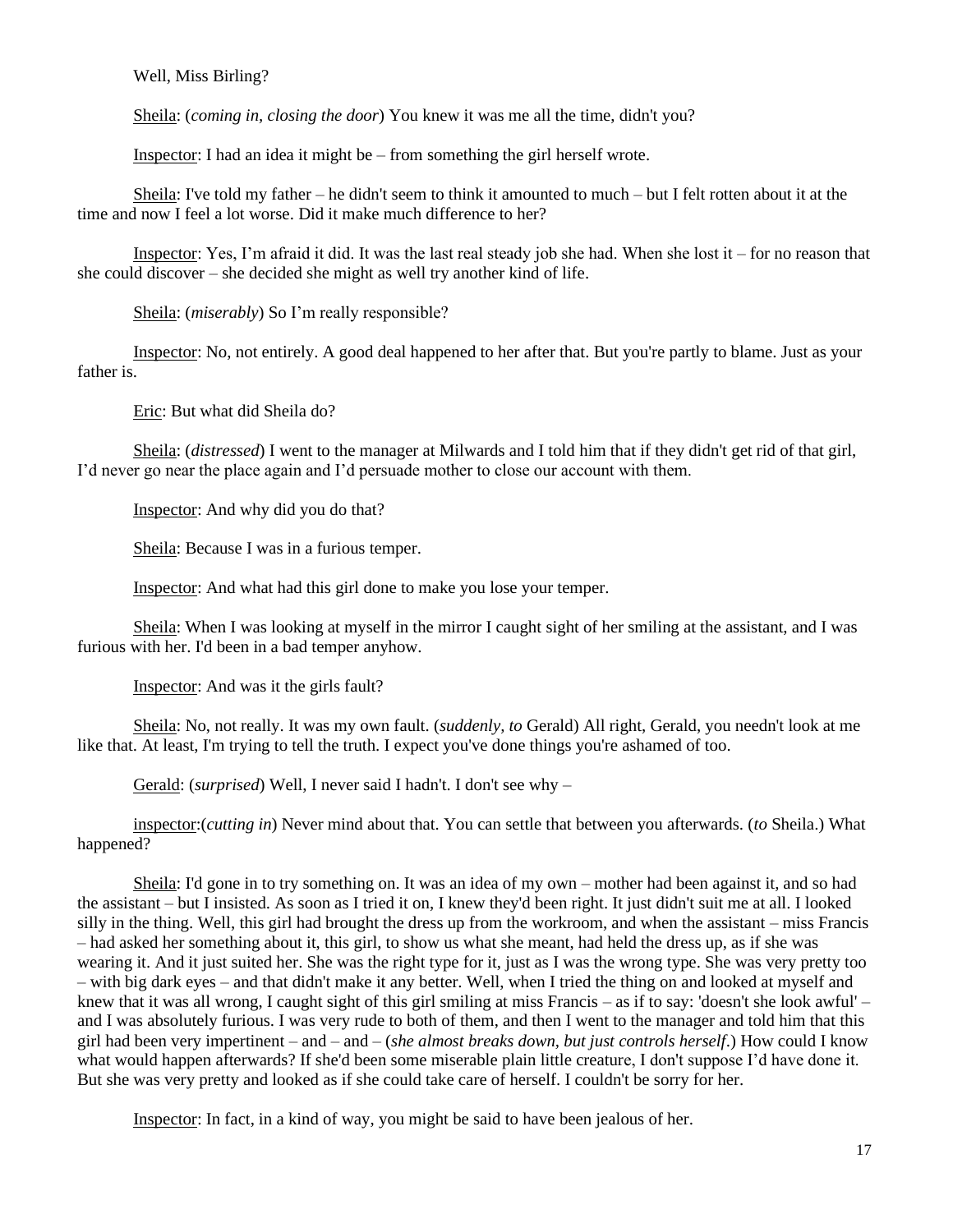Sheila: Yes, I suppose so.

Inspector: And so you used the power you had, as a daughter of a good customer and also of a man well known in the town, to punish the girl just because she made you feel like that?

Sheila: Yes, but it didn't seem to be anything very terrible at the time. Don't you understand? And if I could help her now, I would---

Inspector:(*harshly*) Yes, but you can't. It's too late. She's dead.

Eric: My god, it's a bit thick, when you come to think of it----

Sheila: (*stormily*) Oh shut up, Eric. I know I know.

It's the only time I've ever done anything like that, and I'll never, never do it again to anybody. I've noticed them giving me a sort of look sometimes at Milwards – I noticed it even this afternoon – and I suppose some of them remember. I feel now I can never go there again. Oh – why had this to happen?

Inspector: (*sternly*) That's what I asked myself tonight when I was looking at that dead girl. And then I said to myself: 'well, we'll try to understand why it had to happen?' and that's why I'm here, and why I'm, not going until I know all that happened. Eva Smith lost her job with Birling and company because the strike failed and they were determined not to have another one. At last she found another job – under what name I don't know – in a big shop, and had to leave there because you were annoyed with yourself and passed the annoyance on to her. Now she had to try something else. So first she changed her name to Daisy Renton-

Gerald: (*startled*) What?

Inspector: (*steadily*) I said she changed her name to Daisy Renton.

Gerald: (*pulling himself together*) D'you mind if I give myself a drink, Sheila?

// Sheila *merely nods, still staring at him, and he goes across to the tantalus on the sideboard for a whisky.*//

Inspector: Where is your father, Miss Birling?

Sheila: He went into the drawing room, to tell mother what was happening here. Eric, take the inspector along to the drawing-room.

// *As* Eric *moves, the inspector looks from* Sheila *to* Gerald, *then goes out with Eric.*//

Well, Gerald?

Gerald: (*trying to smile*) Well what, Sheila?

Sheila: How did you come to know this girl – Eva Smith?

Gerald: I didn't.

Sheila: Daisy renton then  $-$  it's the same thing.

Gerald: Why should I have to known her?

Sheila: Oh don't be stupid. We haven't much time. You gave yourself away as soon as he mentioned her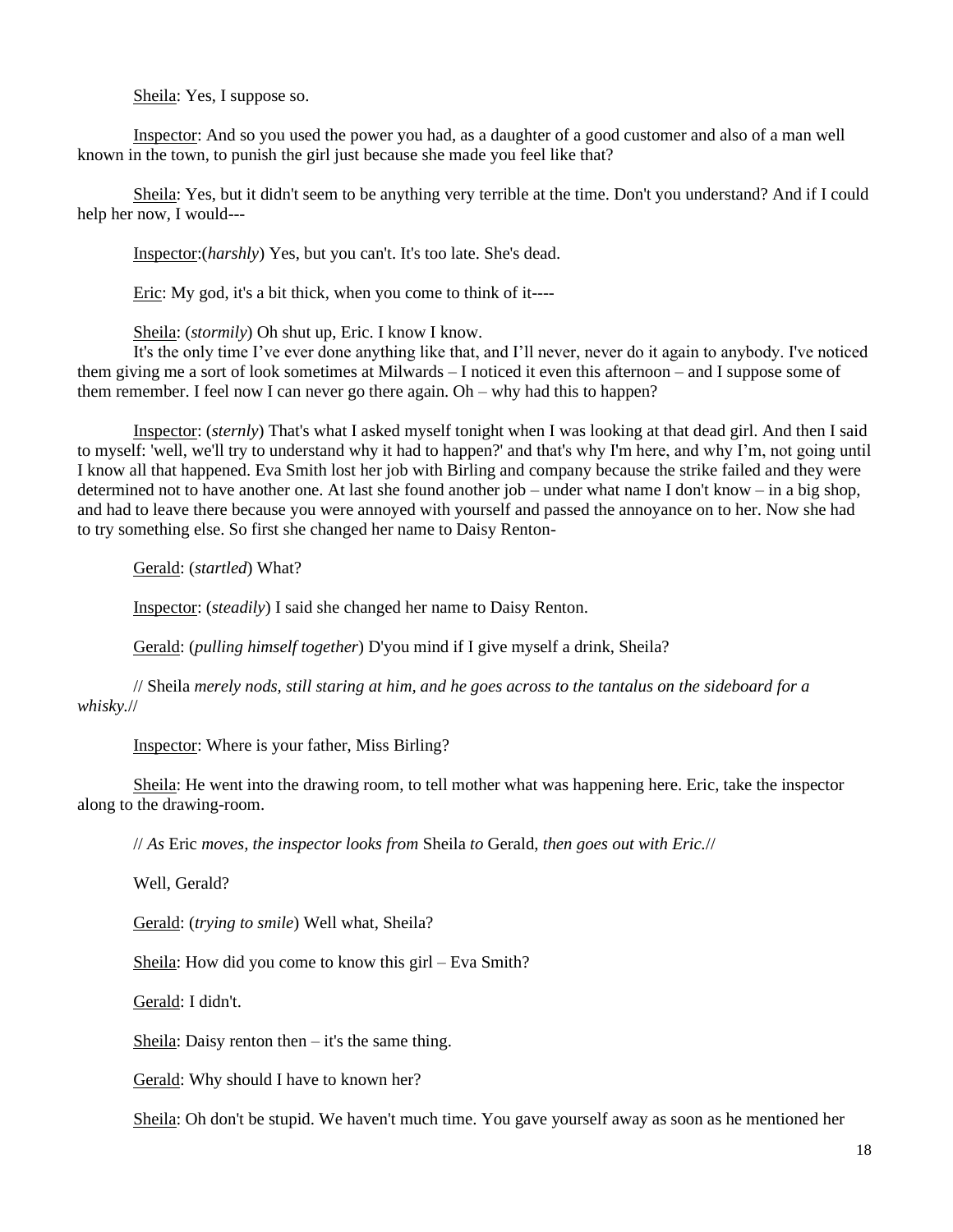other name.

Gerald: All right. I knew her. Let's leave it at that.

Sheila: We can't leave it at that.

Gerald: (*approaching her*) Now listen, darling--

Sheila: no, that's no use. You not only knew her but you knew her very well. Otherwise, you wouldn't look so guilty about it. When did you first get to know her?

// *he does not reply*//

Was it after she left milwards? When she changed her name, as he said, and began to lead a different sort of life? Were you seeing her last spring and summer, during that time you hardly came near me and said you were so busy? Were you?

// *he does not reply but looks at her*.//

Yes, of course you were.

Gerald: I'm sorry, Sheila. But it was all over and done with, last summer. I hadn't set eyes on the girl for at least six months. I don't come into this suicide business.

Sheila: I thought I didn't half an hour ago.

Gerald: You don't. Neither of us does. So – for god's sake – don't say anything to the inspector.

Sheila: About you and this girl?

Gerald: Yes. We can keep it from him.

Sheila: (*laughs rather hysterically*) why – you fool – he knows. Of course he knows. And I hate to think how much he knows that we don't know yet. You'll see. You'll see.

// *she looks at him almost in triumph. He looks crushed. The doors slowly opens and the* inspector *appears, looking steadily and searchingly at them*.//

Inspector: Well? END OF ACT ONE

#### **Act two**

// A*t rise, scene and situation are exactly as they were at end of act one. The* Inspector *remains at the door for a few moments looking at* Sheila *and* Gerald*. Then he comes forward, leaving door open behind him*.//

*Inspector*: (*To Gerald*) Well?

*Sheila*: (*with hysterical laugh, to Gerald*) You see? What did I tell you?

*Inspector* What did you tell him?

*Gerald* (with an effort) inspector, I think miss birling ought to be excused any more of this questioning. She'd nothing more to tell you. She's had a long exciting and tiring day – we were celebrating our engagement, you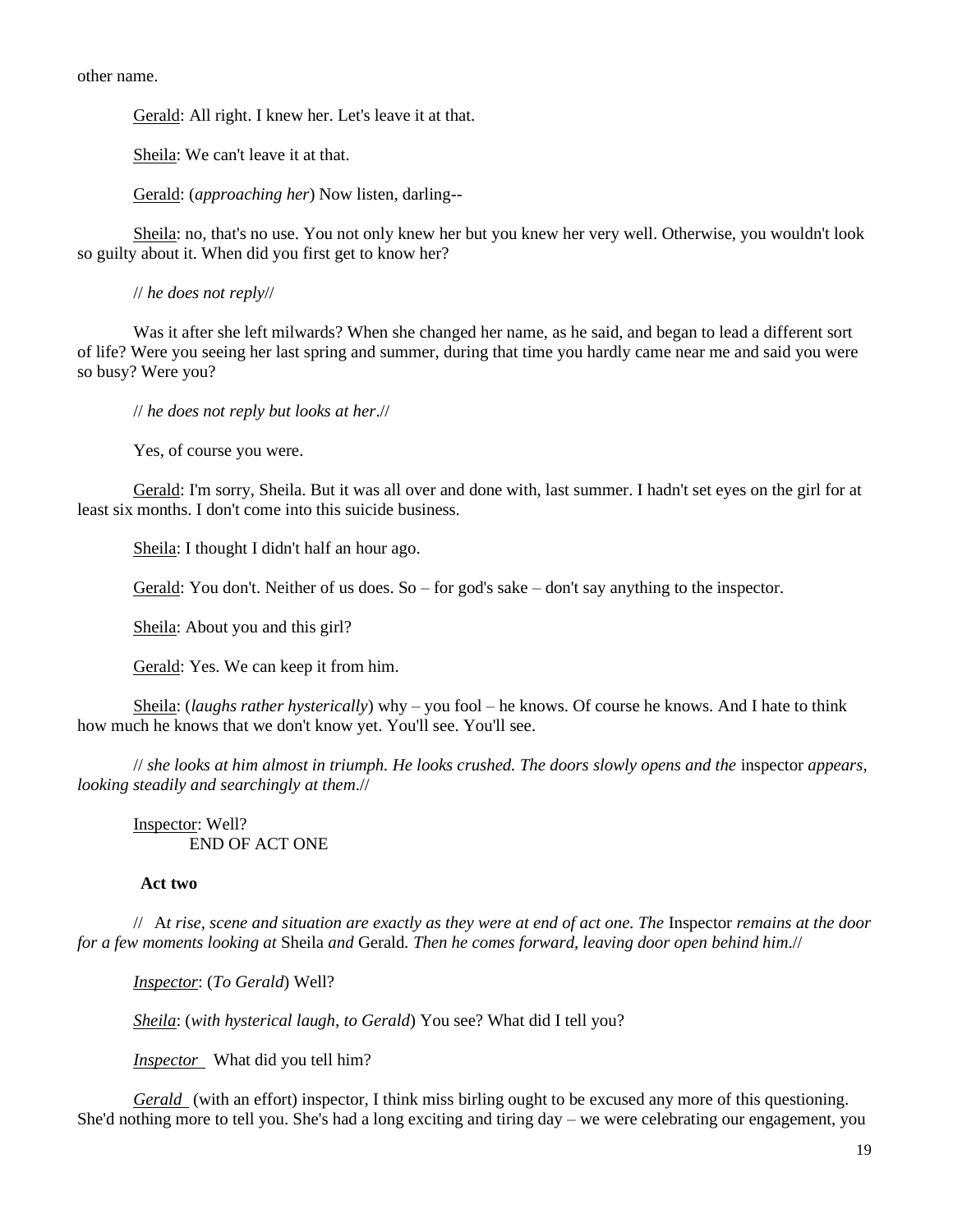know – and now she's obviously had about as much as she can stand. You heard her.

*Sheila*: He means that I'm getting hysterical now.

*Inspector*: And are you?

*Sheila*: probably.

*Inspector*: well, I don't want to keep you here. I've no more questions to ask you.

*Sheila*: no, but you haven't finished asking questions – have you?

*Inspector*: No.

*Sheila*: (to gerald) You see? (to inspector.) then I'm staying.

*Gerald*: Why should you? It's bound to be unpleasant and disturbing.

*Inspector*: and you think young women ought to be protected against unpleasant and disturbing things?

*Gerald:* if possible – yes.

*Inspector:* well, we know one young woman who wasn't, don't we?

*Gerald:* I suppose I asked for that.

Sheila : be careful you don't ask for more, gerald.

*Gerald:* I only ment to say to you – why stay when you'll hate it?

*Sheila:* It can't be any worse for me than it has been. And it might be better.

*Gerald:* (*bitterly*) I see.

*Sheila:* what do you see?

Gerald: You've been through it – and now you want to see somebody else put through it.

Sheila: (*bitterly*) so that's what you think I'm like. I'm glad I realized it in time, Gerald.

Gerald: no, no, I didn't mean -

Sheila: (*cutting in*) Yes, you did. And if you'd really loved me, you couldn't have said that. You listened to that nice story about me. I got that girl sacked from Milwards. And now you've made up your mind I must obviously be a selfish, vindictive creature.

Gerald: I neither said that nor even suggested it.

Sheila: Then why say I want to see somebody else put through it? That's not what I mean at all.

Gerald: All right then, I'm sorry.

Sheila: Yes, but you don't believe me. And this is just the wrong time not to believe me.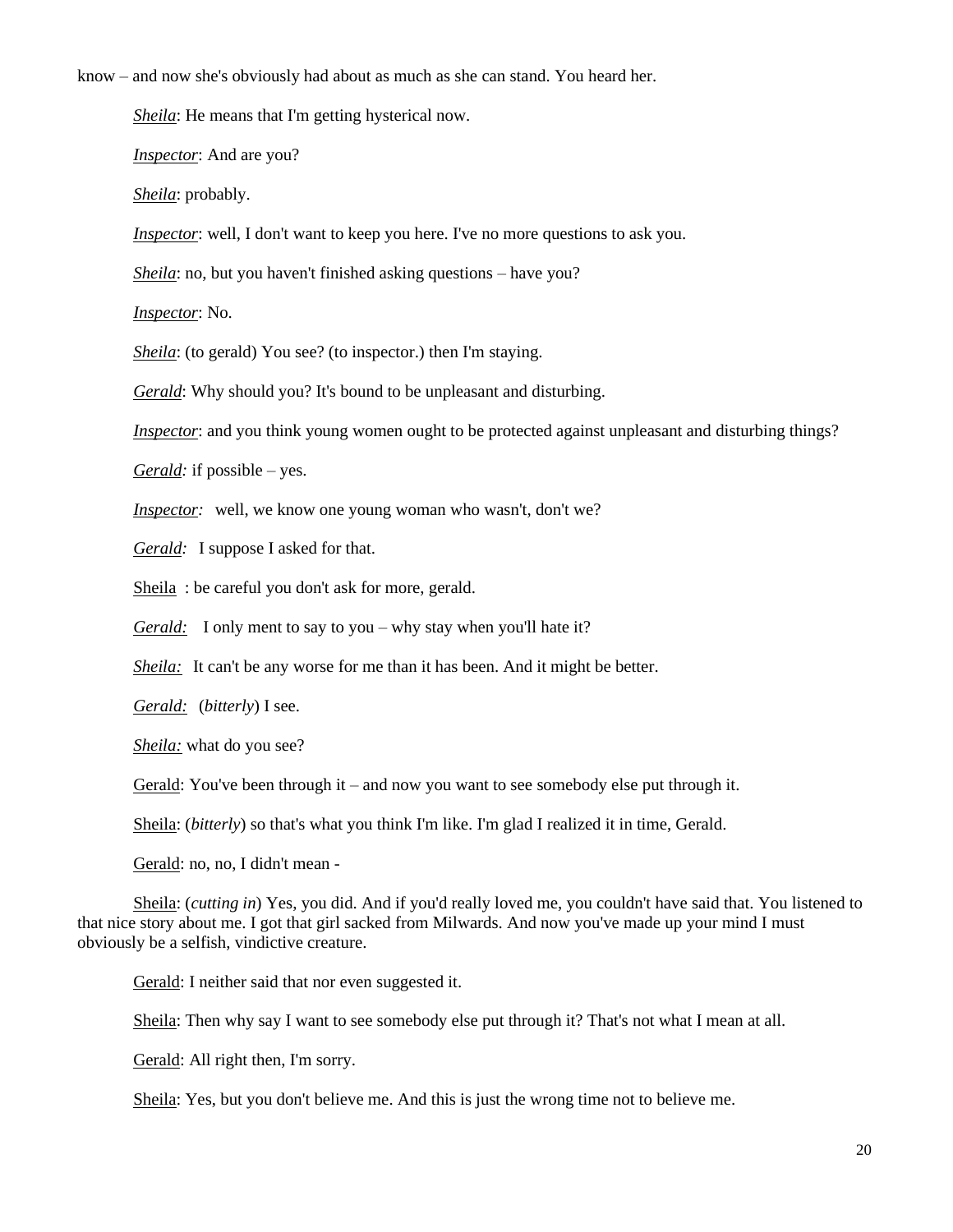Inspector: (*massively taking charge*) allow me, miss Birling. (to Gerald.) I can tell you why miss Birling wants to stay on and why she says it might be better for her if she did. A girl died tonight. A pretty, lively sort of girl, who never did anybody any harm. But she died in misery and agony – hating life –

Sheila: (*Distressed*) don't please – I know, I know – and I can't stop thinking about it –

Inspector: (*Ignoring this*) now miss Birling has just been made to understand what she did to this girl. She feels responsible. And if she leaves us now, and doesn't hear any more, then she'll feel she's entirely to blame, she'll be alone with her responsibility, the rest of tonight, all tomorrow, all the next night--

Sheila: (*eagerly*) Yes, that's it. And I know I'm to blame – and I'm desperately sorry – but I can't believe – I won't believe – it's simply my fault that in that in the end she – she committed suicide. That would be too horrible –

Inspector: (*sternly to them both*) You see, we have to share something. If there's nothing else, we'll have to share our guilt.

Sheila: (staring at him) yes. That's true. You know. (she goes close to him, wonderingly.) I don't understand about you.

Inspector: (*calmly*) there's no reason why you should.

// *he regards her calmly while she stares at him wonderingly and dubiously. Now Mrs Birling. Enters, briskly and self-confidently, quite out of key with the little scene that has just passed. Sheila feels this at once*.//

Mrs Birling: (*smiling social*) Good evening inspector.

Inspector: good evening, madam.

Mrs Birling: (*same easy tone*) I'm Mrs Birling, y'know. My husband has just explained why you're here, and while we'll be glad to tell you anything you want to know, I don't think we can help you much.

Sheila: No. mother – please!

Mrs Birling: (*affecting great surprise*) what's the matter, Sheila?

Sheila:(*hesitantly*) I know it sounds silly--

Mrs Birling: what does?

Sheila: you see, I feel you're beginning all wrong. And I'm afraid you'll say or do something that you'll be sorry for afterwards.

Mrs Birling: I don't know what you're talking about, sheila.

Sheila: we all started like that – so confident, so pleased with ourselves until he began asking us questions.

// *Mrs Birling looks from sheila to the inspector*.//

Mrs Birling: you seem to have made a great impression on this child, inspector.

Inspector: (*coolly*) we often do on the young ones. They're more impressionable.

//*He and Mrs Birling look at each other for a moment. Then Mrs Birling turns to sheila again*//

Mrs Birling: you're looking tired, dear. I think you ought to go to bed – and forget about this absurd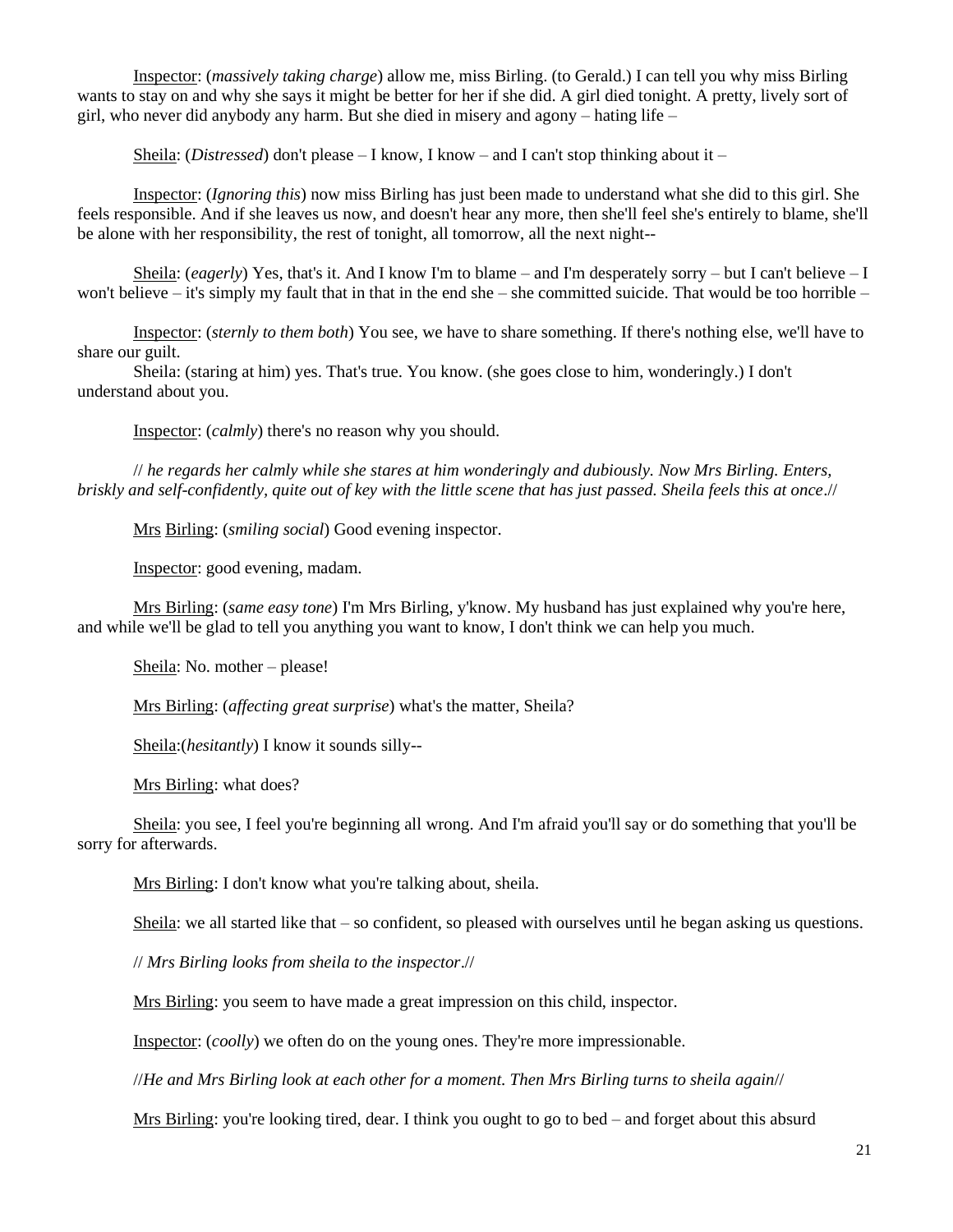business. You'll feel better in the morning.

Sheila: mother, I couldn't possibly go. Nothing could be worse for me. We've settled all that. I'm staying here until I know why that girl killed herself.

Mrs Birling: nothing but morbid curiosity.

Sheila: no it isn't.

Mrs Birling: please don't contradict me like that. And in any case I don't suppose for a moment that we can understand why the girl committed suicide. Girls of that class--

Sheila:(*urgently, cutting in*) mother, don't – please don't. For your own sake, as well as ours, you mustn't--

Mrs Birling: (*annoyed*) mustn't – what? Really, sheila!

Sheila: (*slowly, carefully now*) you mustn't try to build up a kind of wall between us and that girl. If you do, then the inspector will just break it down. And it'll be all the worse when he does.

Mrs Birling: I don't understand you. ( *to inspector.*) Do you?

Inspector: yes. And she'd right.

Mrs Birling: (*haughtily*) I beg your pardon!

Inspector: (*very plainly*) I said yes – I do understand her. And she's right.

Mrs Birling: that  $-1$  consider  $-$  is a trifle impertinent, inspector.

// *sheila gives short hysterical laugh*// now, what is it, sheila?

Sheila: I don't know. Perhaps it's because impertinent is such a silly word.

Mrs Birling: in any case....

Sheila: but, mother, do stop before it's too late.

Mrs Birling: if you mean that the inspector will take offence-

inspector: (*cutting in, clamly*) no, no. I never take offence.

Mrs Birling: i'm glad to hear it. Though I must add that it seems to me that we have more reason for taking offence.

Inspector: let's leave offence out of it, shall we?

Gerald: I think we'd better.

Sheila: so do I.

Mrs Birling: (*rebulking them*) I'm talking to the inspector now, if you don't mind. (*to inspector, rather grandly*.) I realize that you may have to conduct some sort of inquiry, but I must say that so far you seem to be conducting in a rather peculiar and offensive manner. You know of course that my husband was lord mayor only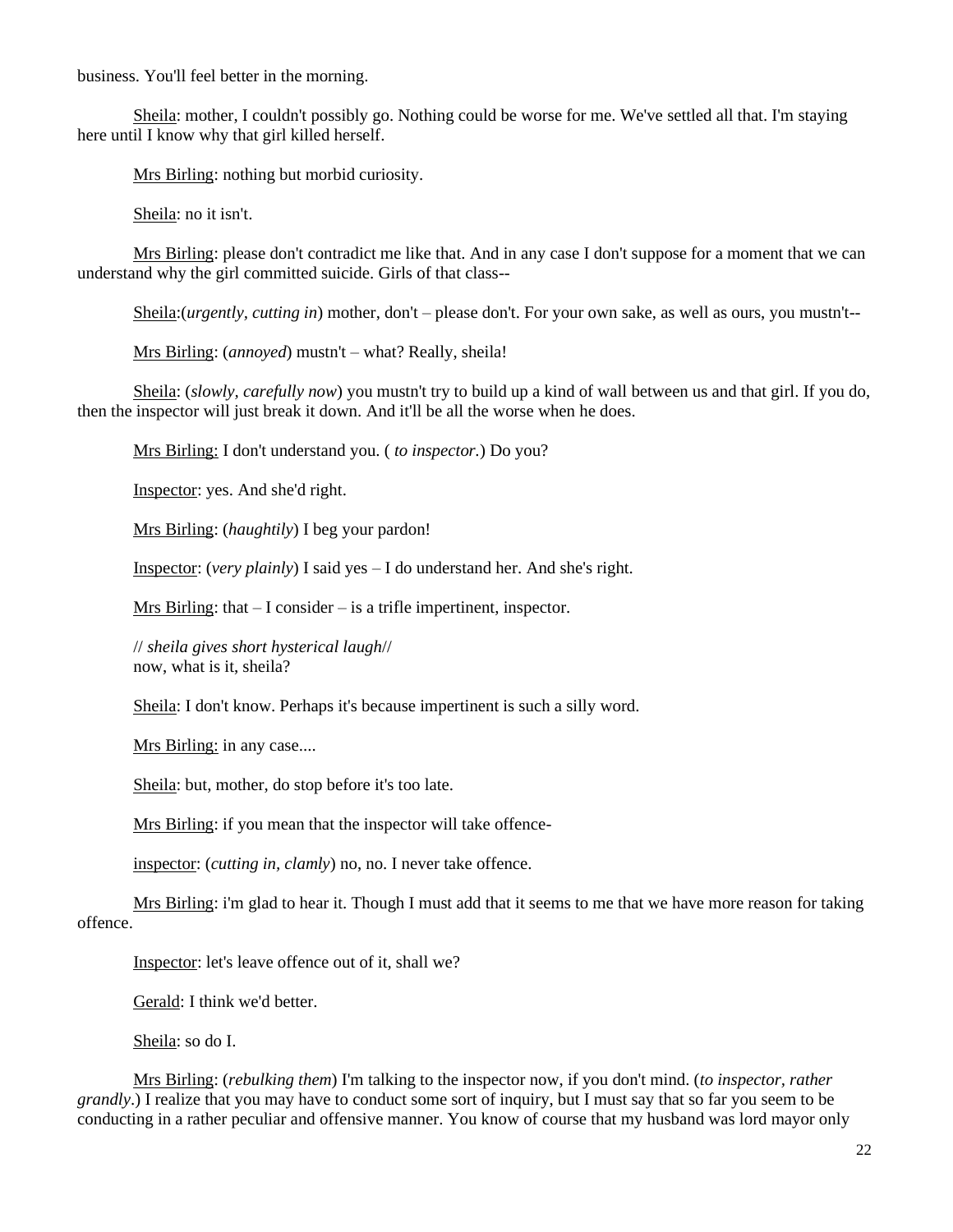two years ago and that he's still a magistrate--

Gerald: (*cutting, rather impatiently*) Mrs Birling, the inspector knows all that. And I don't think it's a very good idea to remind him--

Sheila: (*cutting in*) It's crazy. Stop it, please, mother.

Inspector: (*imperturbable*) Yes. Now what about Mr Birling?

Mrs Birling: He's coming back in a moment. He's just talking to my son, Eric, who seems to be in an excitable silly mood.

Inspector: What's the matter with him?

Mrs Birling: Eric? Oh – I'm afraid he may have had rather too much to drink tonight. We were having a little celebration here--

inspector: (*cutting in*) isn't he used to drinking?

Mrs Birling: No, of course not. He's only a boy.

Inspector: No, he's a young man. And some young men drink far too much.

Sheila: And Eric's one of them.

Mrs Birling: (*very sharply*) Sheila!

Sheila:(*urgently*) I don't want to get poor Eric into trouble. He's probably in enough trouble already. But we really must stop these silly pretences. This isn't the time to pretend that Eric isn't used to drink. He's been steadily drinking too much for the last two years.

Mrs Birling: (*staggered*) it isn't true. You know him, Gerald -and you're a man – you must know it isn't true.

Inspector:(*as Gerald hesitates*) Well, Mr Croft?

Gerald: (*apologetically, to* Mrs Birling) I'm afraid it is, y'know. Actually I've never seen much of him outside this house – but- well, I have gathered that he does drink pretty hard.

Mrs Birling: (*bitterly*) And this is the time you choose to tell me.

Sheila: yes, of course it is. That's what I meant when I talked about building up a wall that's sure to be knocked flat. It makes it all harder to bear.

Mrs Birling: But it's you – and not the inspector here – who's doing it--

Sheila: yes, but don't you see? He hasn't started on you yet.

Mrs Birling: (*after a pause, recovering herself*) if necessary I shall be glad to answer any questions the inspector wishes to ask me. Though naturally I don't know anything about this girl.

Inspector: (*gravely*) we'll see, Mrs Birling.

//*enter birling, who closes door behind him*//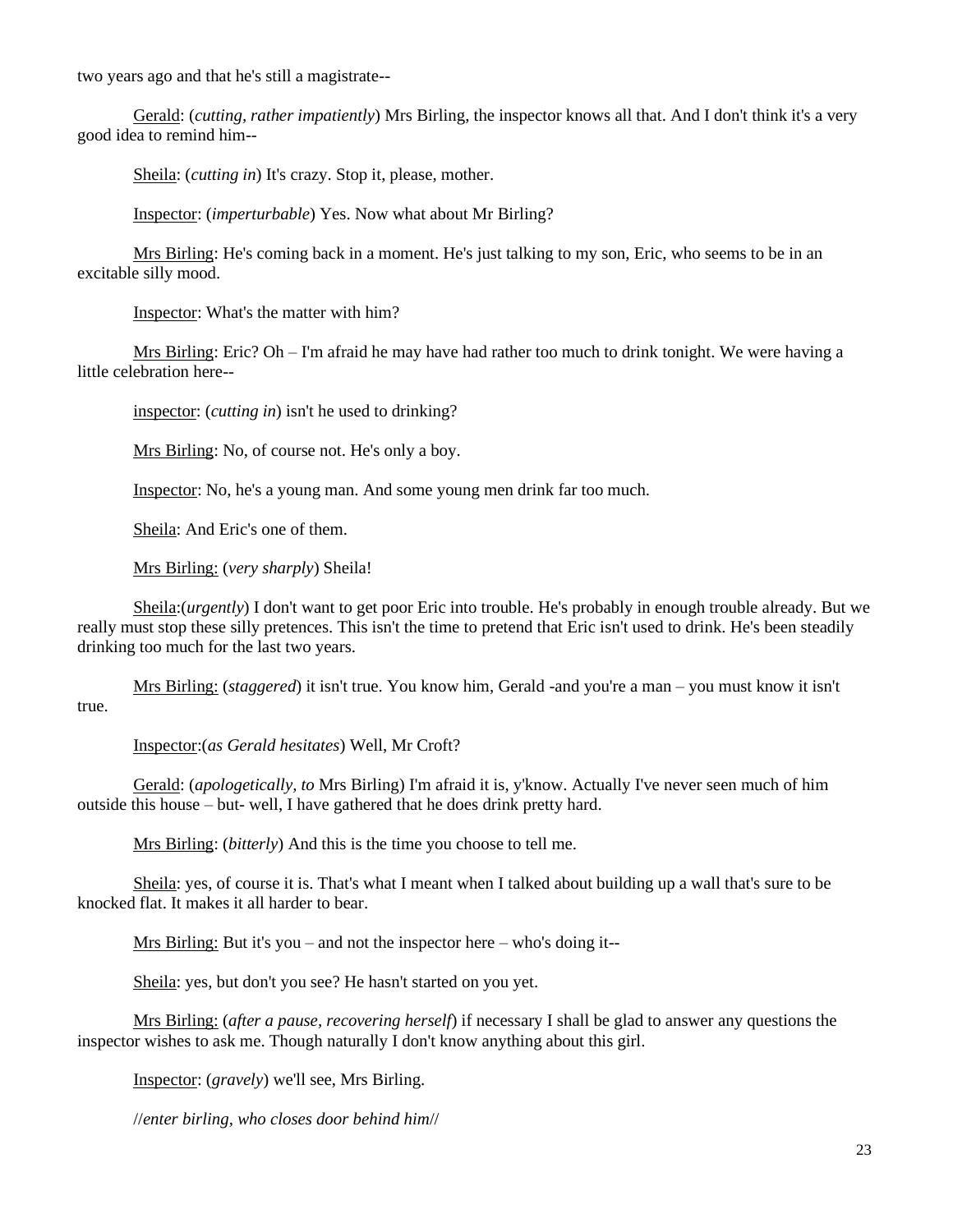Birling: (*rather hot, bothered*) I've been trying to persuade Eric to go to bed, but he won't. Now he says you told him to stay up. Did you?

Inspector: Y es, I did.

Birling: why?

Inspector: because I shall want to talk to him, Mr Birling.

Birling: I can't see why you should, but if you must, then I suggest you do it now. Have him in and get it over, then let the lad go.

Inspector: no, I can't do that yet. I'm sorry, but he'll have to wait.

Birling: now look here, inspector--

inspector: (*cutting in, with authority*) he must wait his turn.

Sheila: (*to* Mrs Birling) you see?

Mrs Birling: no, I don't. And please be quiet, Sheila.

Birling: (*angrily*) inspector, I've told you before, I don't like the tone nor the way you're handling this inquiry. And I don't propose to give you much rope.

Inspector: you needn't give me any rope.

Sheila: (*rather wildly, with laugh*) No, he's giving us the rope – so that we'll hang ourselves.

Birling: (*to* Mrs Birling) What's the matter with that child?

Mrs Birling: over-excited. And she refuses to go. (*with sudden anger, to* inspector.) well, come along – what is it you want to know?

Inspector: (*coolly*) at the end of january, last year, this girl Eva Smith had to leave Milwards, because Miss Birling compelled them to discharge her, and then she stopped being Eva Smith, looking for a job, and became Daisy Renton, with other ideas. (*sharply turning on him*.) Mr croft, when did you first get to know her?

// *An exclamation of surprise from birling and Mrs Birling*. //

Gerald: where did you get the idea that I did know her?

Sheila: it's no use, Gerald. You're wasting time.

Inspector: as soon as I mentioned the name daisy renton, it was obvious you'd known her. You gave yourself away at once.

Sheila: (*bitterly*) of course he did.

Inspector: and anyhow I knew already. When and where did you first meet her?

Gerald: all right, if you must have it. I met her first, sometime in march last year, in the stalls bar at the palace. I mean the palace music hall here in brumley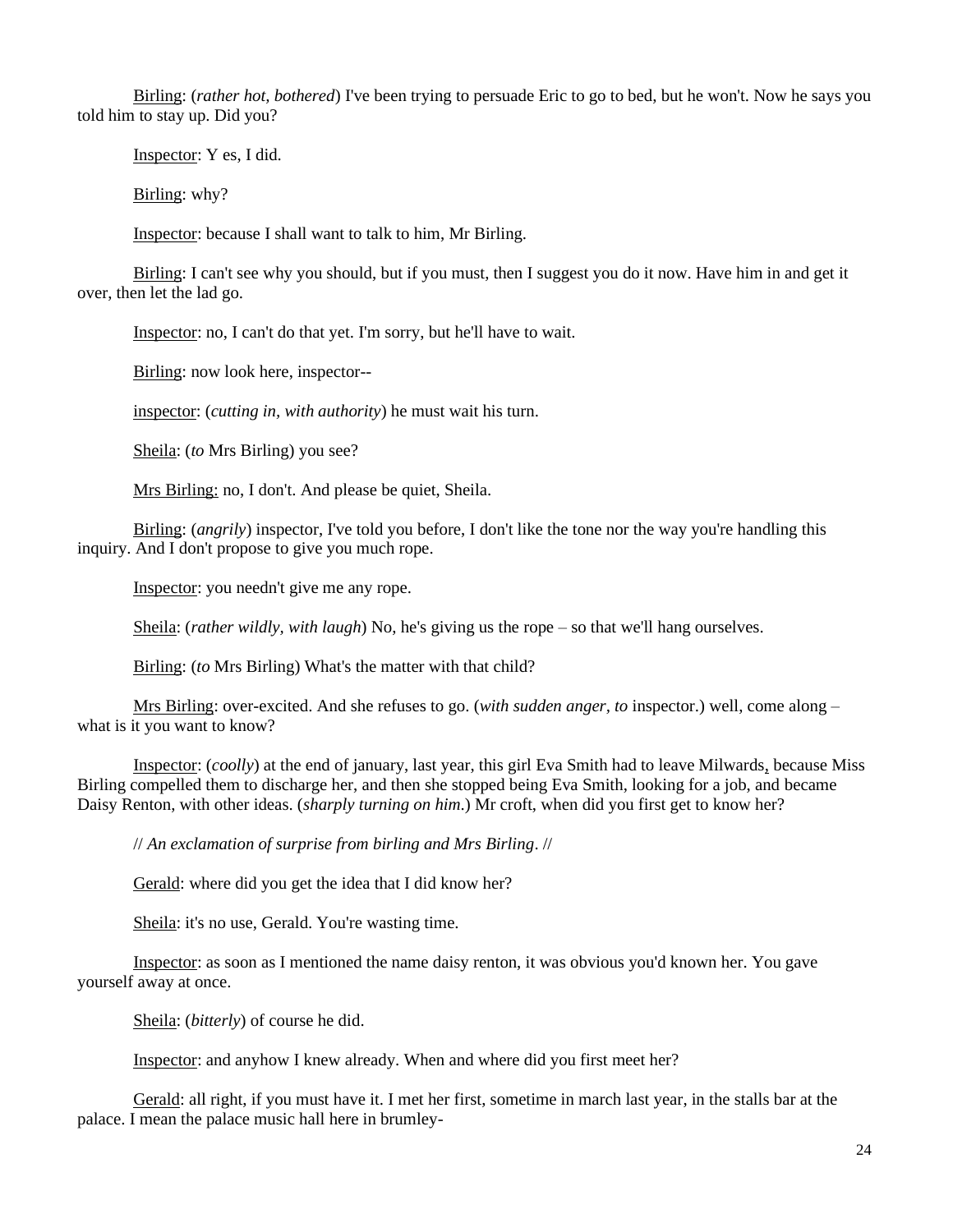Sheila: well, we didn't think you meant buckingham palace.

Gerald: (*to* Sheila) thanks. You're going to be a great help, I can see. You've said your piece, and you're obviously going to hate this, so why on earth don't you leave us to it?

Sheila: nothing would induce me. I want to understand exactly what happens when a man says he's so busy at the works that he can hardly ever find time to come and see the girl he's supposed to be in love with. I wouldn't miss it for worlds--

Inspector: (*with authority*) yes, Mr Croft – in the stalls bar at the palace variety theatre . . .

Gerald: I happened to look in, one night, after a long dull day, and as the show wasn't very bright, I went down into the bar for a drink. It's a favourite haunt of women of the town--

Mrs Birling: women of the town?

Birling: yes, yes. But I see no point in mentioning the subject – especially -(*indicating* sheila.)

Mrs Birling: it would be much better if sheila didn't listen to this story at all.

Sheila: but you're forgetting I'm supposed to be engaged to the hero of it. Go on, Gerald. You went down into the bar, which is a favourite haunt of the women of the town.

Gerald: I'm glad I amuse you-

inspector: (*sharply*) come along, mr croft. What happened?

Gerald: I didn't propose to stay long down there. I hate those hard-eyed dough-faced women. But then I noticed a girl who looked quite different. She was very pretty – soft brown hair and big dark eyes- (*breaks off*.) My god!

Inspector: what's the matter?

Gerald: (*distressed*) sorry – I – well, I've suddenly realized – taken it in properly – that's she's dead--

Inspector: (*harshly*) yes, she's dead.

Sheila: and probably between us we killed her.

Mrs Birling: (*sharply*) sheila, don't talk nonsense.

Sheila: you wait, mother.

Inspector: (*to* gerald) go on.

Gerald: she looked young and fresh and charming and altogether out of place down here. And obviously she wasn't enjoying herself. Old joe meggarty, half-drunk and goggle-eyed, had wedged her into a corner with that obscene fat carcass of his--

Mrs Birling: (*cutting in*) there's no need to be disgusting. And surely you don't mean Alderman Meggarty?

Gerald: of course I do. He's a notorious womanizer as well as being one of the worst sots and rogues in Brumley--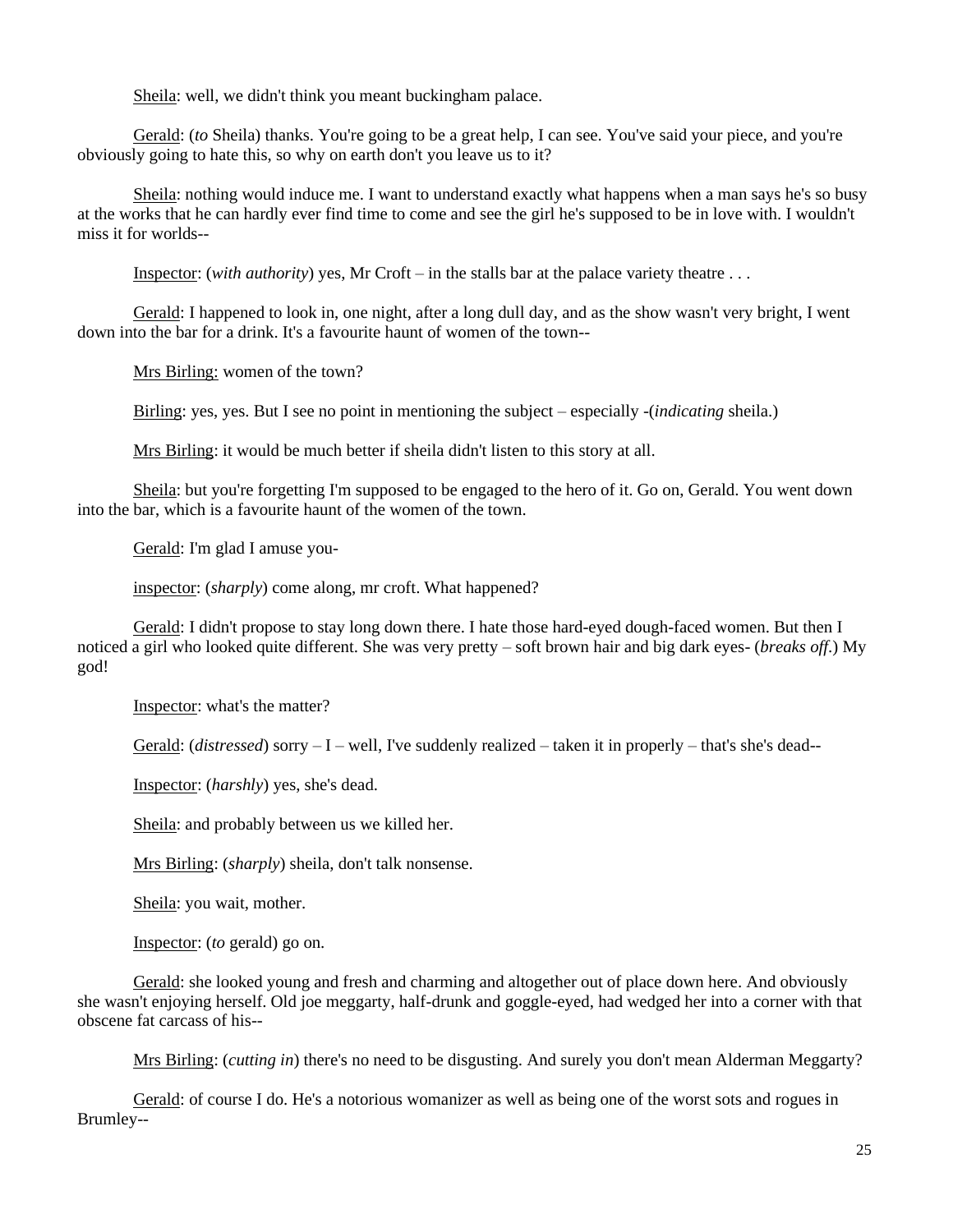Inspector: Quite right.

Mrs Birling: (*staggered*) well, really! Aldermand Meggarty! I must say, we are learning something tonight.

Sheila: (*coolly*) of course we are. But everybody knows about that horrible old Meggarty. A girl I know had to see him at the town hall one afternoon and she only escaped with a torn blouse--

Birling: ( *sharply, shocked*) sheila!

Inspector: (*to* gerald) go on, please.

Gerald: the girl saw me looking at her and then gave me a glance that was nothing less than a cry for help. So I went across and told Joe Meggarty some nonsense – that the manager had a message for him or something like that – got him out of the way – and then told the girl that if she didn't want any more of that sort of thing, she'd better let me take her out of there. She agreed at once.

Inspector: where did you go?

Gerald: we went along to the county hotel, which I knew would be quiet at that time of night, and we had a drink or two and talked.

Inspector: did she drink much at the time?

Gerald: no. she only had a port and lemonade – or some such concoction. All she wanted was to talk – a little friendliness – and I gathered that joe meggarty's advances had left her rather shaken – as well they might--

Inspector: she talked about herself?

Gerald: yes. I asked her questions about herself. She told me her name was Daisy Renton, that she'd lost both parents, that she came originally from somewhere outside Brumley. She also told me she'd had a job in one of the works here and had had to leave after a strike. She said something about the shop too, but wouldn't say which it was, and she was deliberately vague about what happened. I couldn't get any exact details from her about herself – just because she felt I was interested and friendly – but at the same time she wanted to be daisy renton – and not eva smith.

In fact, I heard that name for the first time tonight. What she did let  $slip$  – though she didn't mean to – was that she was desperately hard up and at that moment was actually hungry. I made the people at the county find some food for her.

Inspector: and then you decided to keep her – as your mistress?

Mrs Birling: what?

Sheila: of course, mother. It was obvious from the start. Go on, gerald. Don't mind mother.

Gerald: (*steadily* ) I discovered, not that night but two nights later, when we met again – not accidentally this time of course - that in fact she hadn't a penny and was going to be turned out of the miserable back room she had. It happened that a friend of mine, Charlie Brunswick, had gone off to canada for six months and had let me have the key of a nice little set of rooms he had – in morgan terrace – and had asked me to keep an eye on them for him and use them if I wanted to. So I insisted on Daisy moving into those rooms and I made her take some money to keep her going there. (*carefully, to the inspector*.) I want you to understand that I didn't install her there so that I could make love to her. I made her go to morgan Terrace because I was sorry for her, and didn't like the idea of her going back to the palace bar. I didn't ask for anything in return.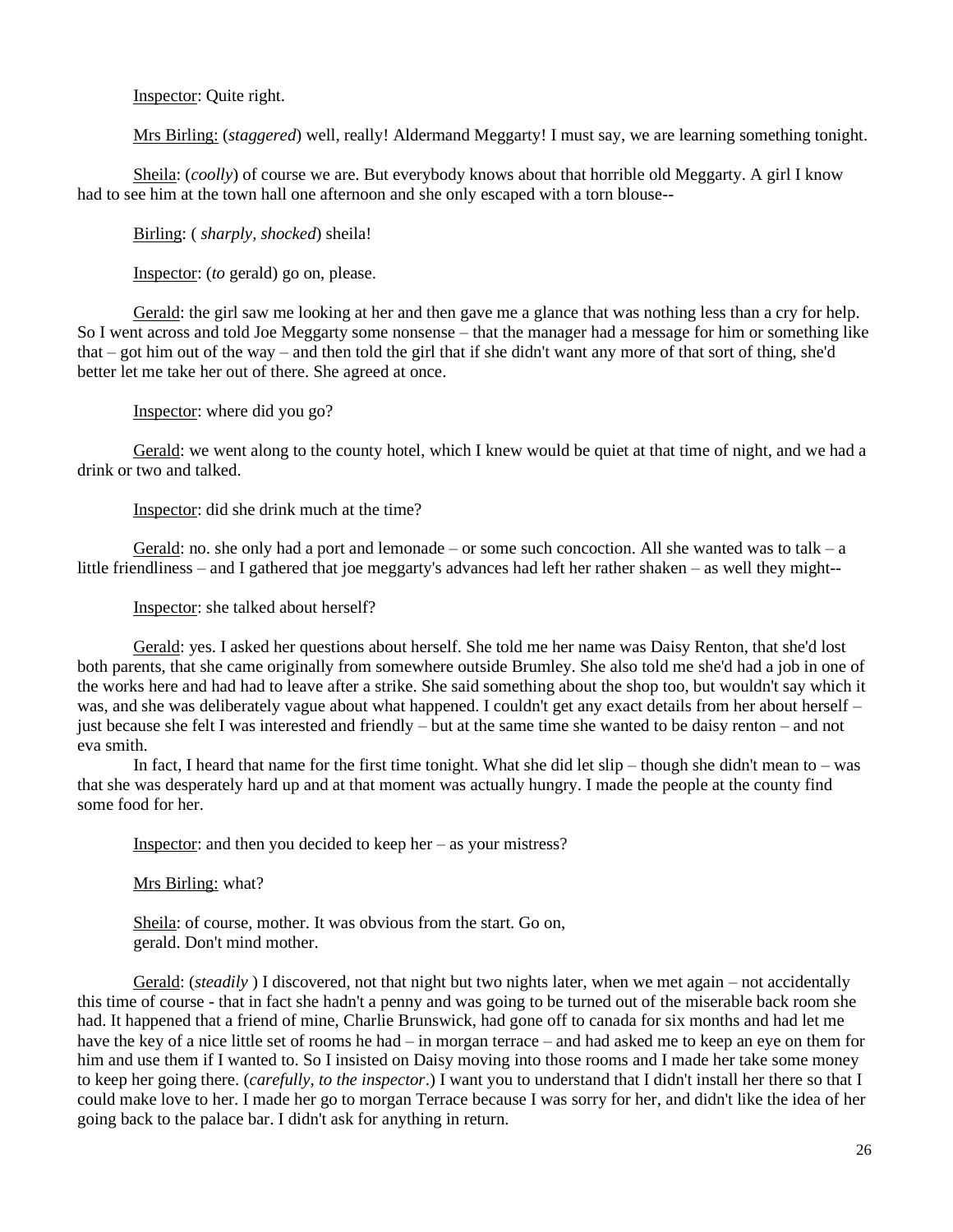Inspector: I see.

Sheila: yes, but why are you saying that to him? You ought to be saying it to me,

Gerald: I suppose I ought really. I'm sorry, sheila. Somehow i--

Sheila: (*cutting in, as he hesitates*) I know. Somehow he makes you.

Inspector: but she became your mistress?

Gerald: yes. I suppose it was inevitable. She was young and pretty and warm hearted – and intensely grateful. I became at once the most important person in her life – you understand?

Inspector: yes. She was a woman. She was lonely. Were you in love with her?

Sheila: just what I was going to ask!

Birling: (*angrily*) I really must protest--

Inspector: (*turning on him sharply*) why should you do any protesting? It was you who turned the girl out in the first place.

Birling: (*rather taken aback*) well, I only did what any employer might have done. And what I was in which my daughter, a young unmarried girl, is being dragged into this--

inspector: (*sharply*) your daughter isn't living on the moon. She's here in brumley too.

Sheila: yes, and it was I who had the girl turned out of her job at Milwards. And I'm supposed to be engaged to gerald. And I'm not a child, don't forget. I've a right to know. Were you in love with her, gerlad?

Gerald: (*hesitatingly*) it's hard to say. I didn't feel about her as she felt about me.

Sheila: (*with sharp sarcasm*) of course not. You were the wonderful fairy prince. You must have adored it, gerald.

Gerald: all right – I did for a time. Nearly any man would have done.

Sheila: that's probably about the best thing you've said tonight. At least it's honest. Did you go and see her every night?

Gerald: no. I wasn't telling you a complete lie when I said i'd been very busy at the works all that time. We were very busy. But of course I did see a good deal of her.

Mrs Birling: I don't think we want any further details of this disgusting affair--

Sheila: (*cutting in*) I do. And anyhow, we haven't had any details yet.

Gerald: and you're not going to have any. (*to* Mrs Birling.) you know, it wasn't disgusting.

Mrs Birling: it's disgusting to me.

Sheila: yes, but after all, you didn't come into this, did you, mother?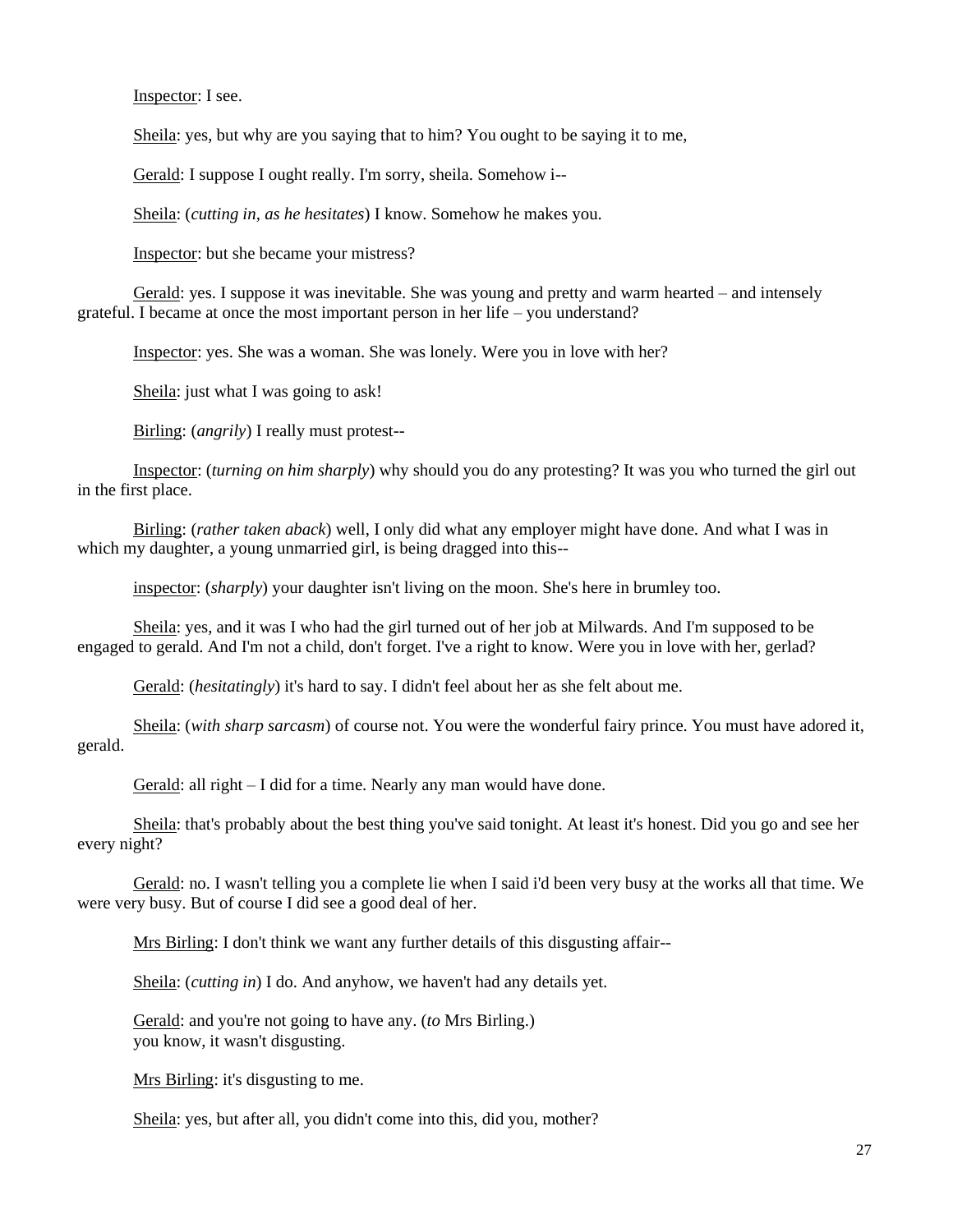Gerald: is there anything else you want to know – that you ought to know?

Inspector: yes. When did this affair end?

Gerald: I can tell you exactly. In the first week of september. I had to go away for several weeks then – on business – and by that time daisy knew it was coming to an end. So I broke it off definitely before I went.

Inspector: how did she take it?

Gerald: better than I'd hoped. She was – very gallant – about it.

Sheila: ( *with irony*) that was nice for you.

Gerald: No, it wasn't. ( *he waits a moment, then in a low, troubled tone*.) she told me she'd been happier than she'd ever been before – but that she knew it couldn't last – hadn't expected it to last. She didn't blame me at all. I wish to God she had now. Perhaps I'd feel better about it.

Inspector: she had to move out of those rooms?

Gerald: Yes, we'd agreed about that. She'd saved a little money during the summer – she'd lived very economically on what I'd allowed her – and didn't want to take more from me, but I insisted on a parting gift of enough money – though it wasn't so very much – to see her through to the end of the year.

Inspector: did she tell you what she proposed to do after you'd left her?

Gerald: No. she refused to talk about that. I got the idea, once or twice from what she said, that she thought of leaving brumley. Whether she did or not – I don't know. Did she?

Inspector: Yes. She went away for about two months. To some seaside place.

Gerald: By herself?

Inspector: Yes. I think she went away – to be alone, to be quiet, to remember all that had happened between you.

Gerald: how do you know that?

Inspector: she kept a rough sort of diary. And she said there that she had to go away and be quiet and remember ' just to make it last longer'. She felt there'd never be anything as good again for her – so she had to make it last longer.

Gerald: (*gravely*) I see. Well, I never saw her again, and that's all I can tell you.

Inspector: It's all I want to know from you.

Gerald: in that case – as I'm rather more – upset – by this business than I probably appear to be – and – well, i'd like to be alone for a while – I'd be glad if you'd let me go.

Inspector: Go were? Home?

Gerald: No. I'll just go out – walk about – for a while, if you don't mind. I'll come back.

Inspector: all right, mr croft.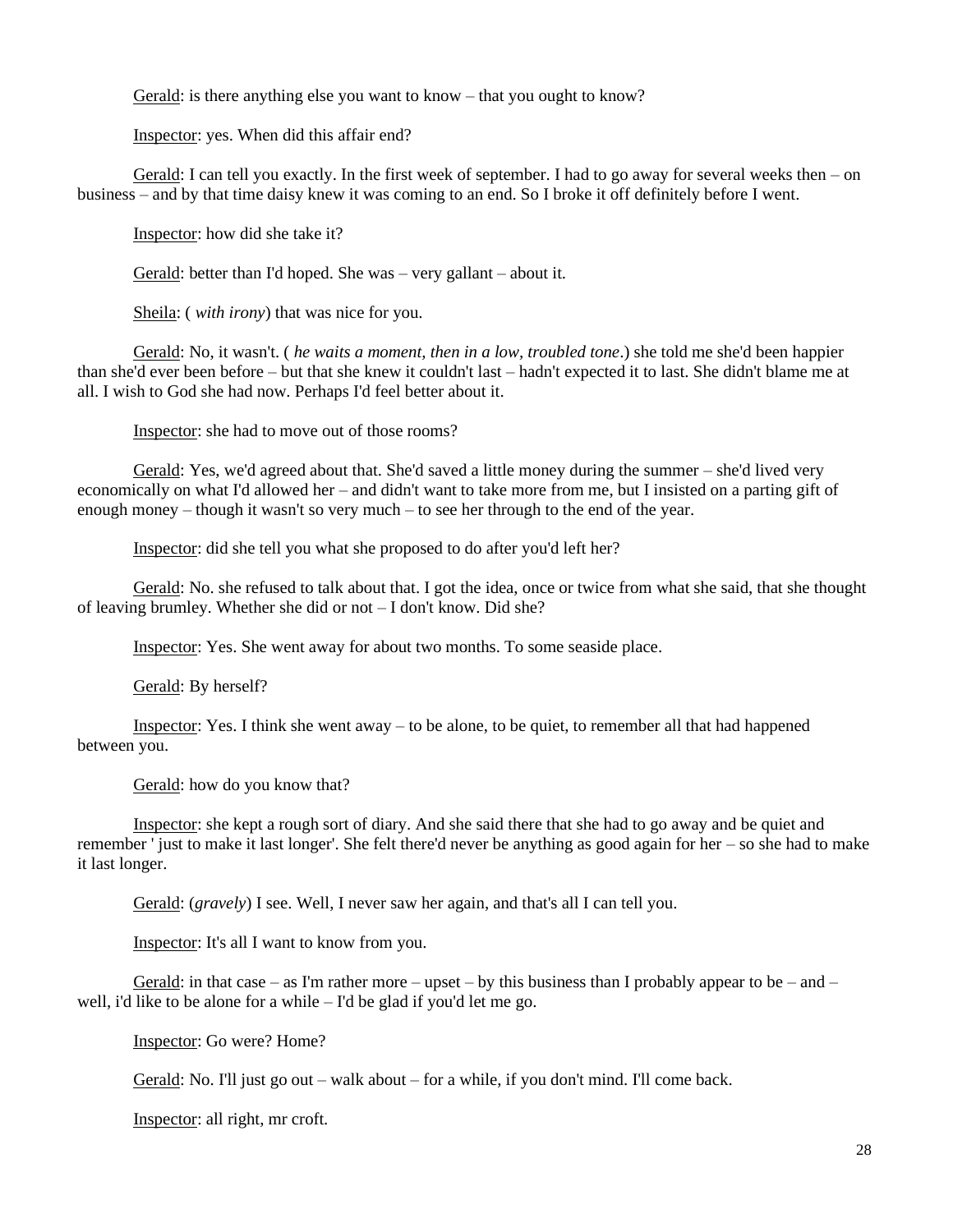Sheila: but just in case you forget – or decide not to come back, Gerald, I think you'd better take this with you. (s*he hands him the ring*.)

Gerald: I see. Well, I was expecting this.

Sheila: I don't dislike you as I did half an hour ago, gerald. In fact, in some odd way, I rather respect you more than I've ever done before. I knew anyhow you were lying about those months last year when you hardly came near me. I knew there was something fishy about that time. And now at least you've been honest. And I believe what you told us about the way you helped her at first. Just out of pity. And it was my fault really that she was so desperate when you first met her. But this has made a diffence. You and I aren't the same people who sat down to dinner here. We'd have to start all over again, getting to know each other--

Birling: Now, sheila, I'm not defending him. But you must understand that a lot of young men-

Sheila: don't interfere, please, father. Gerald knows what I mean, and you apparently don't.

Gerald: Yes, I know what you mean. But I'm coming back – if I may.

Sheila: all right.

Mrs Birling: Well, really, I don't know. I think we've just about come to an end of this wretched business--

Gerald: I don't think so. Excuse me.

// *he goes out. They watch him go in silence. We hear the front door slam.*// Sheila: ( *to* inspector) you know, you never showed him that photograph of her.

Inspector: No. it wasn't necessary. And I thought it better not to.

Mrs Birling: you have a photograph of this girl?

Inspector: Yes. I think you'd better look at it.

Mrs Birling: I don't see any particular reason why I should-

Inspector: probably not. But you'd better look at it.

Mrs Birling: very well. (*he produces the photograph and she looks hard at it*.)

inspector: (*taking back the photograph*) you recognize her?

Mrs Birling: No. why should I?

Inspector: of course she might have changed lately, but I can't believe she could have changed so much.

Mrs Birling: I don't understand you, Inspector.

Inspector: you mean you don't choose to do, Mrs Birling.

Mrs Birling: (*angrily*) I meant what I said.

Inspector: you're not telling me the truth.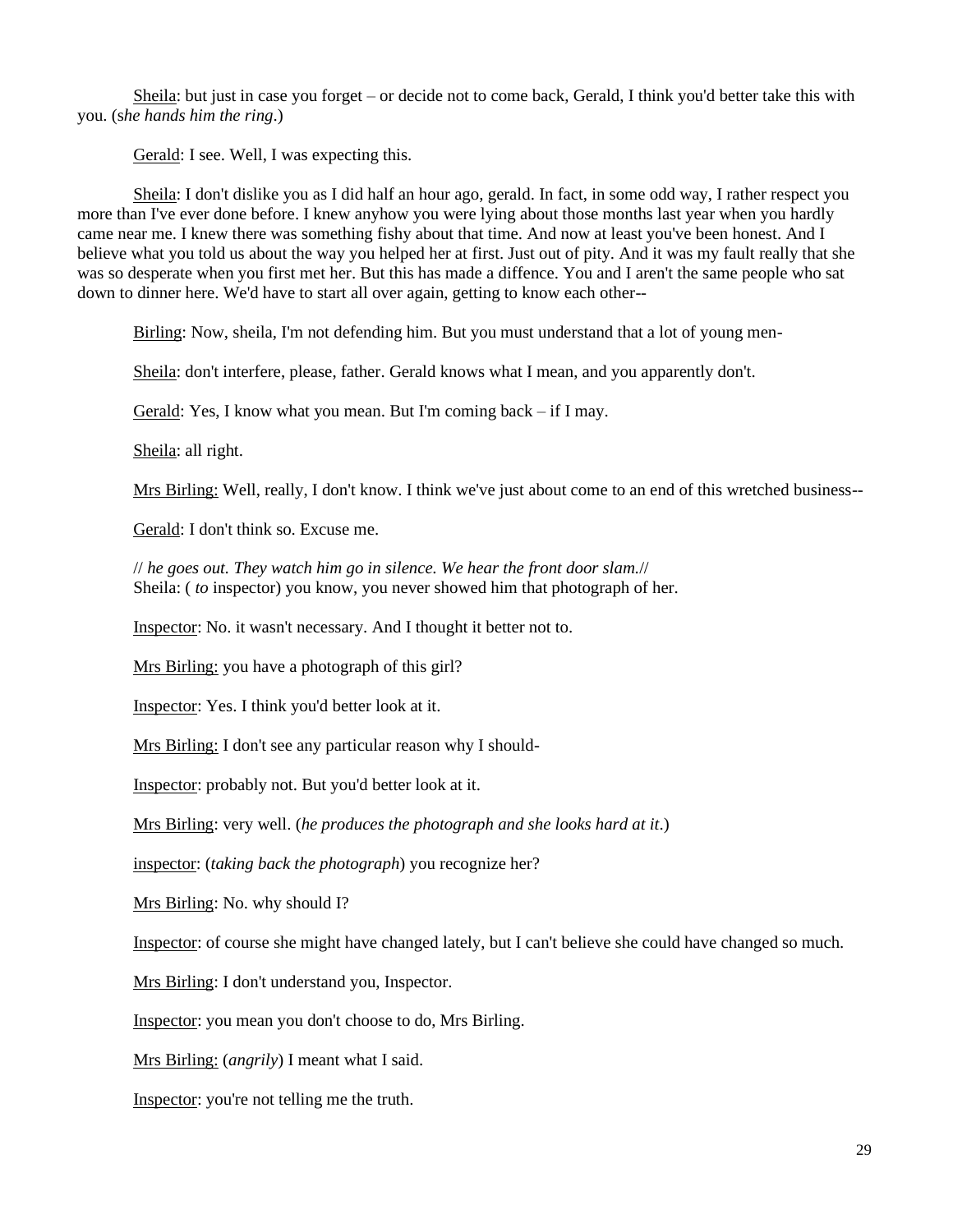Mrs Birling: I beg your pardon!

Birling: (*angrily, to* Inspector) Look here, I'm not going to have this, Inspector. You'll apologize at once.

Inspector: Apologize for what – doing my duty?

Birling: No, for being so offensive about it. I'm a public man-

Inspector: (*massively*) Public men, Mr Birling, have responsibilities as well as privileges.

Birling: Possibly. But you weren't asked to come here to talk to me about my reponsibilities.

Sheila: Let's hope not. Though I'm beginning to wonder.

Mrs Birling: Does that mean anything, sheila?

Sheila: it means that we've no excuse now for putting on airs and that if we've any sense we won't try. Father threw this girl out because she asked for decent wages. I went and pushed her farther out, right into the street, just because I was angry and she was pretty. Gerald set her up as his mistress and then dropped her when it suited him. And now you're pretending you don't recognize her from that photograph. I admit I don't know why you should, but I know jolly well you did in fact recognize her, from the way you looked. And if you're not telling the truth, why should the Inspector apologize? And can't you see, both of you, you're making it worse?

*// she turns away. We hear the front door slam again.//*

Birling: that was the door again.

Mrs Birling: gerald must have come back.

Inspector: unless your son has just gone out.

Birling: I'll see.

// *he goes out quickly.* Inspector *turns to* Mrs Birling.//

Inspector: Mrs Birling, you're a member – a prominent member – of the Brumley Women's Charity Organization, aren't you?

// Mrs Birling *does not reply*.//

Sheila: Go on, mother. You might as well admit it. (*to* Inspector.) Yes, she id. Why?

Inspector: (*calmly*) It's an organization to which women in distress can appeal for help in various forms. Isn't that so?

Mrs Birling: (*with dignity*) Yes. We've done a great deal of useful work in helping deserving cases.

Inspector: there was a meeting of the interviewing committee two weeks ago?

Mrs Birling: I dare say there was.

Inspector: you know very well there was, Mrs Birling. You were in the chair.

Mrs Birling: and if I was, what business is it of yours?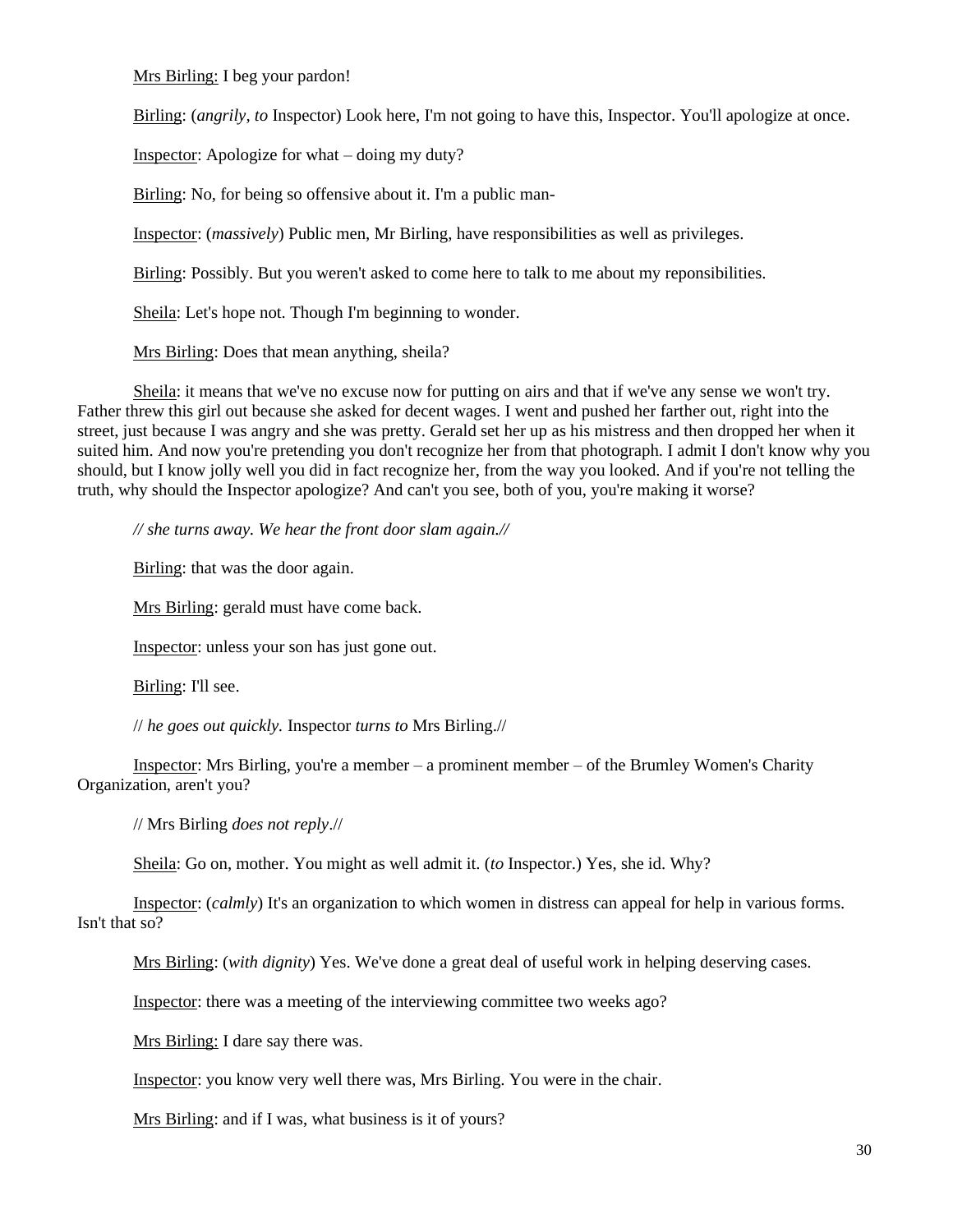Inspector: (*severely*) do you want me to tell you – in plain words? // *enter birling, looking rather agitated.*//

Birling: that must have been Eric.

Mrs Birling: (*alarmed*) Have you been up to his room?

Birling: yes. And I called out on both landings. It must have been eric we heard go out then.

Mrs Birling: silly boy! Where can he have gone to?

Birling: I can't imagine. But he was in one of his excitable queer moods, and even though we don't need him here--

Inspector: (*cutting in, sharply*) We do need him here. And if he's not back soon, I shall have to go and find him.

// B*irling and Mrs Birling exchange bewildered and rather frightened glances*.//

Sheila: He's probably just gone to cool off. He'll be back soon.

Inspector: (*severely*) I hope so.

Mrs Birling: And why should you hope so?

Inspector: I'll explain why when you've answered my questions, Mrs Birling.

Birling: Is there any reason why my wife should answer questions from you, Inspector?

Inspector: yes, a very good readon. You'll remember that Mr Croft told us – quite truthfully, I believe – that he hadn't spoken to or seen eva smith since last september. But Mrs Birling spoke to and saw her only two weeks ago.

Sheila: (*astonished*) mother!

Birling: Is this true?

Mrs Birling: (*after a pause*) yes, quite true.

Inspector: she appealed to your organization for help?

Mrs Birling: yes.

Inspector: not as Eva smith?

Mrs Birling: No, nor as daisy renton.

Inspector: as what then?

Mrs Birling: first, she called herself Mrs Birling--

Birling: (*astounded*) Mrs Birling!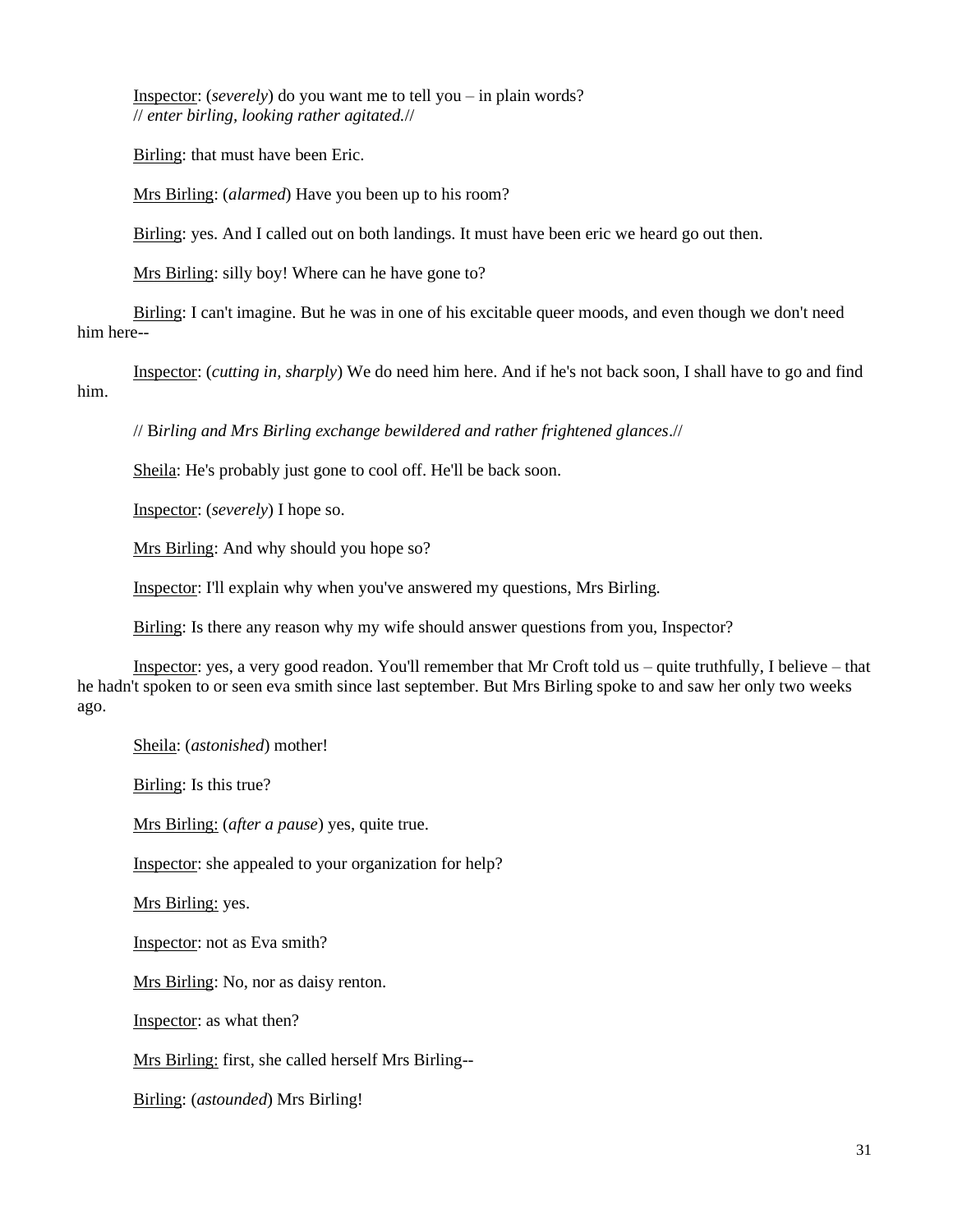Mrs Birling: Yes, I think it was simply a piece of gross impertinence – quite deliberate – and naturally that was one of the things that prejudiced me against her case.

Birling: And I should think so! Damned impudence!

Inspector: you admit being prejudiced against her case?

Mrs Birling: Yes.

Sheila: mother, she's just died a horrible death – don't forget.

Mrs Birling: i'm very sorry. But I think she had only herself to blame.

Inspector: was it owing to your influence, as the most prominent member of the committee, that help was refused the girl?

Mrs Birling: possibly.

Inspector: was it or was it not your influence?

Mrs Birling: (*stung*) Yes, it was. I didn't like her manner. She'd impertinently made use of our name, though she pretended afterwards it just happened to be the first she though of. She had to admit, after I began questioning her, that she had no claim to the name, that she wasn't married, and that the story she told at first – about a husband who'd deserted her – was quite false. It didn't take me long to get the truth – or some of the truth – out of her.

Inspector: why did she want help?

Mrs Birling: you know very well why she wanted help.

Inspector: No, I don't. I know why she needed help. But as I wasn't there, I don't know what she asked from your committee.

Mrs Birling: I don't think we need discuss it.

Inspector: you have no hope of not discussing it, Mrs Birling.

Mrs Birling: if you think you can bring any pressure to bear upon me, Inspector, you're quite mistaken. Unlike the other three, I did nothing I'm ashamed of or that won't bear investigation. The girl asked for assistance. We were asked to look carefully into the claims made upon us. I wasn't satisfied with the girl's claim – she seemed to me not a good case – and so I used my influence to have it refused. And in spite of what's happened to the girl since, I consider I did my duty. So if I prefer not to discuss it any further, you have no power to make me change my mind.

Inspector: Yes I have.

Mrs Birling: No you haven't. Simply because I've done nothing wrong – and you know it.

Inspector: (*very deliberately*) I think you did something terribly wrong – and that you're going to spend the rest of your life regretting it. I wish you'd been with me tonight in the infirmary. You'd have seen-

Sheila: (*bursting in*) No, no, please! Not that again. I've imagined it enough already.

Inspector: ( *very deliberately*) then the next time you imagine it, just remember that this girl was going to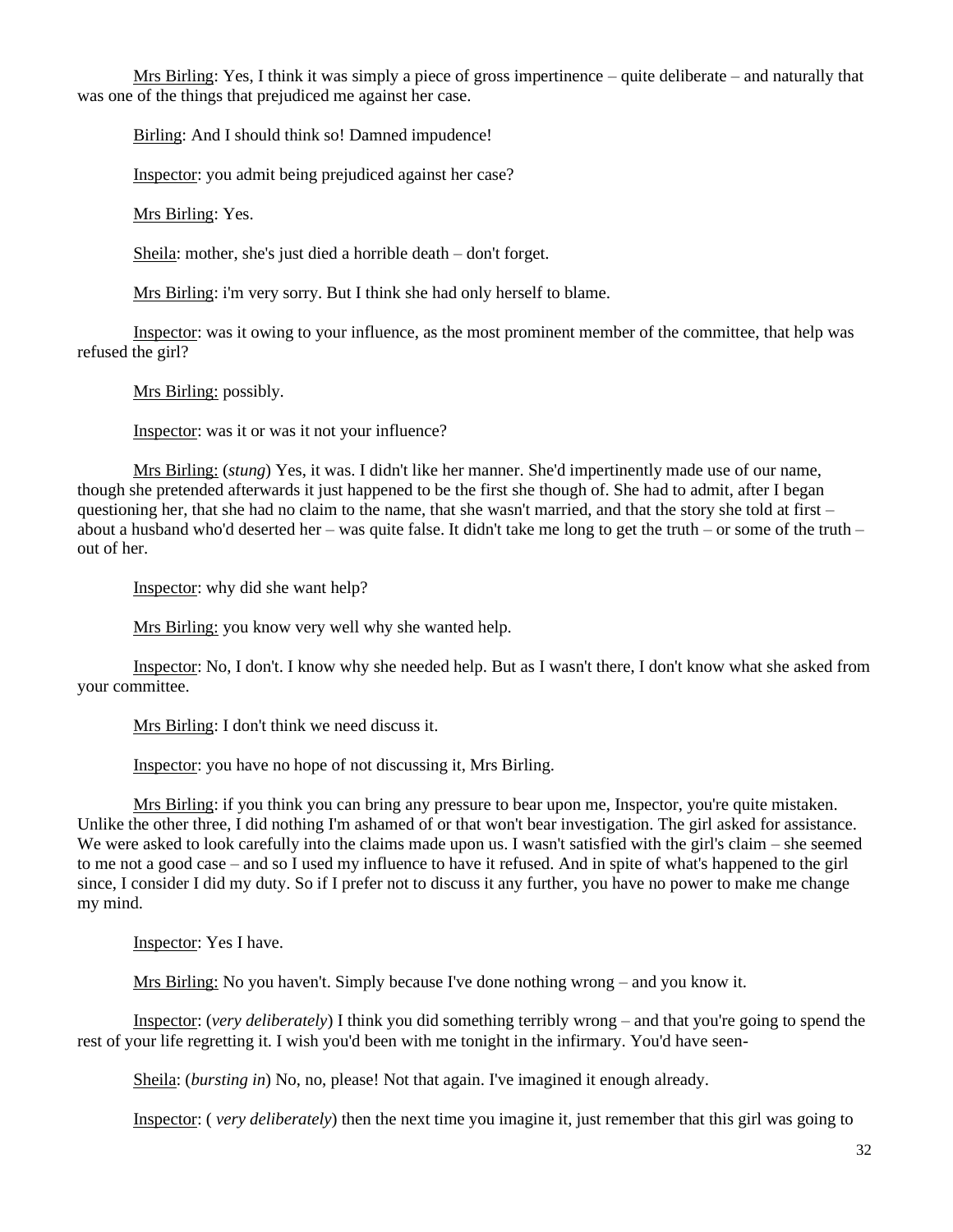have a child.

Sheila: (*horrified*) No! Oh – horrible – horrible! How could she have wanted to kill herself?

Inspector: because she'd been turned out and turned down too many times. This was the end.

Sheila: mother, you must have known.

Inspector: it was because she was going to have a child that she went for assistance to your mother's committee.

Birling: Look here, this wasn't gerald croft-

Inspector: (*cutting in, sharply*) No, no. nothing to do with him.

Sheila: thank goodness for that! Though I don't know why I should care now.

Inspector: (*to* Mrs Birling) and you've nothing further to tell me, eh?

Mrs Birling: I'll tell you what I told her. Go and look for the father of the child. It's his responsibility.

Inspector: That doesn't make it any the less yours. She came to you for help, at a time when no woman could have needed it more. And you not only refused it yourself but saw to it that the others refused it too. She was here alone, friendless, almost penniless, desperate. She needed not only money but advice, sympathy, friendliness. You've had children. You must have known what she was feeling. And you slammed the door in her face.

Sheila: (*with feeling* ) mother, I think it was cruel and vile.

Birling: (*dubiously*) I must say, sybil, that when this comes out at the inquest, it isn't going to do us much good. The press might easily take it up--

Mrs Birling: *(agitated now)* Oh, stop it, both of you. And please remember before you start accusing me of anything again that it wasn't I who had her turned out of her employment – which probably began it all.

( *turning to Inspector*.) In the circumstances I think I was justified. The girl had begun by telling us a pack of lies. Afterwards, when I got at the truth, I discovered that she knew who the father was, she was quite certain about that, and so I told her it was her business to make him responsible. If he refused to marry her – and in my opinion he ought to be compelled to – then he must at least support her.

Inspector: and what did she reply to that?

Mrs Birling: Oh – a lot of silly nonsense!

Inspector: what was it?

Mrs Birling: whatever it was, I know it made me finally lose all patience with her. She was giving herself ridiculous airs. She was claiming elaborate fine feelings and scruples that were simply absurd in a girl in her position.

Inspector: (*very sternly*) Her position now is that she lies with a burnt-out inside on a slab. ( *As* Birling *tries to protest, turns on him*.) Don't stammer and yammer at me again, man. I'm losing all patience with you people. What did she say?

Mrs Birling: (*rather cowed*) she said that the father was only a youngster – silly and wild and drinking too much. There couldn't be any question of marrying him – it would be wrong for them both. He had given her money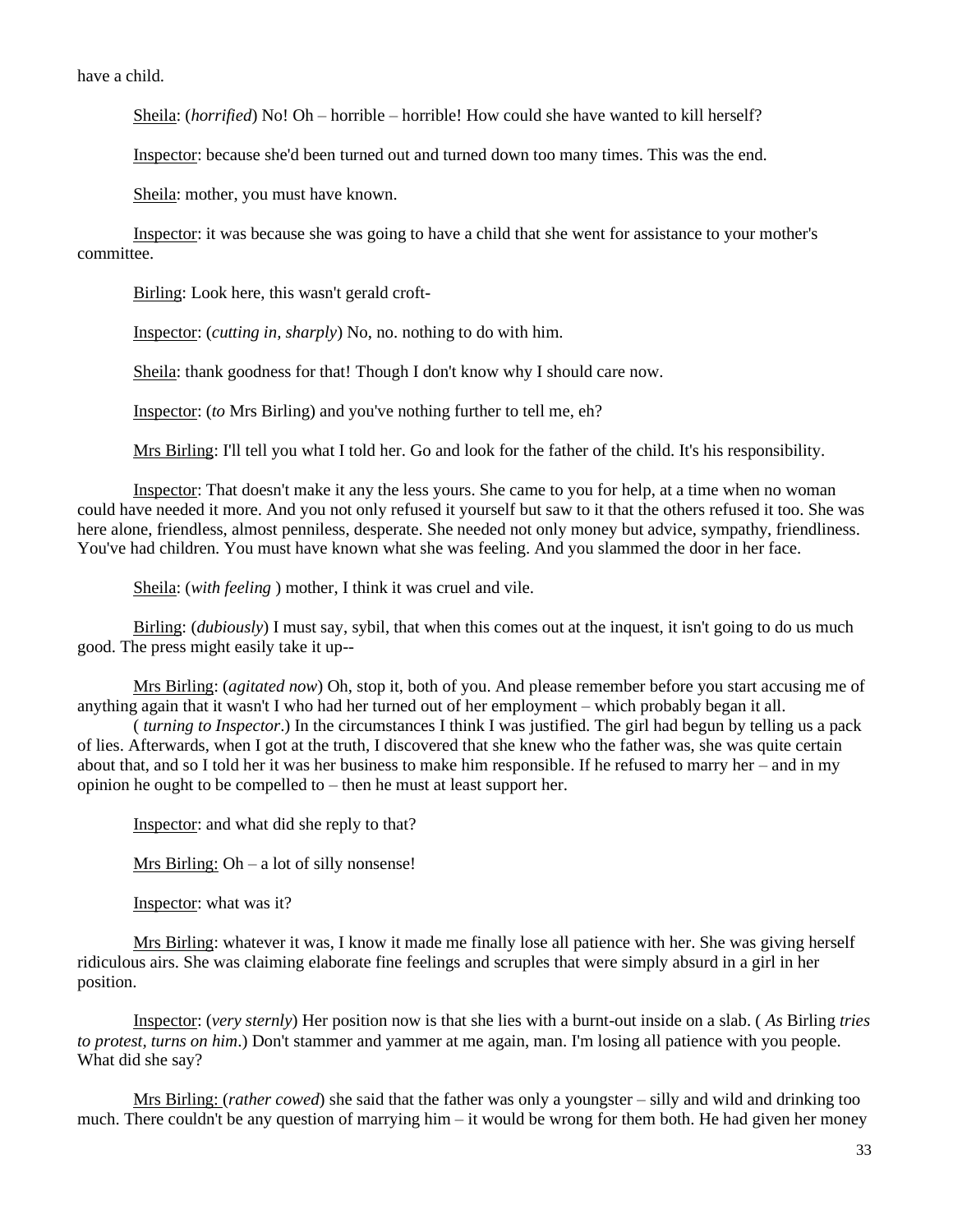but she didn't want to take any more money from him.

Inspector: why didn't she want to take and more money from him?

Mrs Birling: all a lot of nonsense – I didn't believe a word of it.

Inspector: I'm not asking you if you believed it. I want to know what she said. Why didn't she want to take any more money from this boy?

Mrs Birling: Oh – she had some fancy reason. As if a girl of that sort would ever refuse money!

Inspector: ( *sternly*) I warn you, you're making in worse for yourself. What reason did she give for not taking any more money?

Mrs Birling: her story was – that he'd said something one night, when he was drunk, that gave her the idea that it wasn't his money.

Inspector: where had he got it from then?

Mrs Birling: he'd stolen it.

Inspector: so she'd come to you for assistance because she didn't want to take stolen money?

Mrs Birling: that's the story she finally told, after i'd refused to believe her original story – that she was a married woman who'd been deserted by her husband. I didn't see any reason to believe that one story should be any truer than the other. Therefore, you're quite wrong to suppose I shall regret what I did.

Inspector: but if her story was true, if this boy had been giving her stolen money, then she came to you for help because she wanted to keep this youngster out of any more trouble – isn't that so?

Mrs Birling: possibly. But it sounded ridiculous to me. So I was perfectly justified in advising my committee not to allow her claim for assistance.

Inspector: you're not even sorry now, when you know what happened to the girl?

Mrs Birling: I'm sorry she should have come to such a horrible end. But I accept no blame for it at all.

Inspector: who is to blame then?

Mrs Birling: first, the girl herself.

Sheila: (*bitterly*) for letting father and me have her chucked out of her jobs!

Mrs Birling: secondly, I blame the young man who was the father of the child she was going to have. If, as she said, he didn't belong to her class, and was some drunken young idler, then that's all the more reason why he shouldn't escape. He should be made an example of. If the girl's death is due to anybody, then it's due to him.

Inspector: and if her story id true – that he was stealing money-

Mrs Birling: (*rather agitated now*) there's no point in assuming that-

Inspector: but suppose we do, what then?

Mrs Birling: then he'd be entirely responsible – because the girl wouldn't have come to us, and have been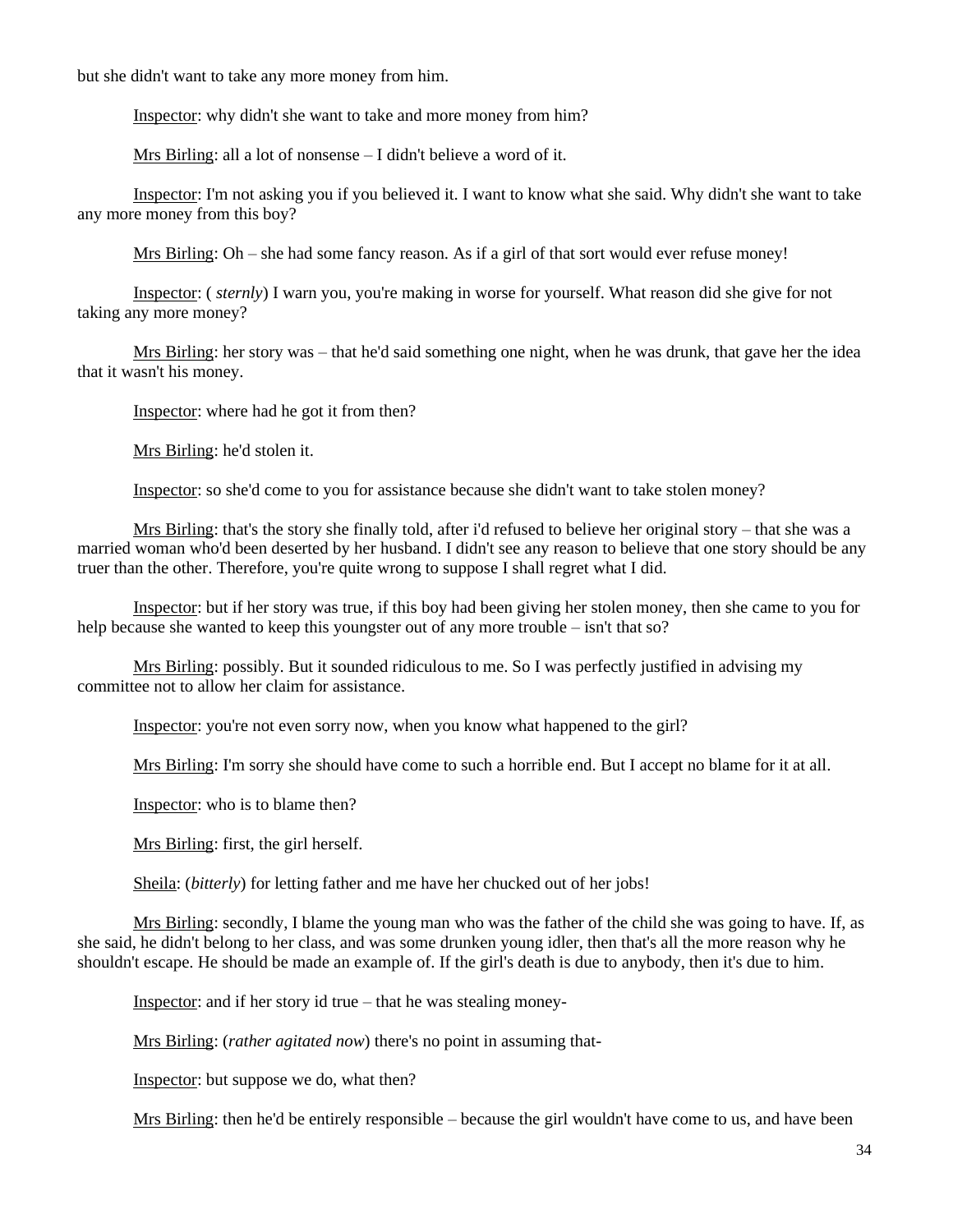refused assistance, if it hadn't been for him-

Inspector: so he's the chief culprit anyhow.

Mrs Birling: certainly. And he ought to be dealt with very severely-

Sheila: (*with sudden alarm*) mother – stop – stop!

Birling: Be quiet, sheila!

Sheila: but don't you see-

Mrs Birling: (*severely*) you're behaving like an hysterical child tonight.

// Sheila *begins crying quietly.* Mrs Birling *turns to the* Inspector. //

and if you'd take some steps to find this young man and then make sure that he's compelled to confess in public his responsibility – instead of staying here asking quite unnecessary questions – then you really would be doing your duty.

Inspector: (*grimly*) Don't worry Mrs Birling. I shall do my duty. ( *He looks at his watch*.) Mrs Birling: (*triumphantly*) I'm glad to hear it.

Inspector: No hushing up, eh? Make an example of the young man, eh? Public confession of responsibility  $–$ um?

Mrs Birling: Certainly. I consider it your duty. And now no doubt you'd like to say good night.

Inspector: not yet. I'm waiting.

Mrs Birling: Waiting for what?

Inspector: To do my duty.

Sheila: (*distressed*) Now, mother – don't you see?

Mrs Birling: ( *understanding now*) But surely …. I mean … it's ridiculous . . .

// *she stops, and exchanges a frightened glance with her husband*.//

Birling: ( *terrified now*) Look Inspector, you're not trying to tell us that – that my boy – is mixed up in this

- ?

Inspector: (*sternly*) If he is, then we know what to do, don't we? Mrs Birling has just told us.

Birling: ( *thunderstruck*) my God! But – look here -

Mrs Birling: (*agitated*) I don't believe it. I won't believe it . . .

Sheila: Mother – I begged you and begged you to stop-

**//** *Inspector holds up a hand. We hear the front door. They wait, looking towards door. Eric enters, looking extremely pale and distressed. He meets their inquiring stares.*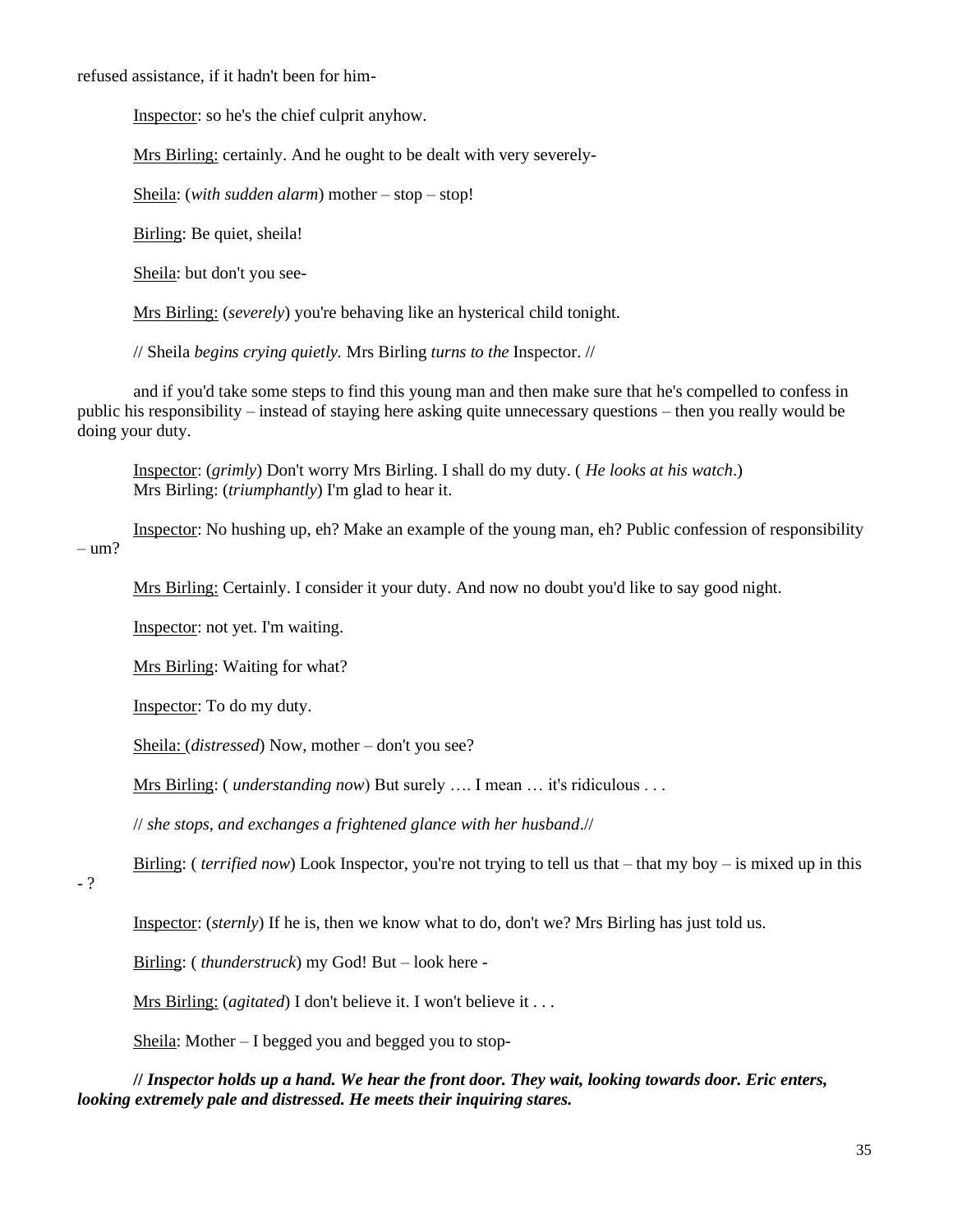### **END OF ACT TWO**

### ACT THREE

//*Exactly as at the end of Act Two. Eric is standing just inside the room and the others are staring at him*.//

Eric: You know, don't you?

Inspector: (*as before*) Yes, we know.

// *Eric shuts the door and comes farther in.*//

Mrs Birling: (*distressed*) Eric, I can't believe it. There must be some mistake. You don't know what we've been saying.

Sheila: it's a good job for him he doesn't, isn't it?

Eric: why?

Sheila: because mother's been busy blaming everything on the young man who got this girl into trouble, and saying he shouldn't escape and should be made an example of-

Birling: That's enough, sheila.

Eric: (*bitterly*) You haven't made it any easier for me, have you, mother?

Mrs Birling: But I didn't know it was you  $-1$  never dreamt. Besides, you're not the type – you don't get drunk-

Sheila: Of course he does. I told you he did.

Eric: You told her. Why, you little sneak!

Sheila: No, that's not fair, eric. I could have told her months ago, but of course I didn't. I only told her tonight because I knew everything was coming out – it was simply bound to come out tonight – so I thought she might as well know in advance. Don't forget – I've already been though it.

Mrs Birling: Sheila, I simply don't understand your attitude.

Birling: Neither do I. If you'd had any sense of loyalty-

Inspector: (*cutting in, smoothly*) Just a minute, Mr birling. There be plenty of time, when i've gone, for you all to adjust your family relationships. But now I must hear what your son has to tell me. ( *sternly, to the three of them*.) And I'll be obliged if you'll let us get on without any further interruptions. (*turning to* Eric.) Now then.

Eric: (*miserably*) could I have a drink first?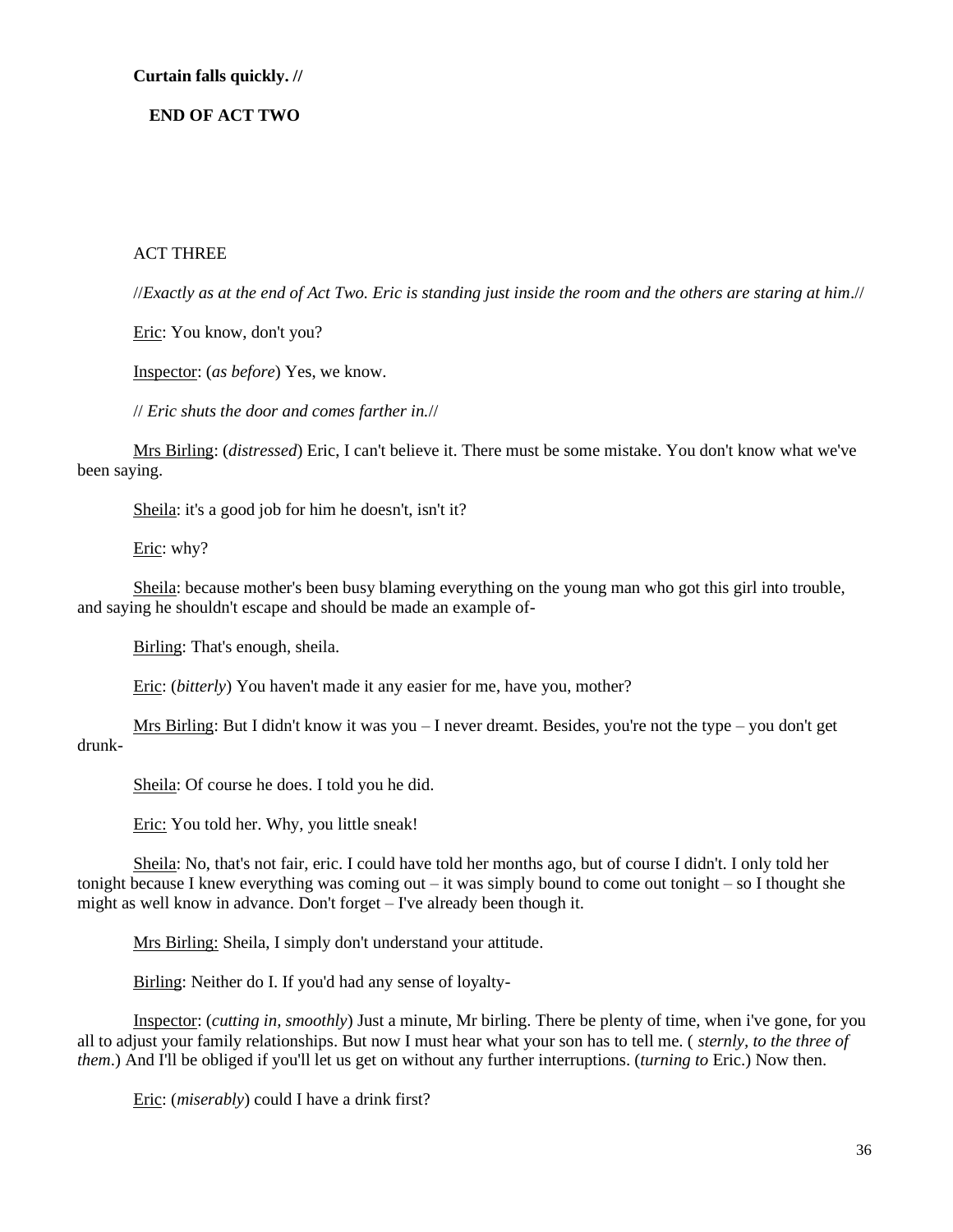Birling: (*explosively*) No.

Inspector: (*firmly*) Yes. ( *As* Birling *looks like interrupting explosively*.) I know – he's your son and this is your house – but look at him. He needs a drink now just to see him through.

Birling: (*To* Eric) All right. Go on.

// *Eric goes for a whisky. His whole manner of handling the decanter and then the drink shows his familiarity with quick heavy drinking. The others watch him narrowly*.// (*bitterly*) I understand a lot of things now I didn't understand before.

Inspector: Don't start on that. I want to get on. (*To* Eric.) When did you first meet this girl?

Eric: One night last November.

Inspector: where did you meet her?

Eric: In the palace bar. I'd been there an hour or so with two or three chaps. I was a bit squiffy.

Inspector: What happened then?

Eric: I began talking to her, and stood her a few drinks. I was rather far gone by the time we had to go.

Inspector: Was she drunk too?

Eric: She told me afterwards that she was a bit, chiefly because she'd not had much to eat that day.

Inspector: Why had she gone there-?

Eric: she wasn't the usual sort. But – well, I suppose she didn't know what to do. There was some woman who wanted to help her go there. I never quite understood about that.

Inspector: You went with her to her lodgings that night?

Eric: Yes, I insisted – it seems. I'm not very clear about it, but afterwards she told me she didn't want me to go in but that – well, I was in that state when a chap easily turns nasty – and I threatened to make a row.

Inspector: so she let you in?

Eric: Yes. And that's when it happened. And I didn't even remember – that's the hellish thing. Oh – my God! - how stupid it all is!

Mrs Birling: (*with a cry*) Oh – Eric – how could you?

Birling: (*sharply*) Sheila, take your mother along to the drawing-room--

Sheila: (*protesting*) But – I want to –

Birling: (*very sharply*) You heard what I said. (*Gentler*.) Go on, Sybil.

// *He goes to open the door while Sheila takes her mother out. Then he closes it and comes in*.//

Inspector: When did you meet her again?

Eric: About a fortnight afterwards.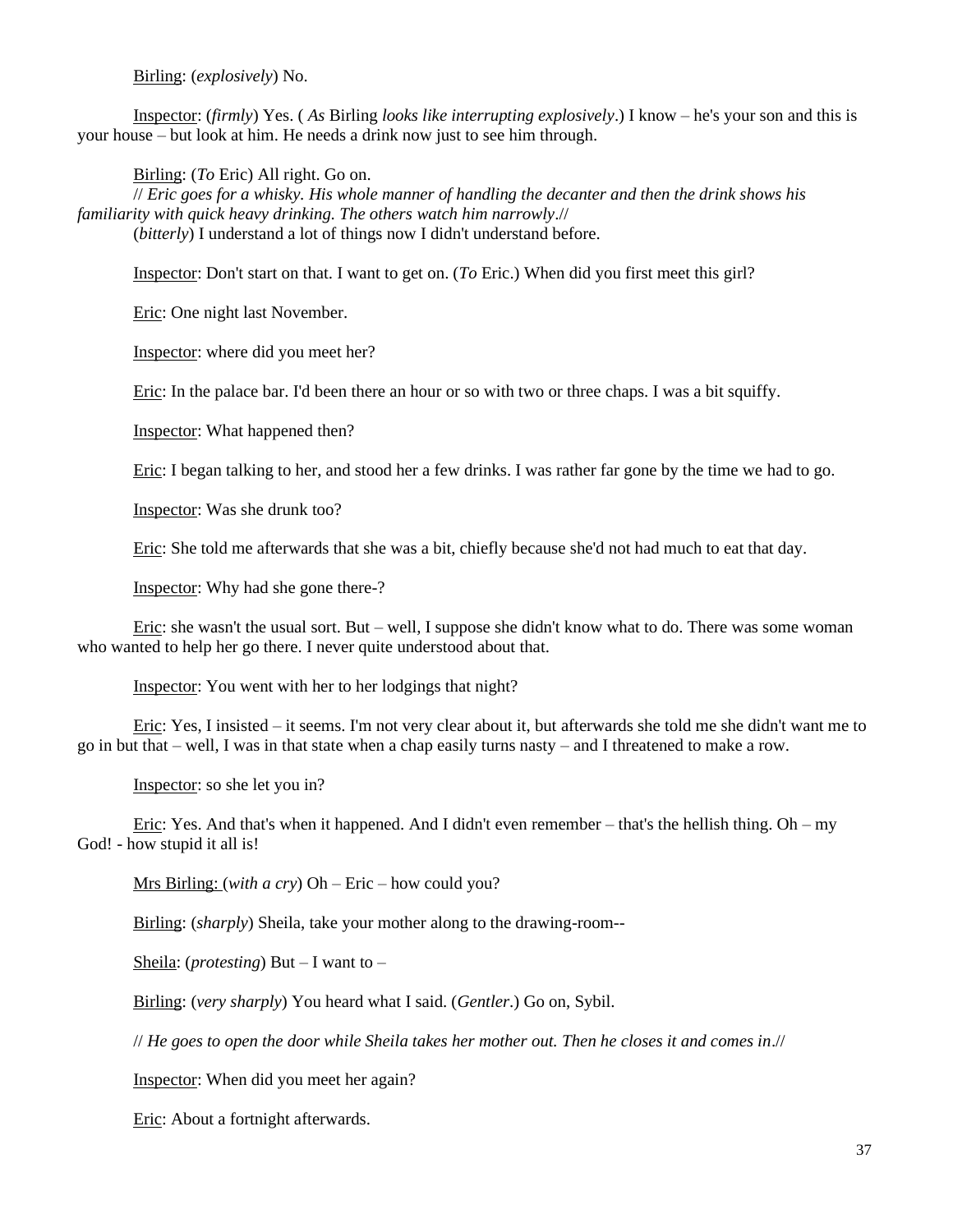Inspector: By appointment?

Eric: No. And I couldn't remember her name or where she lived. It was all very vague. But I happened to see her again in the palace bar.

Inspector: More drinks?

Eric: Yes, though that time I wasn't so bad.

Inspector: But you took her home again?

Eric: Yes. And this time we talked a bit. She told me something about herself and I talked too. Told her my name and what I did.

Inspector: And you made love again?

Eric: Yes. I wasn't in love with her or anything – but I liked her – she was pretty and a good sport--

Birling: *(harshly)* So you had to go to bed with her?

Eric: Well, I'm old enough to be married, aren't I, and I'm not married, and I hate these fat old tarts round the town – the ones I see some of your respectable friends with--

Birling: (*angrily*) I don't want any of that talk from you--

Inspector: (*very sharply*) I don't want any of it from either of you. Settle it afterwards. (*To* Eric.) did you arrange to see each other after that?

Eric: Yes. And the next time – or the time after that – she told me she thought she was going to have a baby. She wasn't quite sure. And then she was.

Inspector: And of course she was very worried about it?

Eric: Yes, and so was I. I was in a hell of a state about it.

Inspector: Did she suggest that you ought to marry her?

Eric: No. she didn't want me to marry her. Said I didn't love her – and all that. In a way, she treated me – as if I were a kid. Though I was nearly as old as she was.

Inspector: So what did you propose to do?

Eric: Well, she hadn't a job – and didn't feel like trying again for one – and she'd no money left – so I insisted on giving her enough money to keep her going – until she refused to take any more-- Inspector: How much did you give her altogether?

Eric: I suppose – about fifty pounds all told.

Birling: Fifty pounds – on top of drinking and going around the town! Where did you get fifty pounds from?

// *As* Eric *does not reply*.//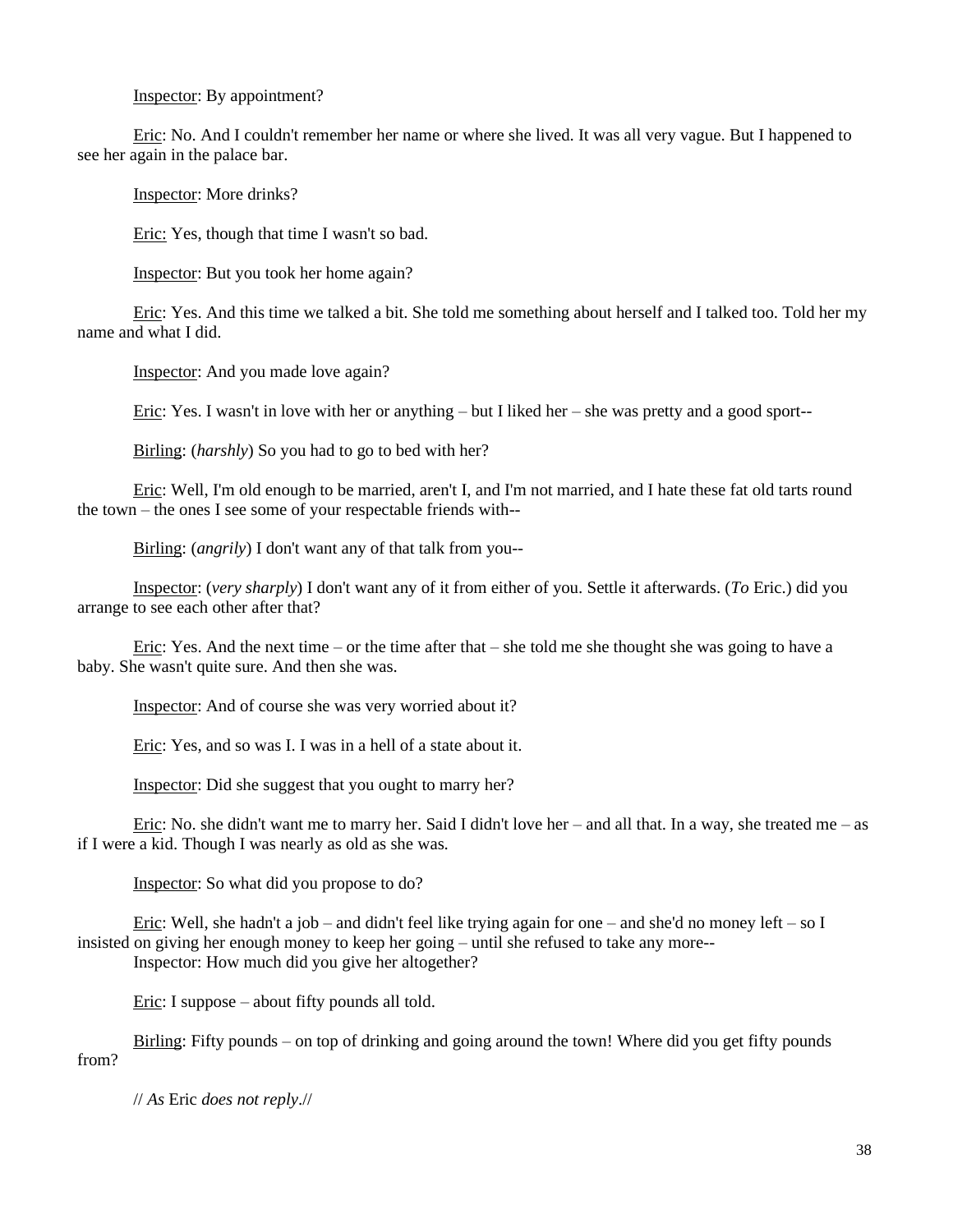Inspector: That's my question too.

Eric: (*miserably*) I got it – from the office--

Birling: My office?

Eric: Yes.

Inspector: You mean – you stole the money?

Eric: Not really.

Birling: (*angrily*) What do you mean – not really?

// *Eric does not reply because now Mrs Birling and Sheila come back*.//

Sheila: This isn't my fault.

Mrs Birling: (*To* Birling) I'm sorry, Arthur, but I simply couldn't stay in there. I had to know what's happening.

Birling: (*savagely*) Well, I can tell you what's happening. He's admitted he was responsible for the girl's condition, and now he's telling us he supplied her with money he stole from the office.

Mrs Birling: (*shocked*) Eric! You stole money?

Eric: No, not really. I intended to pay it back.

Birling: We've heard that story before. How could you have paid it back?

Eric: I'd have managed somehow. I had to have some money-

Birling: I don't understand how you could take as much as that out of the office without somebody knowing.

Eric: There were some small accounts to collect, and I asked for cash--

Birling: Gave the firm's receipt and then kept the money, eh?

Eric: Yes.

Birling: You must give me a list of those accounts. I've got to cover this up as soon as I can. You damned fool – why didn't you come to me when you found yourself in this mess?

Eric: Because you're not the kind of father a chap could go to when he's in trouble – that's why.

Birling: (*angrily*) Don't talk to me like that. Your trouble is – you've been spoilt--

Inspector: (*cutting in*) And my trouble is – that I haven't much time. You'll be able to divide the responsibility between you when I've gone. ( *To* Eric.) Just one last question, that's all. The girl discovered that this money you were giving her was stolen, didn't she?

Eric: (*miserably*) Yes. That was the worst of all. She wouldn't take any more, and she didn't want to see me again. (*sudden startled tone*.) Here, but how did you know that? Did she tell you?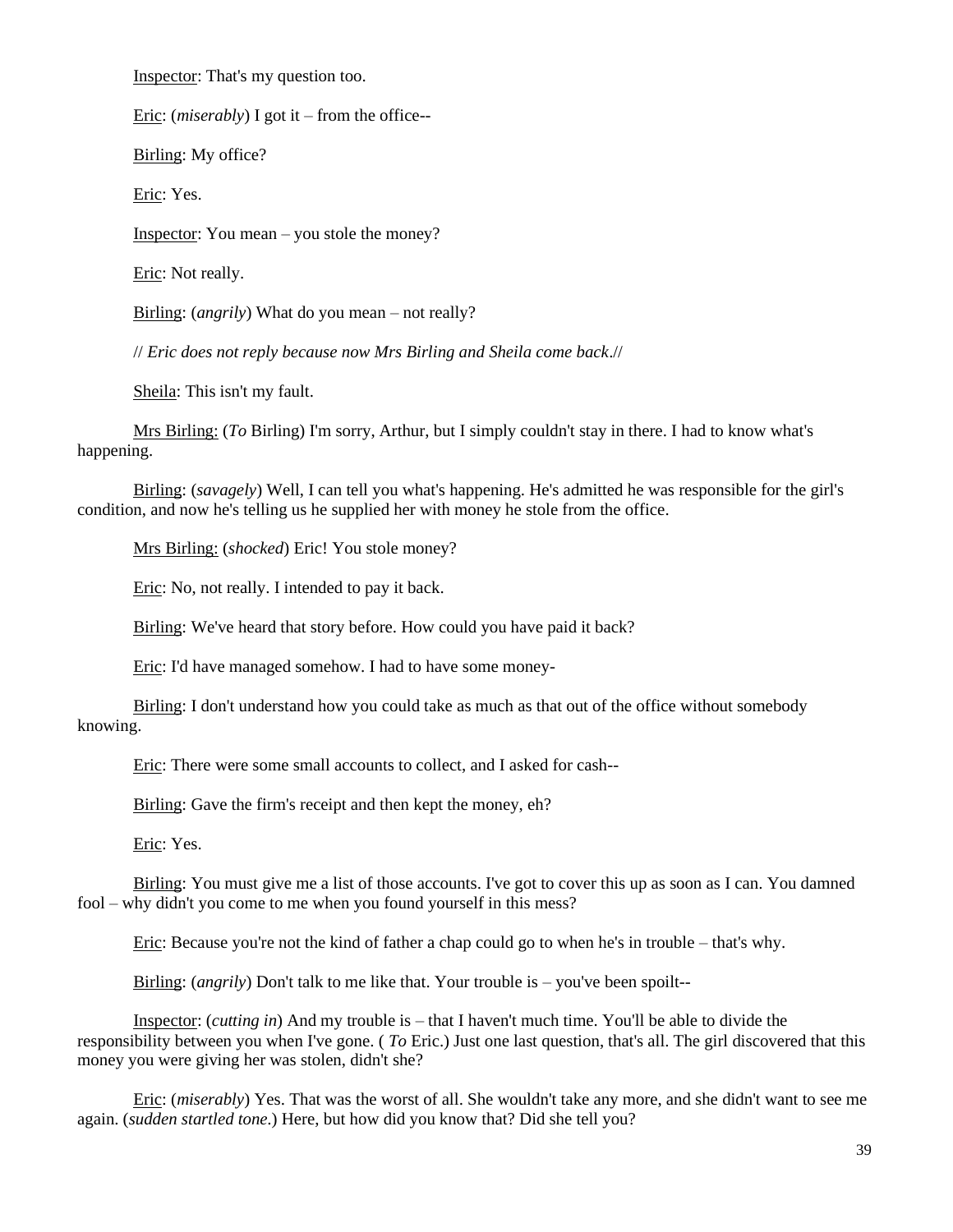Inspector: No. she told me nothing. I never spoke to her.

Sheila: She told mother.

Mrs Birling: (*alarmed*) Sheila!

Sheila: Well, he has to know.

Eric: (*to* Mrs Birling) She told you? Did she come here – but then she couldn't have done, she didn't even know I lived here. What happened?

//Mrs Birling, *distressed, shakes her head bout does not reply*.// Come on, don't just look like that. Tell me – tell me – what happened?

Inspector: (*with clam authority*) I'll tell you. She went to your mother's committee for help, after she'd done with you. Your mother refused that help.

Eric: (*nearly at breaking point*) Then – you killed her. She came to you to protect me – and you turned her away – yes, and you killed her – and the child she'd have had too – my child – your own grandchild – you killed them both – damn you, damn you-

Mrs Birling: (*very distressed now*) No – Eric – please – I didn't know – I didn't understand-

Eric: (*almost threatening her*) You don't understand anything. You never did. You never even tried – you

Sheila: (*frightened*) Eric, don't – don't-

-

Birling: (*furious, intervening*) Why, you hysterical young fool – get back – or I'll-

# Inspector: ( *taking charge, masterfully*) Stop!

// *They are suddenly quiet, staring at him*.//

And be quiet for a moment and listen to me. I don't need to know any more. Neither do you. This girl killed herself – and died a horrible death. But each of you helped to kill her. Remember that. Never forget it. (*He looks from one to the other of them carefully*.) But then I don't think you ever will. Remember what you did, Mrs Birling. You turned her away when she most needed help. You refused her even the pitiable little bit of organized charity you had in your power to grant her. Remember what you did-

Eric: (*unhappily*) My God – I'm not likely to forget.

Inspector: Just used her for the end of a stupid drunken evening, as if she was an animal, a thing, not a person. No, you won't forget. (*He looks at Sheila*.)

Sheila: (*bitterly*) I know. I had her turned out of a job. I started it.

Inspector: You helped – but you didn't start it.( *rather savagely, to Birling*.) You started it. She wanted twenty-five shillings a week instead of twenty-two and sixpence. You made her pay a heavy price for that. And now she'll make you pay a heavier price still.

Birling: ( *unhappily*) Look, Inspector – I'd give thousands – yes, thousands-

Inspector: You're offering the money at the wrong time. Mr Birling. (*He makes a move as if concluding the session, possibly shutting up notebook, etc. Then surveys them sardonically*.) No, I don't think any of you will forget. Nor that young man, Croft, though he at least had some affection for her and made her happy for a time.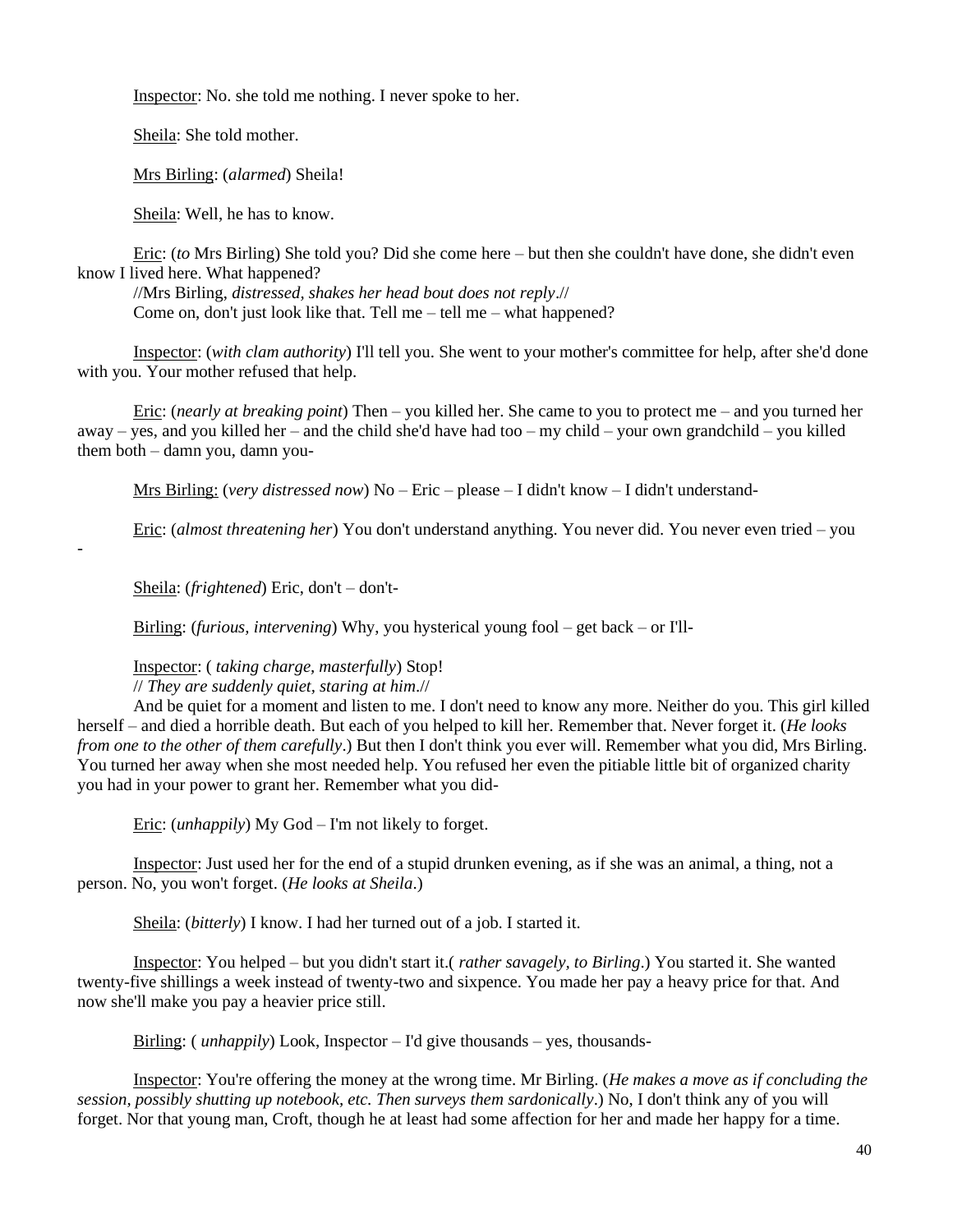Well, Eva Smith's gone. You can't do her any more harm. And you can't do her any good now, either. You can't even say "I'm sorry, Eva Smith."

Sheila: (*who is crying quietly*) That's the worst of it.

Inspector: But just remember this. One Eva Smith has gone – but there are millions and millions and millions of Eva Smiths and John Smiths still left with us, with their lives, their hopes and fears, their suffering and chance of happiness, all intertwined with our lives, and what we think and say and do. We don't live alone. We are members of one body. We are responsible for each other. And I tell you that the time will soon come when, if men will not learn that lesson, then they well be taught it in fire and bloody and anguish. Good night.

// *He walks straight out, leaving them staring, subdued and wondering. Sheila is still quietly crying. Mrs Birling has collapsed into a chair. Eric is brooding desperately. Birling, the only active one, hears the front door slam, moves hesitatingly towards the door, stops, looks gloomily at the other three, then pours himself out a drink, which he hastily swallows*.//

Birling: (*angrily to Eric*) You're the one I blame for this.

Eric: I'll bet I am.

Birling: (*angrily*) Yes, and you don't realize yet all you've done. Most of this is bound to come out. There'll be a public scandal.

Eric: Well, I don't care now.

Birling: You! You don't seem to care about anything. But I care. I was almost certain for a knighthood in the next Honours List-

// *Eric laughs rather hysterically, pointing at him*.//

Eric: (*laughing*) Oh – for God's sake! What does it matter now weather they give you a knighthood or not?

Birling: (*sternly*) It doesn't matter to you. Apparently nothing matters to you. But it may interest you to know that until every penny of that money you stole is repaid, you'll work for nothing. And there's going to be no more of this drinking round the town – and picking up women in the palace bar-

Mrs Birling: (*coming to life*) I should think not. Eric, I'm absolutely ashamed of you.

Eric: Well, I don't blame you. But don't forget I'm ashamed of you as well – yes both of you.

Birling: (*angrily*) Drop that. There's every excuse for what both your mother and I did – it turned out unfortunately, that's all--

Sheila: (*scornfully*) That's all.

Birling: Well, what have you to say?

Sheila: I don't know where to begin.

Birling: Then don't begin. Nobody wants you to.

Sheila: I behaved badly too. I know I did I'm ashamed of it. But now you're beginning all over again to pretend that nothing much has happened-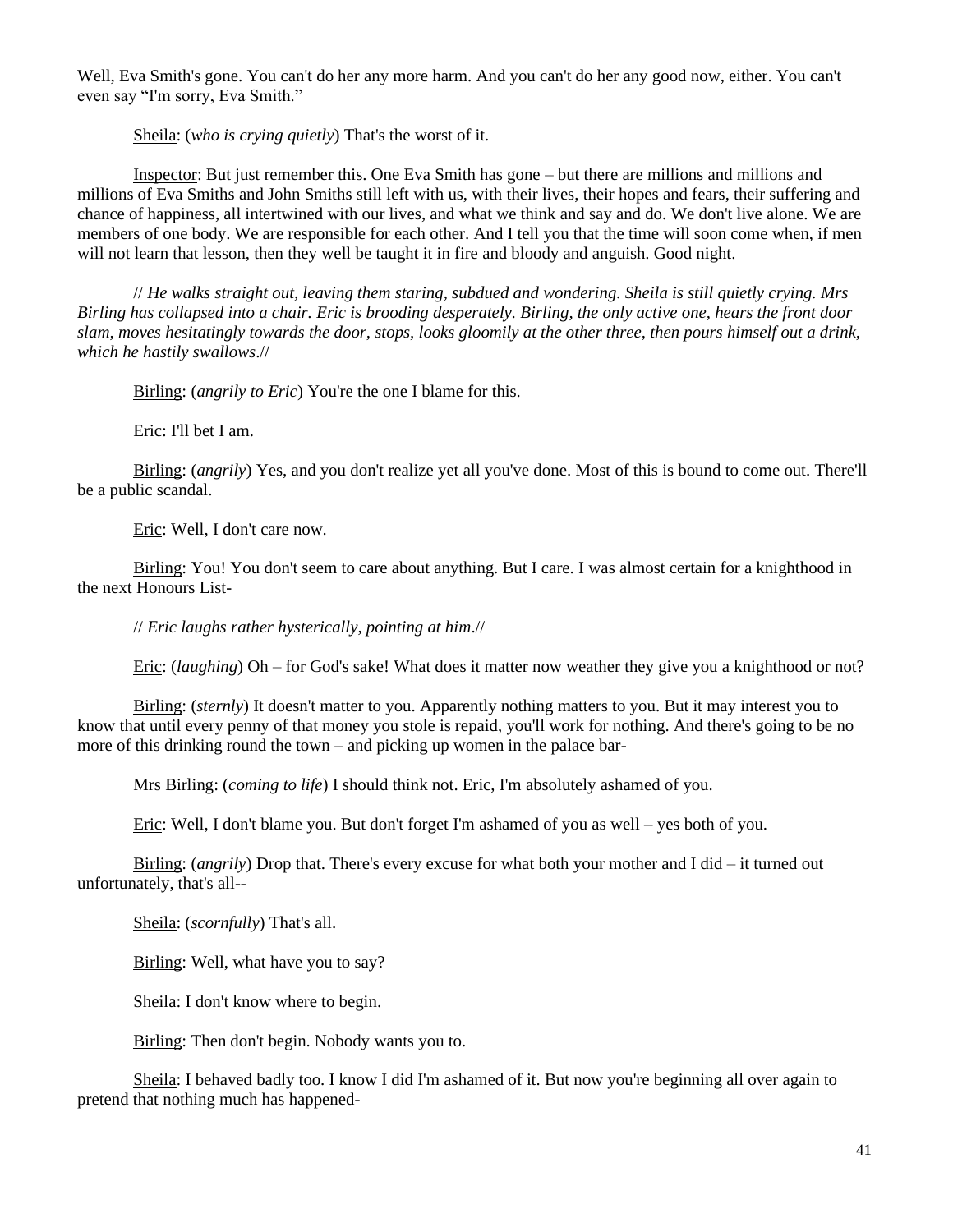Birling: Nothing much has happened! Haven't I already said there'll be a public scandal – unless we're lucky – and who here will suffer from that more than I will?

Sheila: But that's not what I'm talking about. I don't care about that. The point is, you don't seem to have learnt anything.

Birling: Don't I? Well, you're quite wrong there. I've learnt plenty tonight. And you don't want me to tell you what I've learnt, I hope. When I look back on tonight – when I think of what I was feeling when the five of us sat down to dinner at that table-

Eric: (*cutting in*) Yes, and do you remember what you said to Gerald and me after dinner, when you were feeling so pleased with yourself? You told us that a man has to make his own way, look after himself and mind his own business, and that we weren't to take any notice of these cranks who tell us that everybody has to look after everybody else, as if we were all mixed up together. Do you remember? Yes – and then one of those cranks walked in – the Inspector. (*laughs bitterly*.) I didn't notice you told him that it's every man for himself.

Sheila: (*sharply attentive*) Is that when the Inspector came, just after father had said that?

Eric: Yes. What of it?

Mrs Birling: Now what's the matter, Sheila?

Sheila: (*slowly*) It's queer – very queer - ( *she looks at them reflectively*.)

Mrs Birling: (*with some excitement*) I know what you're going to say. Because I've been wondering myself.

Sheila: It doesn't much matter now, of course – but was he really a police inspector?

Birling: Well, if he wasn't, it matters a devil of a lot. Makes all the difference.

Sheila: No, it doesn't.

Birling: Don't talk rubbish. Of course it does.

Sheila: Well, it doesn't to me. And it oughtn't to you, either.

Mrs Birling: Don't be childish, Sheila.

Sheila: (*flaring up*) I'm not being. If you want to know, it's you two who are being childish – trying not to face the facts.

Birling: I won't have that sort of talk. Any more of that and you leave this room.

Eric: That'll be terrible for her, won't it?

Sheila: I'm going anyhow in a minute or two. But don't you see, if all that's come out tonight is true, then it doesn't much matter who it was who made us confess. And it was true, wasn't it? You turned the girl out of one job, and I had her turned out of another. Gerald kept her – at a time when he was supposed to be too busy to see me. Eric – well, we know what Eric did. And mother hardened her hearth and gave her the final push that finished her. That's what's important – and not whether a man is a police inspector ot not.

Eric: He was out police inspector all right.

Sheila: That's what I mean, Eric. But if it's any comfort to you – and it wasn't to me – I have an idea – and I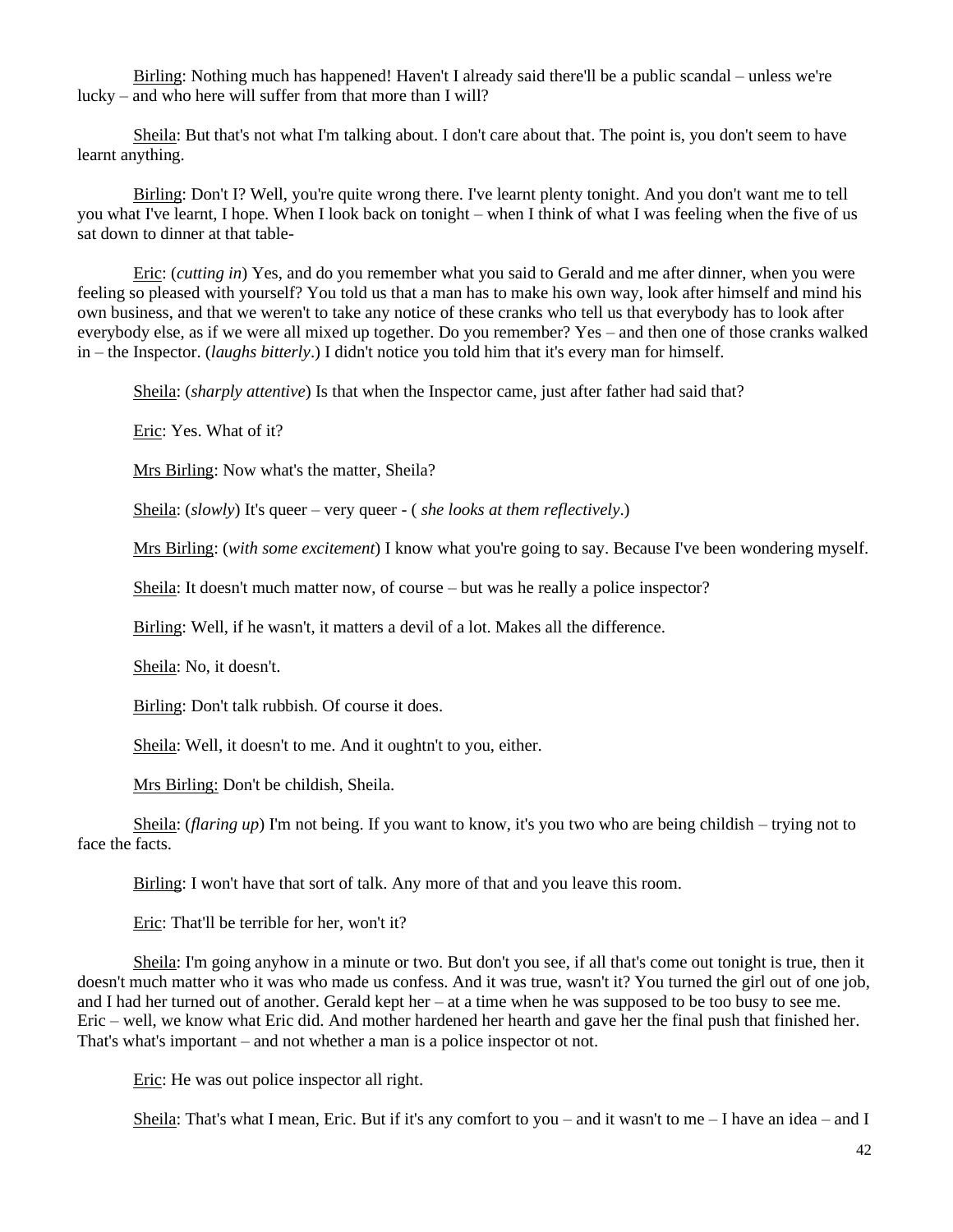had it all alone vaguely – that there was something curious about him. He never seemed like an ordinary police inspector-

Birling: (*rather excited*) you're right. I felt it too. (*To* Mrs Birling.) Didn't you?

Mrs Birling: Well, I must say his manner was quite extraordinary; so – so rude – and assertive -

Birling: Then look at the way he talked to me. Telling me to shut up – and so on. He must have known I was an ex-Lord mayor and a magistrate and so forth. Besides – the way he talked – you remember. I mean, they don't talk like that. I've had dealings with dozens of them.

Sheila: All right. But it doesn't make any real difference, y'know.

Mrs Birling: Of course it does.

Eric: No, Sheila's right. It doesn't.

Birling: *(angrily)* That's comic, that is, coming from you. You're the one it makes most difference to. You've confessed to theft, and now he knows all about it, and he can bring it out at the inquest, and then if necessary carry it to court. He can't do anything to your mother and Sheila and me – except perhaps make us look a bit ashamed of ourselves in public – but as for you, he can ruin you. You know.

Sheila: (*slowly*) We hardly ever told him anything he didn't know. Did you notice that?

Birling: That's nothing. He had a bit of information, left by the girl, and made a few smart guesses – but the fact remains that if we hadn't talked so much, he'd have had little to go on. (*looks angrily at them*.) And really, when I come to think of it, why you all had to go letting everything come out like that, beats me.

Sheila: It's all right talking like that now. But he made us confess.

Mrs Birling: He certainly didn't make me confess – as you call it. I told him quite plainly that I thought I had done no more than my duty.

Sheila: Oh – Mother!

Birling: The fact is, you allowed yourselves to be bluffed. Yes – bluffed.

Mrs Birling: (*protesting*) Now really – Arthur.

Birling: No, not you, my dear. But these two. That fellow obviously didn't like us. He was prejudiced from the start. Probably a socialist or some sort of crank – he talked like one. And then, instead of standing up to him, you let him bluff you into talking about your private affairs. You ought to have stood up to him.

Eric: (*sulkily*) Well, I didn't notice you standing up to him.

Birling: No, because by that time you'd admitted you'd been taking money. What chance had I after that? I was a fool not to have insisted upon seeing him alone.

Eric: that wouldn't have worked.

Sheila: Of course it wouldn't.

Mrs Birling: Really, from the way you children talk, you might be wanting to help him instead of us. Now just be quiet so that your father can decide what we ought to do. ( *Looks expectantly at* Birling.)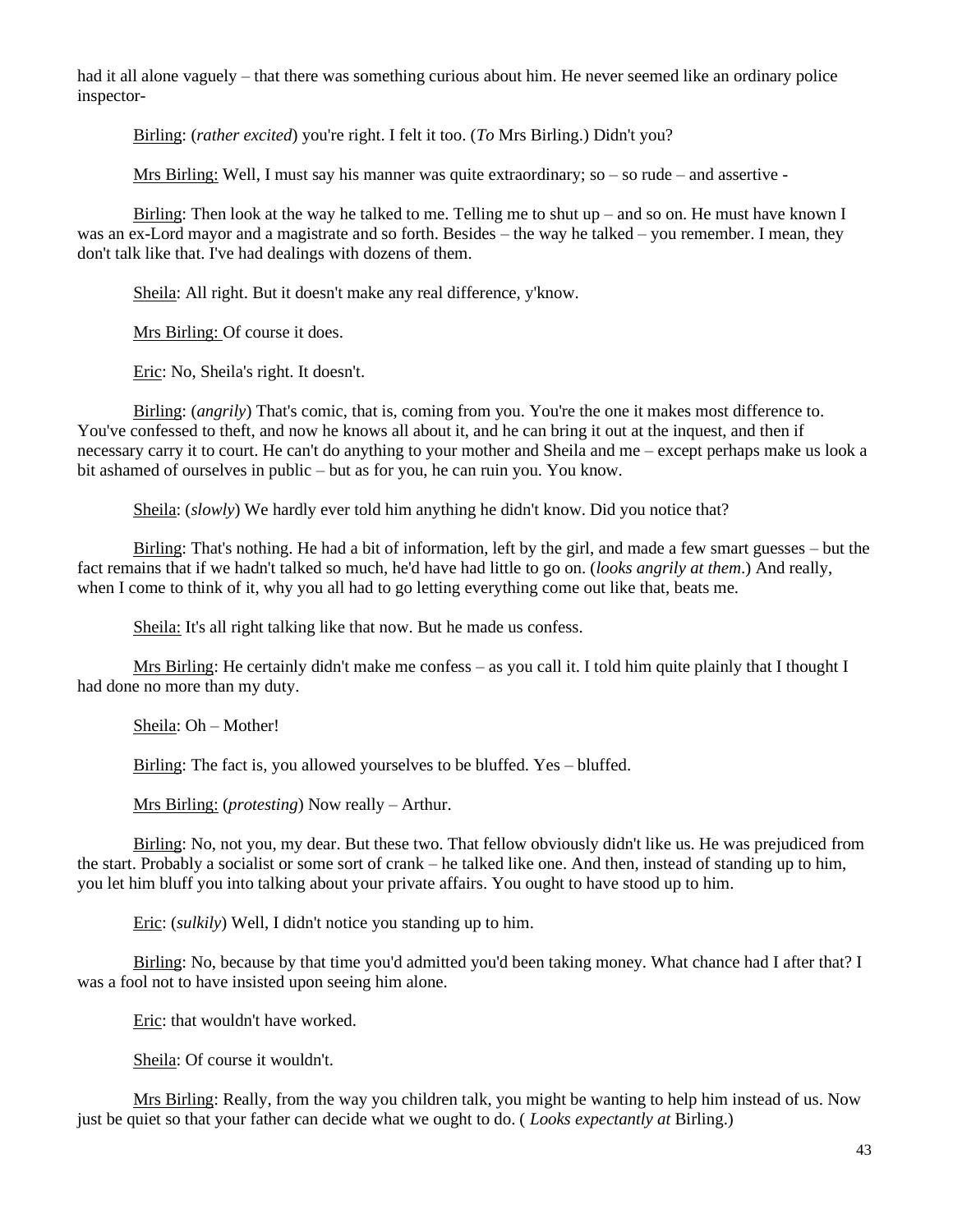Birling: (*dubiously*) Yes – well. We'll have to do something – and get to work quickly too. // *As he hesitates there is a ring at the front door. They look at each other in alarm*.// Now who's this? Had I better go?

Mrs Birling: No. Edna'll go. I asked her to wait up to make us some tea.

Sheila: It might be Gerald coming back.

Birling: (*relieved*) Yes, of course. I'd forgotten about him.

// *Edna appears*.//

Edna: It's Mr Croft.

//*Gerald appears, and Edna withdraws*.//

Gerald: I hope you don't mind my coming back?

Mrs Birling: No, of course not, Gerald.

Gerald: I had a special reason for coming. When did that Inspector go?

Sheila: Only a few minutes ago. He put us all through it -

Mrs Birling: (*warningly*) Sheila!

Sheila: Gerald might as well know.

Birling: (*hastily*) Now – now – we needn't bother him with all that stuff.

Sheila: All right. (*To* Gerald.) But we're all in it – up to the neck. It got worse after you left.

Gerald: How did he behave?

Sheila: He was – frightening.

Birling: If you ask me, he behaved in a very peculiar and suspicious manner.

Mrs Birling: The rude way he spoke to Mr Birling and me  $-$  it was quite extraordinary!

Gerald: Hm -hm!

//*they all look inquiringly at Gerald*.//

Birling: (*excitedly*) You know something. What is it?

Gerald: (*slowly*) That man wasn't a police officer.

Birling: (*astounded*) What?

Mrs Birling: Are you certain?

Gerald: I'm almost certain. That's what I came back to tell you.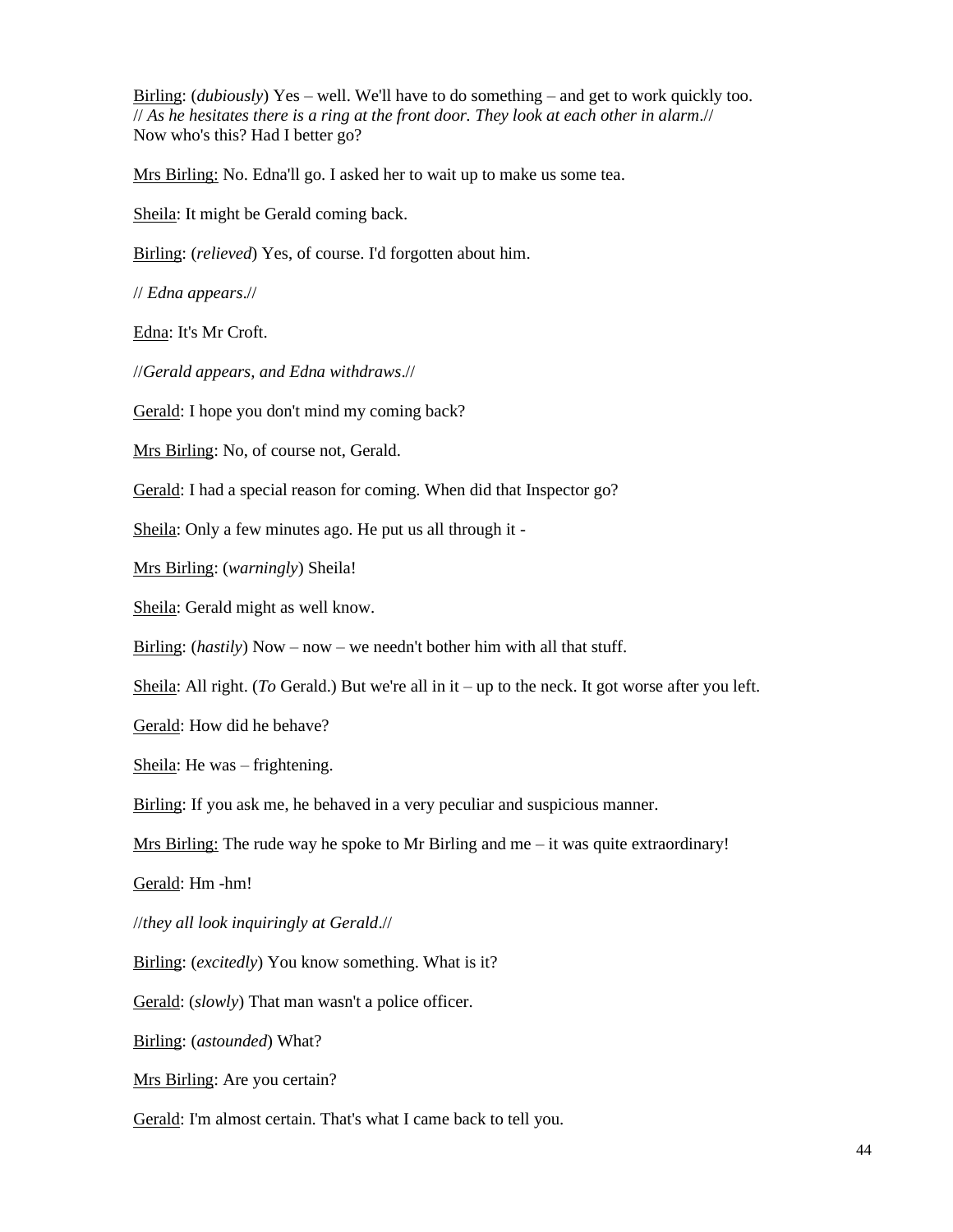Birling: ( *excitedly*) Good lad! You asked about him, eh?

Gerald: Yes. I met a police sergeant I know down the road. I asked him about this Inspector Goole and described the chap carefully to him. He swore there wasn't any Inspector Goole or anybody like him on the force here.

Birling: You didn't tell him-

Gerald: (*cutting in*) No, no. passed it off by saying I'd been having an argument with somebody. But the point is – this sergeant was dead certain they hadn't any inspector at all like the chap who came here.

Birling: (*excitedly*) By jingo! A fake!

Mrs Birling: (*triumphantly*) Didn't I tell you? Didn't I say I couldn't imagine a real police inspector talking like that to us?

Gerald: Well, you were right. There isn't any such inspector. We've been had.

Birling: (*beginning to move*) I'm going to make certain of this.

Mrs Birling: What are you going to do?

Birling: Ring up the chief constable – colonel roberts.

Mrs Birling: Careful what you say, dear.

Birling: (*now at telephone*) Of course. (*At telephone.*) Brumley eight seven five two. (*To others as he waits*.) I was going to do this anyhow. I've had my suspicions all along. (*At telephone* .) Colonel Roberts, please. Mr Arthur Birling here . . . oh, Roberts – Birling here. Sorry to ring you up so late, but can you tell me if an Inspector Goole has joined your staff lately . . . goole. G-O-O-L-E . . . a new man . . . tall , clean-shaven. ( *Here he can describe the appearance of the actor playing the Inspector*.) I see . . . yes . . . well, that settles it. . . . No, just a little argument we were having here. . . . Good night. (*He puts down the telephone and looks at the others* .) There's no Inspector Goole on the police. That man definitely wasn't a police inspector at all. As Gerald says – we've been had.

Mrs Birling: I felt it all the time. He never talked like one. He never even looked like one.

Birling: This makes a difference, y'know. In fact, it makes all the difference.

Gerald: Of course!

Sheila: (*bitterly*) I suppose we're all nice people now.

Birling: If you've nothing more sensible than that to say, Sheila you'd better keep quiet.

Eric: She's right, though.

Birling: *(angrily)* And you'd better keep quiet anyhow. If that had been a police inspector and he'd heard you confess-

Mrs Birling: (*warningly*) Arthur – careful!

Birling: (*hastily*) Yes, yes.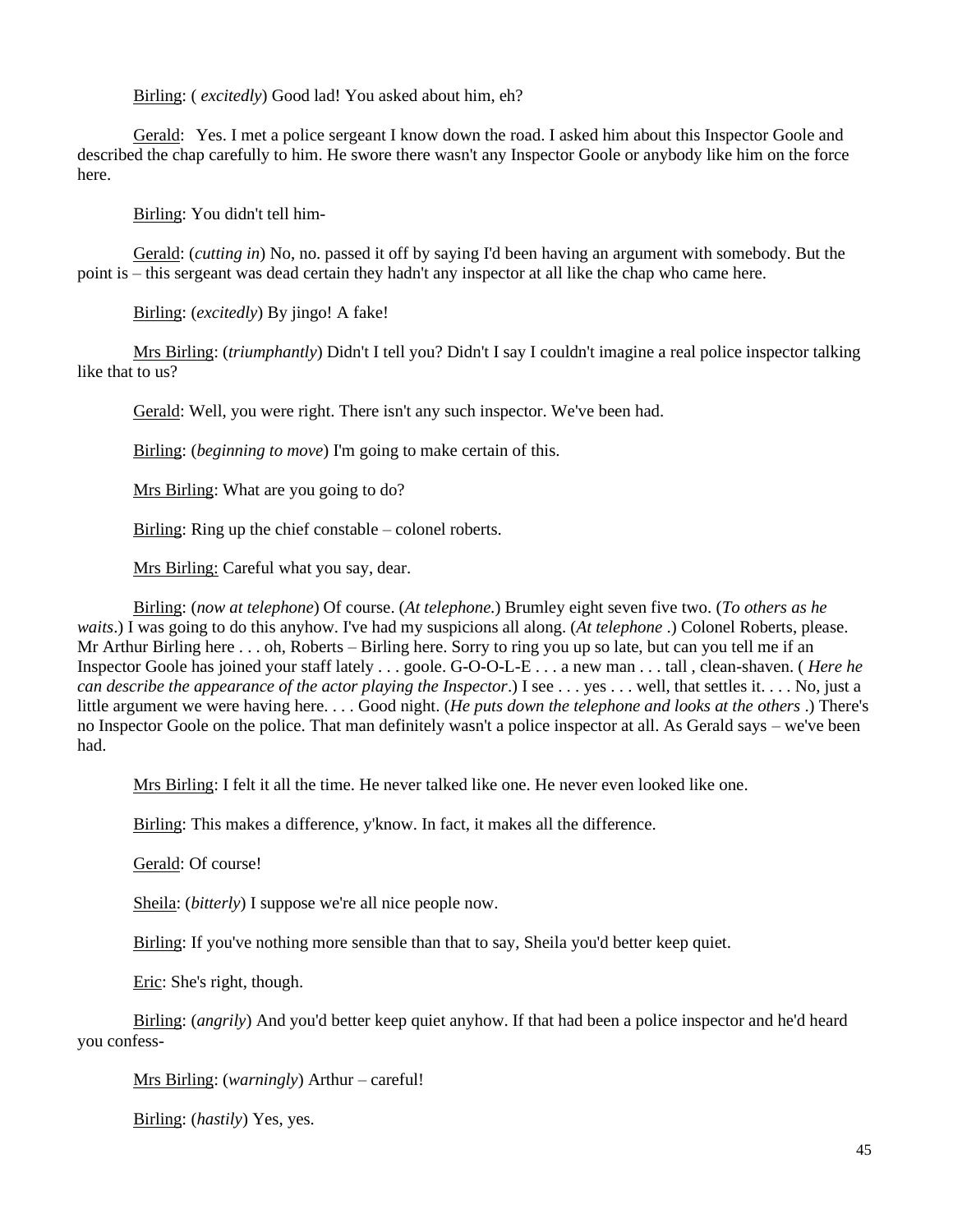Sheila: You see, Gerald, you haven't to know the rest of our crimes and idiocies.

Gerald: That's all right, I don't want to. (*To* birling.) What do you make of this business now? Was it a hoax?

Birling: Of course. Somebody put that fellow up to coming here and hoaxing us. There are people in this town who dislike me enough to do that. We ought to have seen through it from the first. In the ordinary way, I believe I would have done. But coming like that, bang on top of our little celebration, just when we were all feeling so pleased with ourselves, naturally it took me by surprise.

Mrs Birling: I wish I'd been here when that man first arrived. I'd have asked him a few questions before I allowed him to ask us any.

Sheila: It's all right saying that now.

Mrs Birling: I was the only one of you who didn't give in to him. And now I say we must discuss this business quietly and sensibly and decide if there's anything to be done about it.

Birling: (*with hearty approval*) You're absolutely right, my dear. Already we've discovered one important fact – that that fellow was a fraud and we've been hoaxed – and that may not be the end of it by any means.

Gerald: I'm sure it isn't.

Birling: (*keenly interested*) You are, eh? Good! ( *To* Eric, *who is restless*.) Eric, sit down.

Eric: ( *sulkily*) I'm all right.

Birling: All right? You're anything but all right. And you needn't stand there – as if – as if –

Eric: As if – what?

Birling: As if you'd nothing to do with us. Just remember your own position, young man. If anybody's up to the neck in this business, you are, so you'd better take some interest in it.

Eric: I do take some interest in it. I take too much, that's my trouble.

Sheila: It's mine too.

Birling: Now listen, you two. If you're still feeling on edge, then the least you can do is to keep quiet. Leave this to us. I'll admit that fellow's antics rattled us a bit. But we've found him out – and all we have to do is to keep our heads. Now it's our turn.

Sheila: Our turn to do – what?

Mrs Birling: (*sharply*) To behave sensibly, Sheila – which is more than you're doing.

Eric: ( *bursting out*) What's the use of talking about behaving sensibly. You're beginning to pretend now that nothing's really happened at all. And I can't see it like that. This girl's still dead, isn't she? Nobody's brought her to life, have they?

Sheila: (*eagerly*) That's just what I feel, Eric. And it's what they don't seem to understand.

Eric: whoever that chap was, the fact remains that I did what I did. And mother did what she did. And the rest of you did what you did to her. It's still the same rotten story whether it's been told to a police inspector or to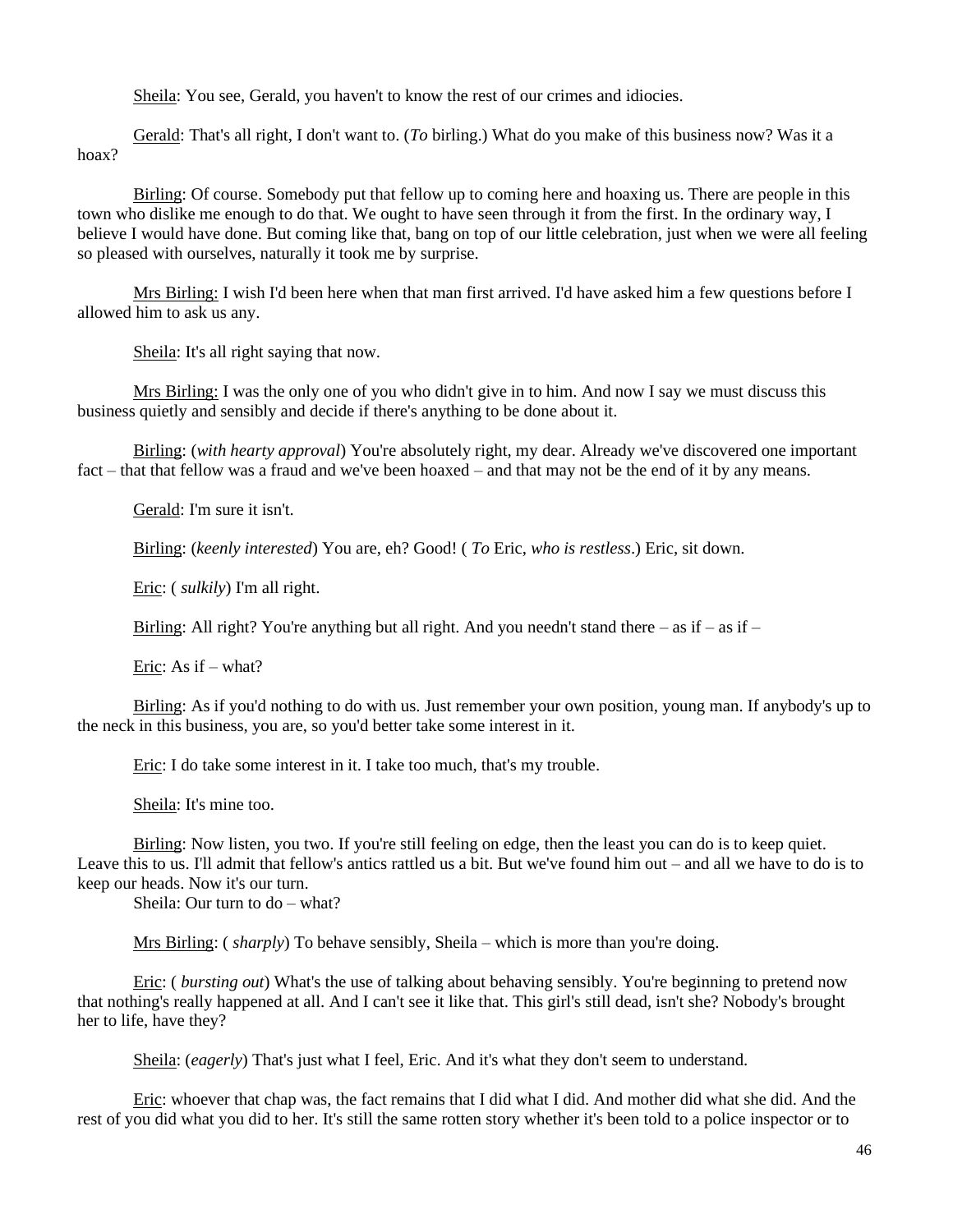somebody else. According to you, I ought to feel a lot better - ( *To* Gerald.) I stole some money, Gerald, you might as well know - ( *As* Birling *tries to interrupt*.) I don't care, let him know. The money's not the important thing. It's what happened to the girl and what we all did to her that matters. And I still feel the same about it, and that's why I don't feel like sitting down and having a nice cosy talk.

Sheila: And Eric's absolutely right. And it's the best thing any one of us has said tonight and it makes me feel a bit less ashamed of us. You're just beginning to pretend all over again.

Birling: Look – for God's sake!

Mrs Birling: ( *protesting* ) Arthur!

Birling: Well, my dear, they're so damned exasperating. They just won't try to understand our position or to see the difference between a lot of stuff like this coming out in a private and a downright public scandal.

Eric: (*shouting*) And I say the girl's dead and we all helped to kill her – and that's what matters -

Birling: ( *also shouting, threatening* Eric) And I say – either stop shouting or get out. (*Glaring at him but in quiet tone*.) Some fathers I know would have kicked you out of the house anyhow by this time. So hold your tongue if you want to stay here.

Eric: (*quietly, bitterly*) I don't give a damn now whether I stay here or not.

Birling: You'll stay here long enough to give me an account of that money you stole – yes, and to pay it back too.

Sheila: But that won't bring Eva Smith back to life, will it?

Eric: And it doesn't alter the fact that we all helped to kill her.

Gerald: But is it a fact?

Eric: Of course it is. You don't know the whole story yet.

Sheila: I suppose you're going to prove noe you didn't spend last summer keeping this girl instead of seeing me eh?

Gerald: I did keep a girl last summer. I've admitted it. And I'm sorry, Sheila.

Sheila: Well, I must admit you came out of it better than the rest of us. The Inspector said that.

Birling: (*angrily*) He wasn't an Inspector.

Sheila: (*flaring up*) Well, he inspected us all right. And don't let's start dodging and pretending now. Between us we drove that girl to commit suicide.

Gerald: Did we? Who says so? Because I say – there's no more real evidence we did than there was that that chap was a police inspector.

Sheila: Of course there is.

Gerald: No, there isn't. Look at it. A and comes here pretending to be a police officer. It's a hoax of some kind. Now what does he do? Very artfully, working on bits of information he's picked up here and there, he bluffs us into confessing that we've all been mixed up in this girl's life in one way or anther.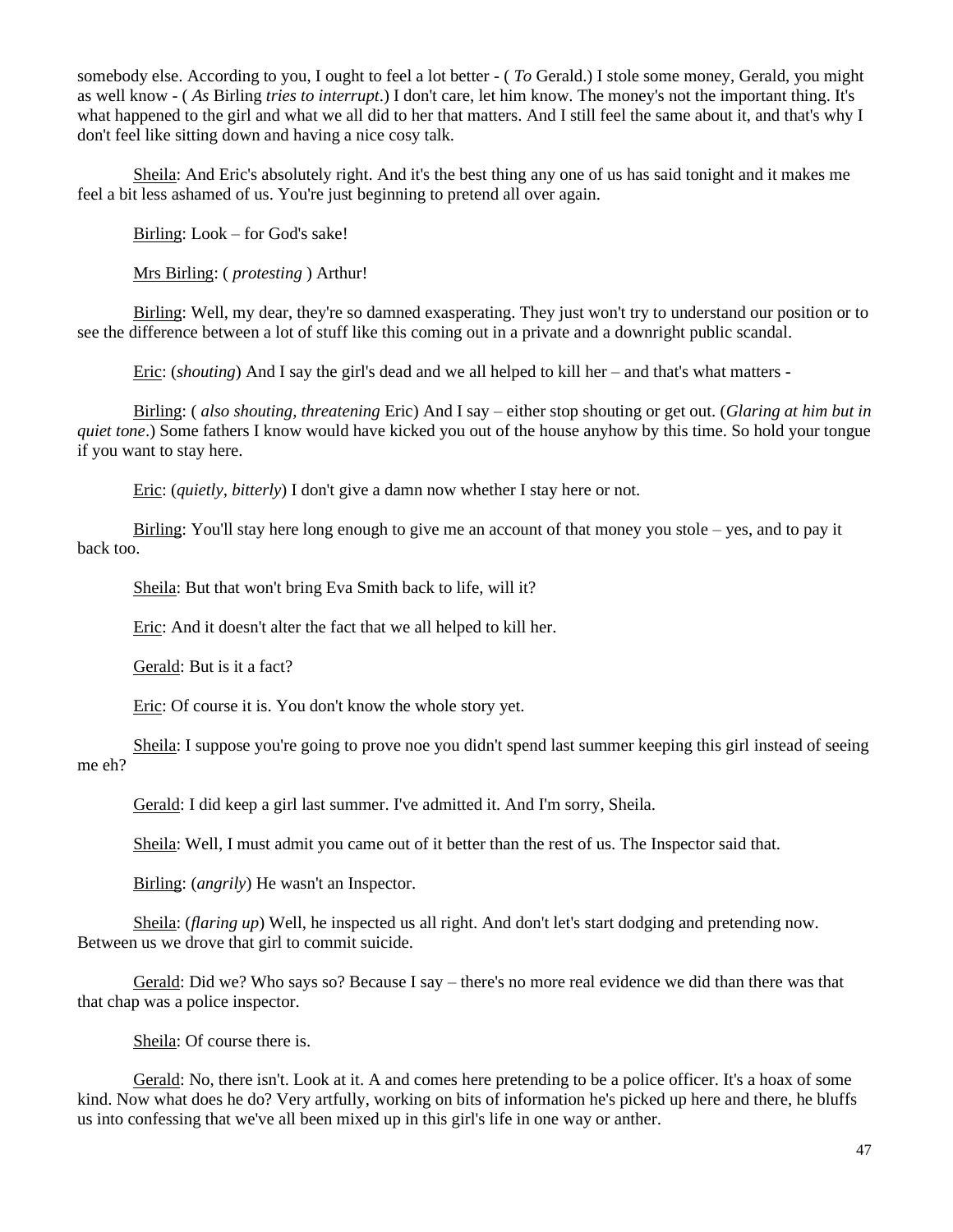Eric: And so we have.

Gerald: But how do you know it's the same girl?

Birling: (*eagerly*) Now wait a minute! Let's see how that would work. Now- (*hesitates*) no, it wouldn't.

Eric: We all admitted it.

Gerald: All right, you all admitted something to do with a girl. But how do you know it's the same girl?

// *He looks round triumphantly at them. As they puzzle this out, he turns to* Birling, *after pause*.//

Look here, Mr Birling. You sack a girl called Eva Smith. You've forgotten, but he shows you a photograph of her and then you remember. Right?

Birling: Yes, that part's straightforward enough. But what then?

Gerald: Well, then he happens to know that Sheila once had a girl sacked from Milward's shop. He tells us that it's this same Eva Smith. And he shows her a photograph that she recognizes.

Sheila: Yes. The same photograph.

Gerald: How do you know it's the same photograph? Did you see the one your father looked at?

Sheila: No, I didn't.

Gerald: And did you father see the one he showed you?

Sheila: No, he didn't. And I see what you mean now.

Gerald: We've no proof it was the same photograph and therefore no proof it was the same girl. Now take me. I never was a photograph, remember. He caught me out by suddenly announcing that this girl changed her name to Daisy Renton, I gave myself away at once because I'd known a Daisy Renton.

Birling: (*eagerly*) And there wasn't the slightest proof that this Daisy Renton was really Eva Smith. We've only his word for it, and we'd his word for it that he was a police inspector, and we know now he was lying. So he could have been lying all the time.

Gerald: Of course he could. Probably was. Now what happened after I left?

Mrs Birling: I was upset because Eric had left the house, and this man said that if Eric didn't come back, he'd have to go and find him. Well, that made me feel worse still. And his manner was so severe and he seemed so confident. Then quite suddenly he said I'd seen Eva Smith only two weeks ago.

Birling: Those were his exact words.

Mrs Birling: And like a fool I said yes I had.

Birling: I don't see now why you did that. She didn't call herself Eva Smith when she came to see you at the committee did she?

Mrs Birling: No, of course she didn't. But feeling so worried, when he suddenly turned on me with those questions, I answered more or less as he wanted me to answer.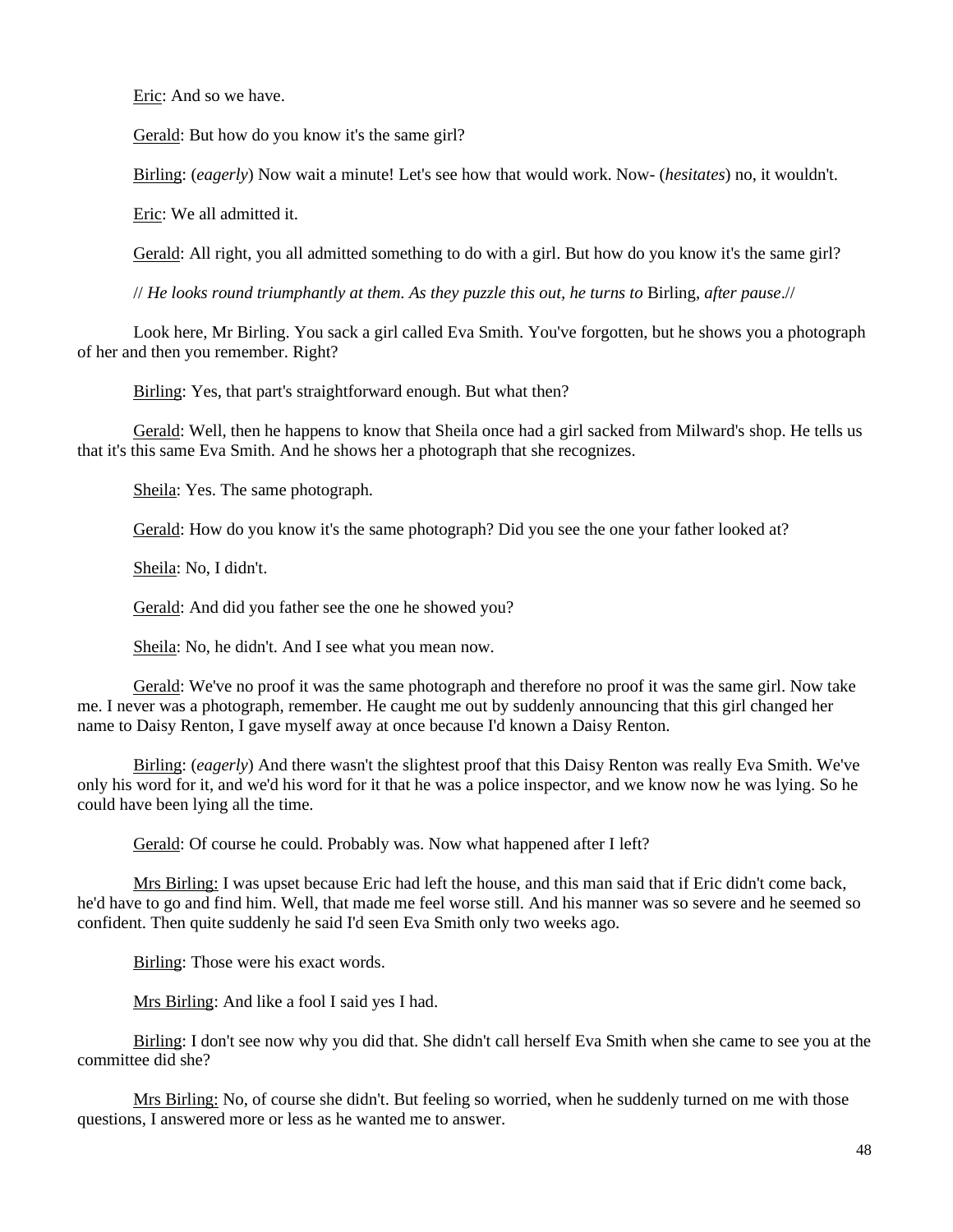Sheila: But, Mother, don't forget that he showed you a photograph of the girl before that, and you obviously recognized it.

Gerald: Did anybody else see it?

Mrs Birling: No, he showed it only to me.

Gerald: Then, don't you see, there's still no proof it was really the same girl. He might have showed you the photograph of any girl who applied to the committee. And how do we know she was really Eva Smith or Daisy Renton?

Birling: Gerald's dead right. He could have used a different photograph each time and we'd be none the wiser. We may all have been recognizing different girls.

Gerald: Exactly. Did he ask you to identify a photograph, Eric?

Eric: No. he didn't need a photograph by the time he'd got round to me. But obviously it must have been the girl I knew who went to see mother.

Gerald: Why must it?

Eric: She said she had to help because she wouldn't take any more stolen money. And the girl I knew had told me that already.

Gerald: Even then, that may have been all nonsense.

Eric: I don't see much nonsense about it when a girl goes and kills herself. You lot may be letting yourselves out nicely, but I can't. Nor can mother. We did her in all right.

Birling: (*eagerly*) Wait a minute, wait a minute. Don't be in such a hurry to put yourself into court. That interview with your mother could have been just as much a put-up job, like all this police inspector business. The whole damned thing can have been a piece of bluff.

Eric: (*angrily*) How can it? The girl's dead, isn't she?

Gerald: What girl? There were probably four or five different girls.

Eric: That doesn't matter to me. The one I knew is dead.

Birling: Is she? How do we know she is?

Gerald: That's right. You've got it. How do we know any girl killed herself today?

Birling: (*looking at them all, triumphantly*) Now answer that one. Let's look at it from this fellow's point of view. We're having a little celebration here and feeling rather pleased with ourselves. Now he has to work a trick on us. Well, the first thing he has to do is give us such a shock that after that he can bluff us all the time. So he starts right off. A girl has just died in the Infirmary. She drank some strong disinfectant. Died in agony-

Eric: All right, don't pile it on.

Birling: (*triumphantly*) There you are, you see. Just repeating it shakes you a bit. And that's what he had to do. Shake us at once – and then start questioning us – until we didn't know where er were. Oh – let's admit that. He had the laugh of us all right.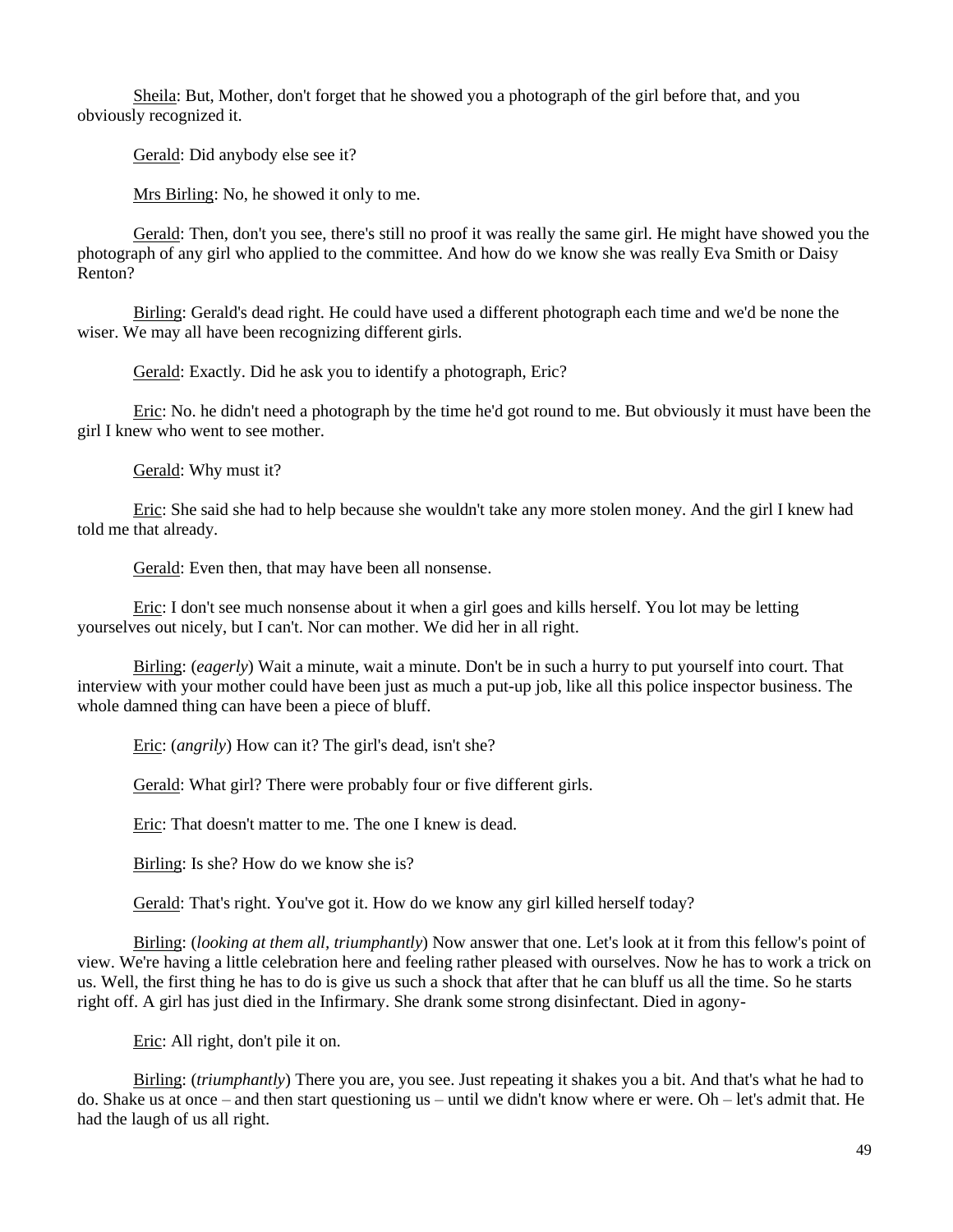Eric: He could laugh his head off – if I knew it really was all a hoax.

Birling: I'm convinced it is. No police inquiry. No one girl that all this happened to. No scandal-

Sheila: And no suicide?

Gerald: (*decisively*) We can settle that at once.

Sheila: How?

Gerald: By ringing up the Infirmary. Either there's a dead girl there or there isn't.

Birling: (*uneasily*) It will look a bit queer, won't it – ringing up at this time of night-

Gerald: I don't mind doing it.

Mrs Birling: (*emphatically*) And if there isn't-

Gerald: Anyway we'll see. (*He goes to telephone and looks up number. The others watch tensely*.) Brumley eight nine eight six . . . Is that the Infirmary? This is Mr Gerald Croft – of Crofts Limited. . . . Yes. . . We're rather worried about one of our employees. Have you had a girl brought in this afternoon who committed suicide by drinking disinfectant – or any like suicide? Yes, I'll wait.

// *As he waits, the others show their nervous tension. Birling wipes his brow, Sheila shivers, Eric clasps and unclasps his hand, etc*.//

Yes? . . . You're certain of that. . . . I see. Well, thank you very much. . . Good night. (*He outs down*) *telephone and looks at them*.) No girl has died in there today. Nobody's been brought in after drinking disinfectant. They haven't had a suicide for months.

Birling: (*triumphantly*) There you are! Proof positive. The whole story's just a lot of moonshine. Nothing but an elaborate sell! ( *He produces a hugh sigh of relief*.) Nobody likes to be sold as badly as that – but – for all that - ( *he smiles at them all*) Gerald, have a drink.

Gerald: (*smiling*) Thanks, I think I could just do with one now.

Birling: (*going to sideboard*) So could I.

Mrs Birling: (*smiling*) And I must say, Gerald, you've argued this very cleverly, and I'm most grateful.

Gerald: (*going for his drink*) Well, you see, while I was out of the house I'd time to cool off and think things out a little.

Birling: *(giving him a drink)* Yes, he didn't keep you on the run as he did the rest of us. I'll admit now he gave me a bit of a scare at the time. But I'd a special reason for not wanting any public scandal just now. *(Has his drink now, and raises his glass.)* Well, here's to us. Come on, Sheila, don't look like that. All over now.

Sheila: The worst part is. But you're forgetting one thing I still can't forget. Everything we said had happened really had happened. If it didn't end tragically, then that's lucky for us. But it might have done.

Birling: (*jovially*) But the whole thing's different now. Come, come, you can see that, can't you? *(Imitating Inspector in his final speech.)* You all helped to kill her. *(pointing at Sheila and Eric, and laughing.)* and I wish you could have seen the look on your faces when he said that.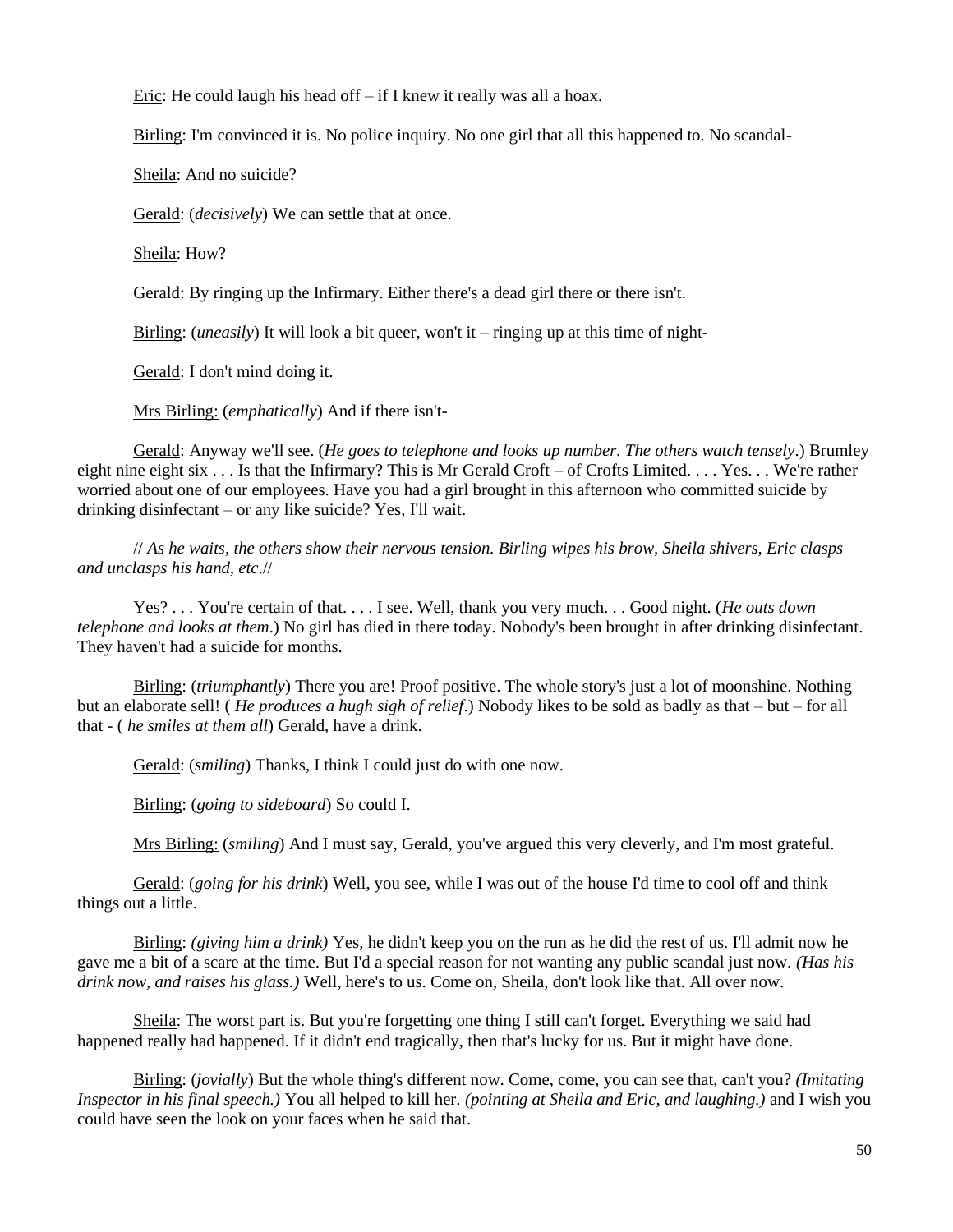*// Sheila moves towards door.//* Going to bed, young woman?

Sheila: (*tensely*) I want to get out of this. It frightens me the way you talk.

Birling: (*heartily*) Nonsense! You'll have a good laugh over it yet. Look, you'd better ask Gerald for that ring you gave back to him, hadn't you? Then you'll feel better.

Sheila: *(passionately)* You're pretending everything's just as it was before.

Eric: I'm not!

Sheila: No, but these others are.

Birling: Well, isn't it? We've been had, that's all.

Sheila: So nothing really happened. So there's nothing to be sorry for, nothing to learn. We can all go on behaving just as we did.

Mrs Birling: Well, why shouldn't we?

Sheila: I tell you – whoever that Inspector was, it was anything but a joke. You knew it then. You began to learn something. And now you've stopped. You're ready to go on in the same old way.

Birling: *(amused)* And you're not, eh?

Sheila: No, because I remember what he said, how he looked, and what he made me feel. Fire and blood and anguish. And it frightens me the way you talk, and I can't listen to any more of it.

Eric: And I agree with Sheila. It frightens me too.

Birling: Well, go to bed then, and don't stand there being hysterical.

Mrs Birling: They're over-tired. In the morning they'll be as amused as we are.

Gerald: Everything's all right now, Sheila. *(Holds up the ring.)* What about this ring?

Sheila: No, not yet. It's too soon. I must think.

Birling: *(pointing to Eric and Sheila)* Now look at the pair of them – the famous younger generation who know it all. And they can't even take a joke-

*// The telephone rings sharply. There is a moment's complete silence. Birling goes to answer it.//*

Yes?. . . . Mr Birling speaking. . . . What? - here-

*//But obviously the other person has rung off. He puts the telephone down slowly and looks in a panic stricken fashion at the others.//*

Birling: That was the police. A girl has just died – on her way to the Infirmary – after swallowing some disinfectant. And a police inspector is on his way here – to ask some – questions -----

*// As they stare guiltily and dumbfounded, the curtain falls.//*